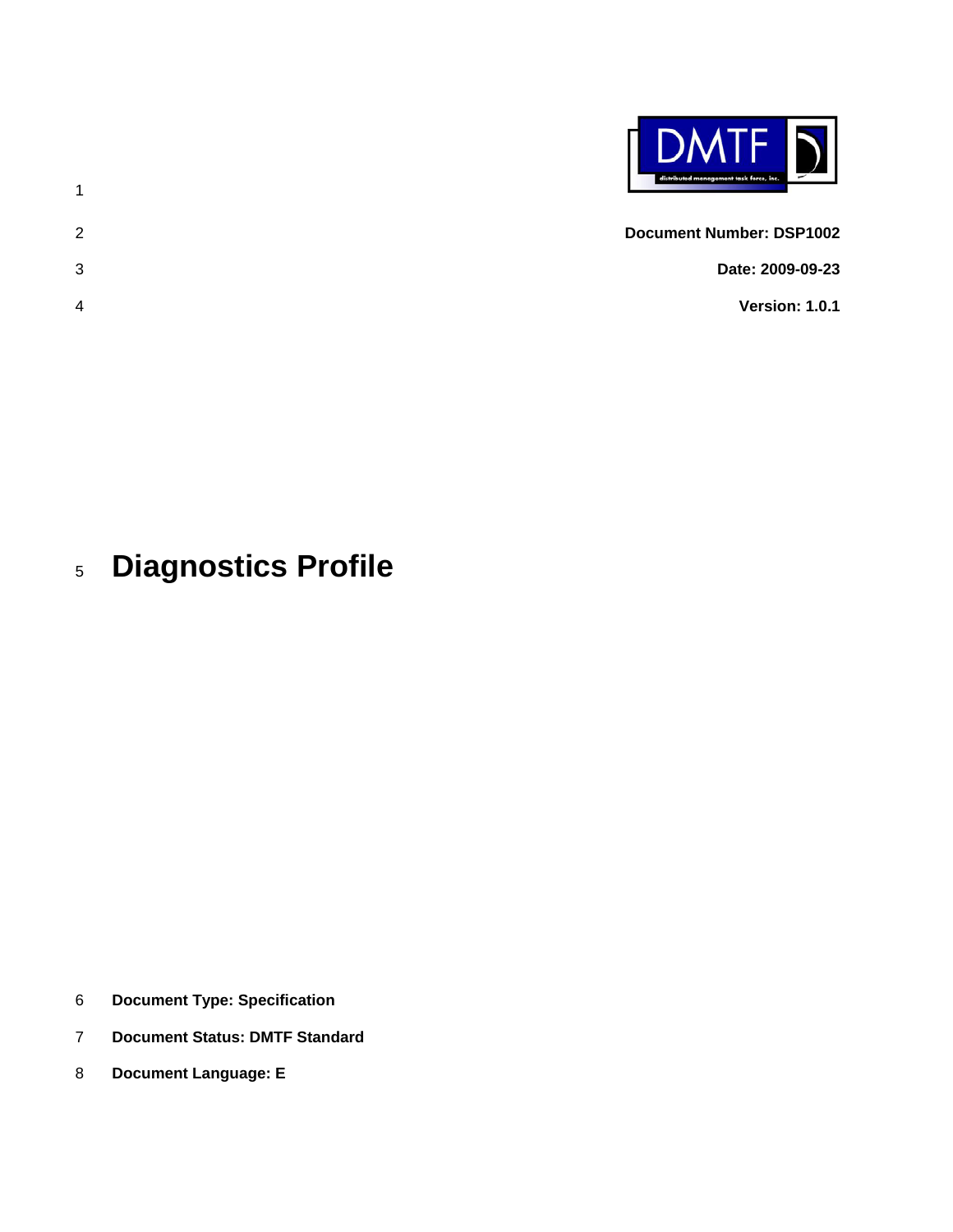### 9 Copyright Notice

10 Copyright © 2009 Distributed Management Task Force, Inc. (DMTF). All rights reserved.

11 DMTF is a not-for-profit association of industry members dedicated to promoting enterprise and systems

12 13 management and interoperability. Members and non-members may reproduce DMTF specifications and documents, provided that correct attribution is given. As DMTF specifications may be revised from time to

14 time, the particular version and release date should always be noted.

15 Implementation of certain elements of this standard or proposed standard may be subject to third party

16 patent rights, including provisional patent rights (herein "patent rights"). DMTF makes no representations

17 to users of the standard as to the existence of such rights, and is not responsible to recognize, disclose,

18 19 or identify any or all such third party patent right, owners or claimants, nor for any incomplete or inaccurate identification or disclosure of such rights, owners or claimants. DMTF shall have no liability to

20 any party, in any manner or circumstance, under any legal theory whatsoever, for failure to recognize,

21 disclose, or identify any such third party patent rights, or for such party's reliance on the standard or

22 incorporation thereof in its product, protocols or testing procedures. DMTF shall have no liability to any

23 party implementing such standard, whether such implementation is foreseeable or not, nor to any patent

24 owner or claimant, and shall have no liability or responsibility for costs or losses incurred if a standard is

25 withdrawn or modified after publication, and shall be indemnified and held harmless by any party

26 implementing the standard from any and all claims of infringement by a patent owner for such

27 implementations.

28 For information about patents held by third-parties which have notified the DMTF that, in their opinion,

- 29 such patent may relate to or impact implementations of DMTF standards, visit
- 30 <http://www.dmtf.org/about/policies/disclosures.php>.

31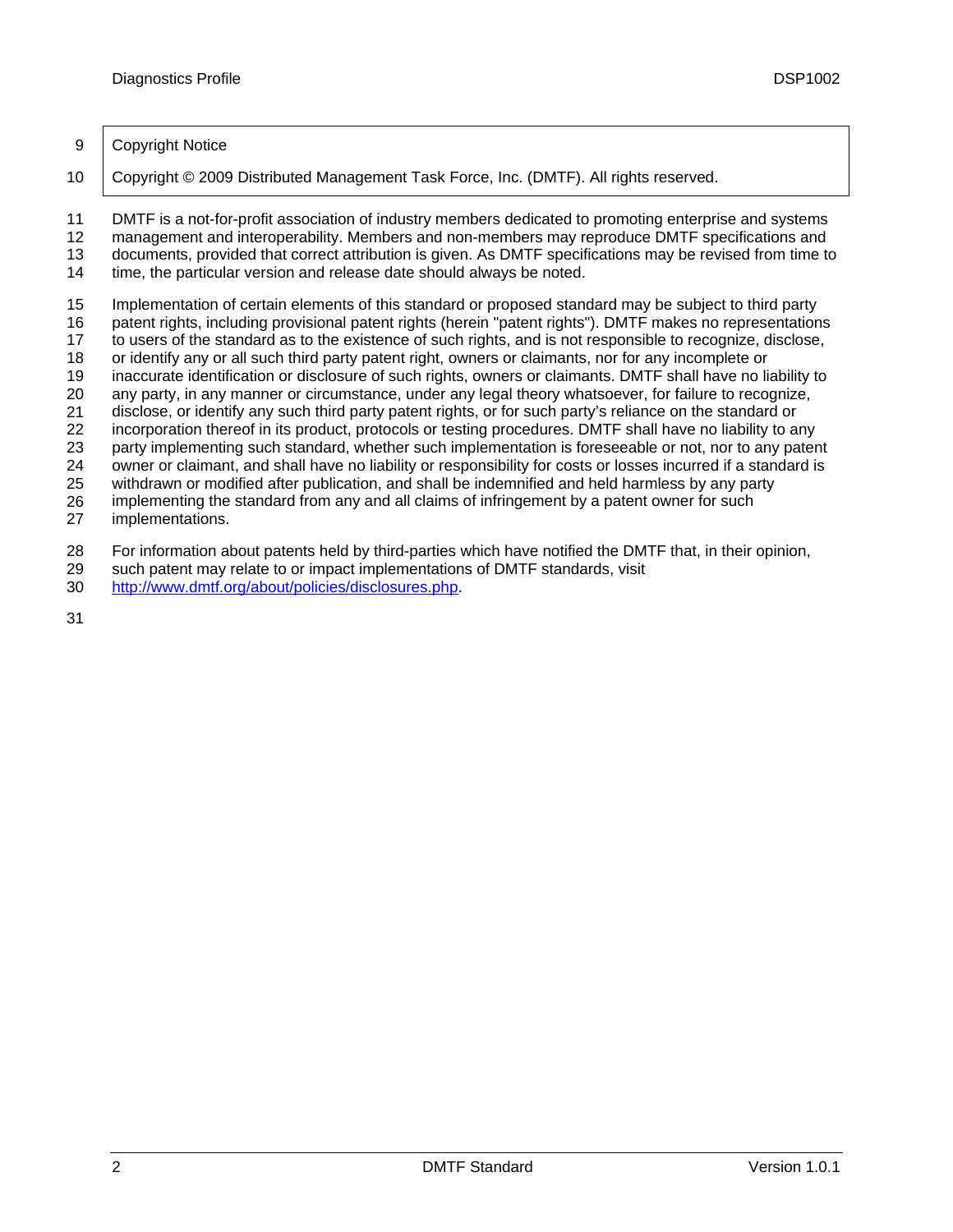# **CONTENTS**

| 34<br>2<br>35<br>2.1<br>2.2<br>36<br>37<br>3<br>38<br>4<br>39<br>5<br>6<br>40<br>7<br>41<br>42<br>7.1<br>7.1.1<br>43<br>7.1.2<br>44<br>45<br>7.1.3<br>7.1.4<br>46<br>7.1.5<br>47<br>48<br>7.2<br>CIM_AvailableDiagnosticService.EstimatedDurationOfService 16<br>7.2.1<br>49<br>7.2.2<br>CIM_AvailableDiagnosticService.EstimatedDurationQualifier  16<br>50<br>51<br>7.3<br>52<br>7.4<br>7.5<br>53<br>54<br>7.5.1<br>7.5.2<br>55<br>56<br>7.6<br>57<br>7.6.1<br>58<br>7.7<br>59<br>7.7.1<br>7.8<br>60<br>8<br>61<br>62<br>8.1<br>8.2<br>63<br>64<br>8.3<br>65<br>8.4<br>66<br>8.5<br>8.6<br>67<br>68<br>8.7<br>69<br>8.8<br>CIM HelpService<br>$\cdots$ . 23<br>70<br>8.9<br>71<br>72<br>8.11<br>73<br>8.12<br>8.13<br>74<br>75<br>8.14<br>76<br>8.15<br>77<br>8.16<br>78<br>8.17<br>79<br>8.18<br>80<br>8.19<br>8.20<br>81<br>8.21<br>82<br>8.22<br>83<br>84<br>8.23 | 33 | 1 |  |  |  |
|------------------------------------------------------------------------------------------------------------------------------------------------------------------------------------------------------------------------------------------------------------------------------------------------------------------------------------------------------------------------------------------------------------------------------------------------------------------------------------------------------------------------------------------------------------------------------------------------------------------------------------------------------------------------------------------------------------------------------------------------------------------------------------------------------------------------------------------------------------------------|----|---|--|--|--|
|                                                                                                                                                                                                                                                                                                                                                                                                                                                                                                                                                                                                                                                                                                                                                                                                                                                                        |    |   |  |  |  |
|                                                                                                                                                                                                                                                                                                                                                                                                                                                                                                                                                                                                                                                                                                                                                                                                                                                                        |    |   |  |  |  |
|                                                                                                                                                                                                                                                                                                                                                                                                                                                                                                                                                                                                                                                                                                                                                                                                                                                                        |    |   |  |  |  |
|                                                                                                                                                                                                                                                                                                                                                                                                                                                                                                                                                                                                                                                                                                                                                                                                                                                                        |    |   |  |  |  |
|                                                                                                                                                                                                                                                                                                                                                                                                                                                                                                                                                                                                                                                                                                                                                                                                                                                                        |    |   |  |  |  |
|                                                                                                                                                                                                                                                                                                                                                                                                                                                                                                                                                                                                                                                                                                                                                                                                                                                                        |    |   |  |  |  |
|                                                                                                                                                                                                                                                                                                                                                                                                                                                                                                                                                                                                                                                                                                                                                                                                                                                                        |    |   |  |  |  |
|                                                                                                                                                                                                                                                                                                                                                                                                                                                                                                                                                                                                                                                                                                                                                                                                                                                                        |    |   |  |  |  |
|                                                                                                                                                                                                                                                                                                                                                                                                                                                                                                                                                                                                                                                                                                                                                                                                                                                                        |    |   |  |  |  |
|                                                                                                                                                                                                                                                                                                                                                                                                                                                                                                                                                                                                                                                                                                                                                                                                                                                                        |    |   |  |  |  |
|                                                                                                                                                                                                                                                                                                                                                                                                                                                                                                                                                                                                                                                                                                                                                                                                                                                                        |    |   |  |  |  |
|                                                                                                                                                                                                                                                                                                                                                                                                                                                                                                                                                                                                                                                                                                                                                                                                                                                                        |    |   |  |  |  |
|                                                                                                                                                                                                                                                                                                                                                                                                                                                                                                                                                                                                                                                                                                                                                                                                                                                                        |    |   |  |  |  |
|                                                                                                                                                                                                                                                                                                                                                                                                                                                                                                                                                                                                                                                                                                                                                                                                                                                                        |    |   |  |  |  |
|                                                                                                                                                                                                                                                                                                                                                                                                                                                                                                                                                                                                                                                                                                                                                                                                                                                                        |    |   |  |  |  |
|                                                                                                                                                                                                                                                                                                                                                                                                                                                                                                                                                                                                                                                                                                                                                                                                                                                                        |    |   |  |  |  |
|                                                                                                                                                                                                                                                                                                                                                                                                                                                                                                                                                                                                                                                                                                                                                                                                                                                                        |    |   |  |  |  |
|                                                                                                                                                                                                                                                                                                                                                                                                                                                                                                                                                                                                                                                                                                                                                                                                                                                                        |    |   |  |  |  |
|                                                                                                                                                                                                                                                                                                                                                                                                                                                                                                                                                                                                                                                                                                                                                                                                                                                                        |    |   |  |  |  |
|                                                                                                                                                                                                                                                                                                                                                                                                                                                                                                                                                                                                                                                                                                                                                                                                                                                                        |    |   |  |  |  |
|                                                                                                                                                                                                                                                                                                                                                                                                                                                                                                                                                                                                                                                                                                                                                                                                                                                                        |    |   |  |  |  |
|                                                                                                                                                                                                                                                                                                                                                                                                                                                                                                                                                                                                                                                                                                                                                                                                                                                                        |    |   |  |  |  |
|                                                                                                                                                                                                                                                                                                                                                                                                                                                                                                                                                                                                                                                                                                                                                                                                                                                                        |    |   |  |  |  |
|                                                                                                                                                                                                                                                                                                                                                                                                                                                                                                                                                                                                                                                                                                                                                                                                                                                                        |    |   |  |  |  |
|                                                                                                                                                                                                                                                                                                                                                                                                                                                                                                                                                                                                                                                                                                                                                                                                                                                                        |    |   |  |  |  |
|                                                                                                                                                                                                                                                                                                                                                                                                                                                                                                                                                                                                                                                                                                                                                                                                                                                                        |    |   |  |  |  |
|                                                                                                                                                                                                                                                                                                                                                                                                                                                                                                                                                                                                                                                                                                                                                                                                                                                                        |    |   |  |  |  |
|                                                                                                                                                                                                                                                                                                                                                                                                                                                                                                                                                                                                                                                                                                                                                                                                                                                                        |    |   |  |  |  |
|                                                                                                                                                                                                                                                                                                                                                                                                                                                                                                                                                                                                                                                                                                                                                                                                                                                                        |    |   |  |  |  |
|                                                                                                                                                                                                                                                                                                                                                                                                                                                                                                                                                                                                                                                                                                                                                                                                                                                                        |    |   |  |  |  |
|                                                                                                                                                                                                                                                                                                                                                                                                                                                                                                                                                                                                                                                                                                                                                                                                                                                                        |    |   |  |  |  |
|                                                                                                                                                                                                                                                                                                                                                                                                                                                                                                                                                                                                                                                                                                                                                                                                                                                                        |    |   |  |  |  |
|                                                                                                                                                                                                                                                                                                                                                                                                                                                                                                                                                                                                                                                                                                                                                                                                                                                                        |    |   |  |  |  |
|                                                                                                                                                                                                                                                                                                                                                                                                                                                                                                                                                                                                                                                                                                                                                                                                                                                                        |    |   |  |  |  |
|                                                                                                                                                                                                                                                                                                                                                                                                                                                                                                                                                                                                                                                                                                                                                                                                                                                                        |    |   |  |  |  |
|                                                                                                                                                                                                                                                                                                                                                                                                                                                                                                                                                                                                                                                                                                                                                                                                                                                                        |    |   |  |  |  |
|                                                                                                                                                                                                                                                                                                                                                                                                                                                                                                                                                                                                                                                                                                                                                                                                                                                                        |    |   |  |  |  |
|                                                                                                                                                                                                                                                                                                                                                                                                                                                                                                                                                                                                                                                                                                                                                                                                                                                                        |    |   |  |  |  |
|                                                                                                                                                                                                                                                                                                                                                                                                                                                                                                                                                                                                                                                                                                                                                                                                                                                                        |    |   |  |  |  |
|                                                                                                                                                                                                                                                                                                                                                                                                                                                                                                                                                                                                                                                                                                                                                                                                                                                                        |    |   |  |  |  |
|                                                                                                                                                                                                                                                                                                                                                                                                                                                                                                                                                                                                                                                                                                                                                                                                                                                                        |    |   |  |  |  |
|                                                                                                                                                                                                                                                                                                                                                                                                                                                                                                                                                                                                                                                                                                                                                                                                                                                                        |    |   |  |  |  |
|                                                                                                                                                                                                                                                                                                                                                                                                                                                                                                                                                                                                                                                                                                                                                                                                                                                                        |    |   |  |  |  |
|                                                                                                                                                                                                                                                                                                                                                                                                                                                                                                                                                                                                                                                                                                                                                                                                                                                                        |    |   |  |  |  |
|                                                                                                                                                                                                                                                                                                                                                                                                                                                                                                                                                                                                                                                                                                                                                                                                                                                                        |    |   |  |  |  |
|                                                                                                                                                                                                                                                                                                                                                                                                                                                                                                                                                                                                                                                                                                                                                                                                                                                                        |    |   |  |  |  |
|                                                                                                                                                                                                                                                                                                                                                                                                                                                                                                                                                                                                                                                                                                                                                                                                                                                                        |    |   |  |  |  |
|                                                                                                                                                                                                                                                                                                                                                                                                                                                                                                                                                                                                                                                                                                                                                                                                                                                                        |    |   |  |  |  |
|                                                                                                                                                                                                                                                                                                                                                                                                                                                                                                                                                                                                                                                                                                                                                                                                                                                                        |    |   |  |  |  |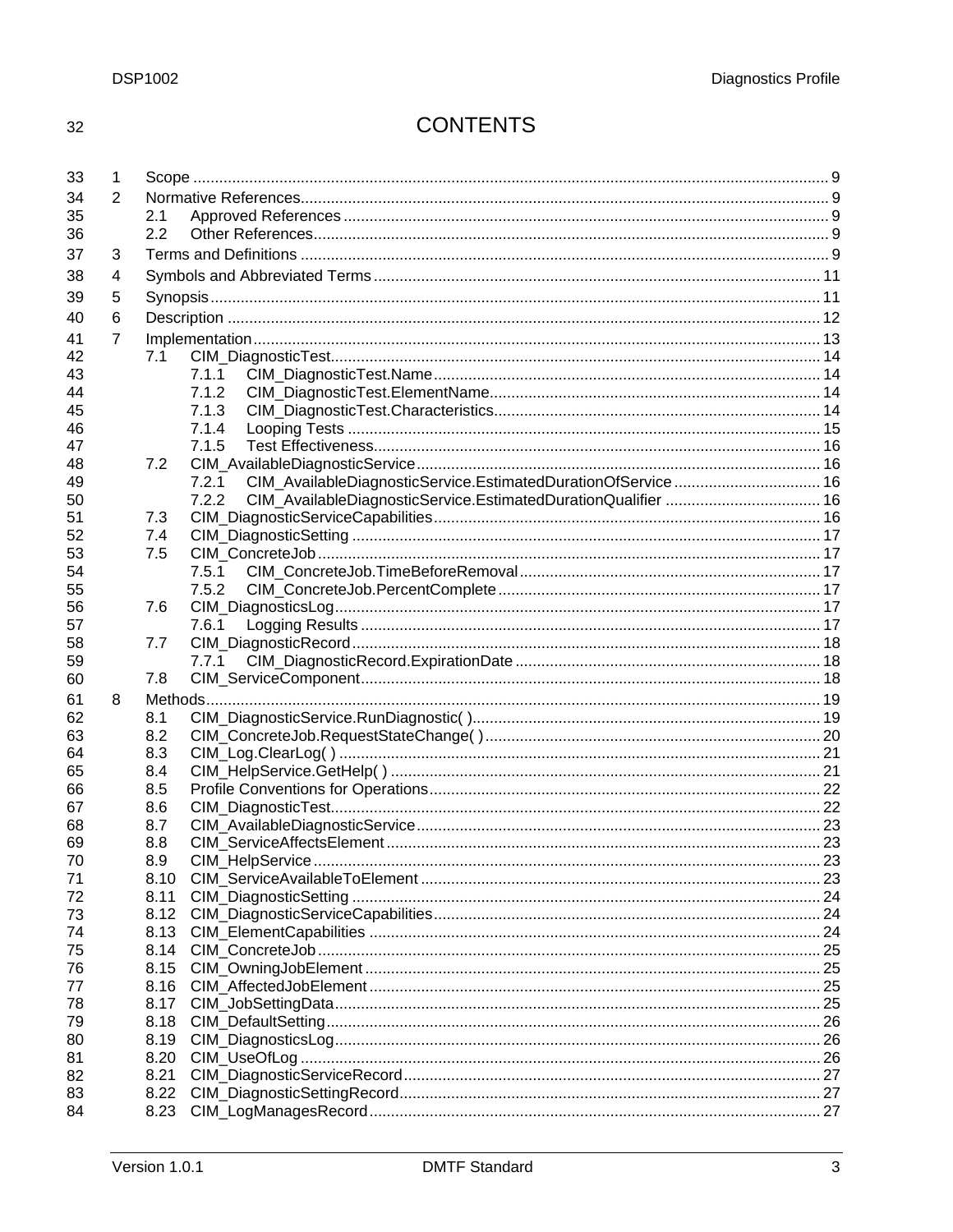| 85  |    | 8.24              |       |  |
|-----|----|-------------------|-------|--|
| 86  |    | 8.25              |       |  |
| 87  |    | 8.26              |       |  |
| 88  |    | 8.27              |       |  |
| 89  |    | 8.28              |       |  |
| 90  |    | 8.29              |       |  |
| 91  | 9  |                   |       |  |
| 92  |    | 9.1               |       |  |
| 93  |    | 9.2               |       |  |
| 94  |    | 9.3               |       |  |
| 95  |    | 9.4               |       |  |
| 96  |    |                   | 9.4.1 |  |
| 97  |    |                   | 9.4.2 |  |
| 98  |    |                   | 9.4.3 |  |
| 99  |    |                   | 9.4.4 |  |
| 100 |    |                   | 9.4.5 |  |
| 101 |    |                   | 9.4.6 |  |
| 102 |    |                   | 9.4.7 |  |
| 103 |    |                   | 9.4.8 |  |
| 104 |    |                   | 9.4.9 |  |
| 105 |    | 9.5               |       |  |
| 106 |    |                   | 9.5.1 |  |
| 107 |    |                   | 9.5.2 |  |
| 108 |    |                   | 9.5.3 |  |
| 109 |    |                   | 9.5.4 |  |
| 110 |    | 9.6               |       |  |
| 111 |    |                   | 9.6.1 |  |
| 112 |    |                   | 9.6.2 |  |
| 113 |    |                   | 9.6.3 |  |
| 114 |    |                   | 9.6.4 |  |
| 115 |    |                   | 9.6.5 |  |
| 116 |    | 9.7               |       |  |
| 117 |    |                   | 9.7.1 |  |
| 118 |    |                   | 9.7.2 |  |
| 119 |    |                   | 9.7.3 |  |
| 120 |    |                   | 9.7.4 |  |
| 121 |    | 9.8               |       |  |
| 122 |    |                   | 9.8.1 |  |
| 123 |    |                   | 9.8.2 |  |
| 124 |    |                   | 9.8.3 |  |
| 125 |    |                   | 9.8.4 |  |
| 126 |    |                   | 9.8.5 |  |
| 127 |    |                   | 9.8.6 |  |
| 128 |    |                   | 9.8.7 |  |
| 129 | 10 |                   |       |  |
| 130 |    | 10.1              |       |  |
| 131 |    | 10.2 <sub>1</sub> |       |  |
| 132 |    | 10.3              |       |  |
| 133 |    | 10.4              |       |  |
| 134 |    | 10.5              |       |  |
| 135 |    | 10.6              |       |  |
| 136 |    | 10.7              |       |  |
| 137 |    | 10.8              |       |  |
| 138 |    |                   |       |  |
| 139 |    |                   |       |  |
| 140 |    |                   |       |  |
| 141 |    |                   |       |  |
|     |    |                   |       |  |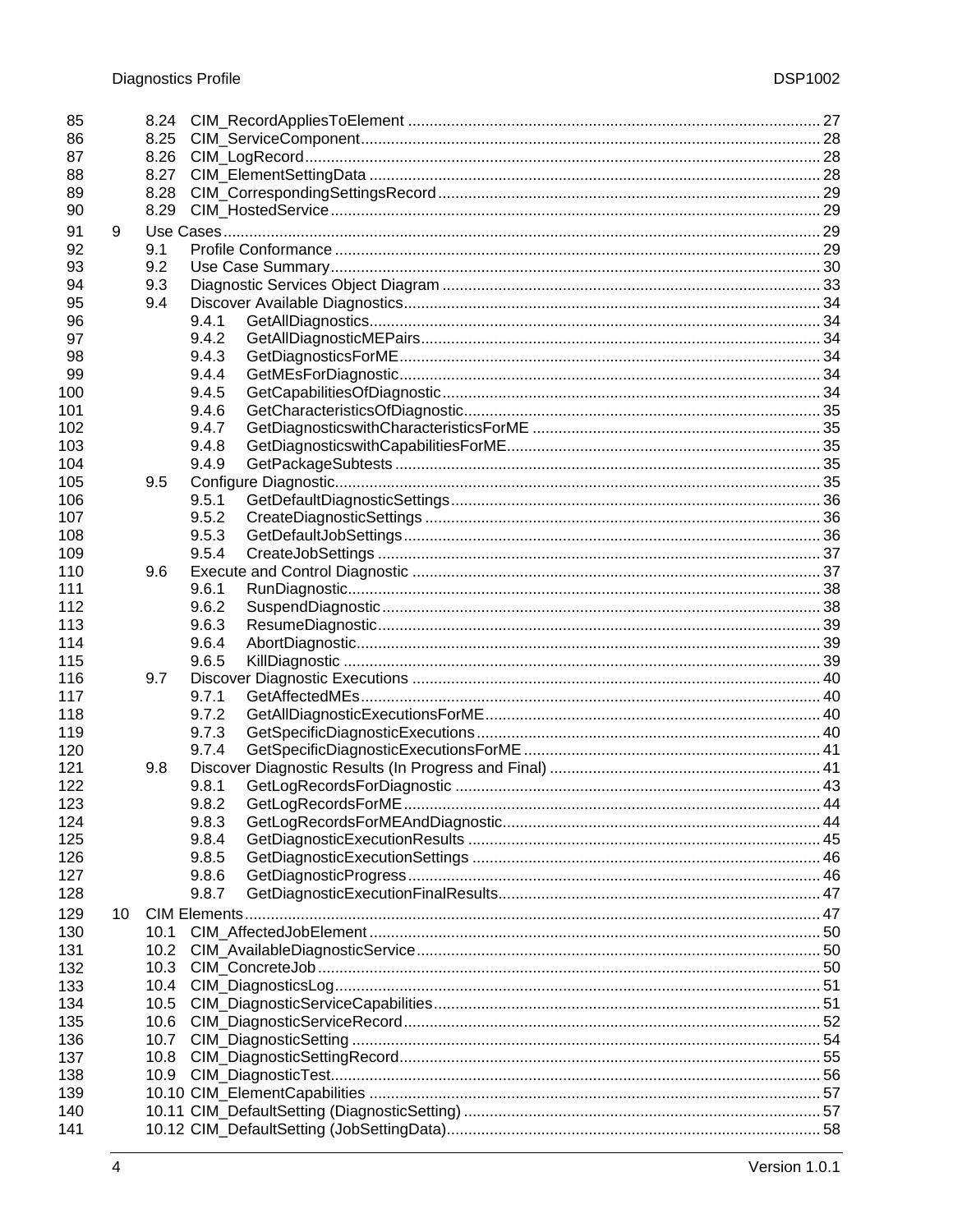| 142 |  |
|-----|--|
| 143 |  |
| 144 |  |
| 145 |  |
| 146 |  |
| 147 |  |
| 148 |  |
| 149 |  |
| 150 |  |
| 151 |  |
| 152 |  |
| 153 |  |
| 154 |  |
| 155 |  |
| 156 |  |
|     |  |

### **Figures** 158

| 159 |  |
|-----|--|
| 160 |  |
| 161 |  |
| 162 |  |
| 163 |  |
| 164 |  |

#### **Tables** 165

| 166 |  |
|-----|--|
| 167 |  |
| 168 |  |
| 169 |  |
| 170 |  |
| 171 |  |
| 172 |  |
| 173 |  |
| 174 |  |
| 175 |  |
| 176 |  |
| 177 |  |
| 178 |  |
| 179 |  |
| 180 |  |
| 181 |  |
| 182 |  |
| 183 |  |
| 184 |  |
| 185 |  |
| 186 |  |
| 187 |  |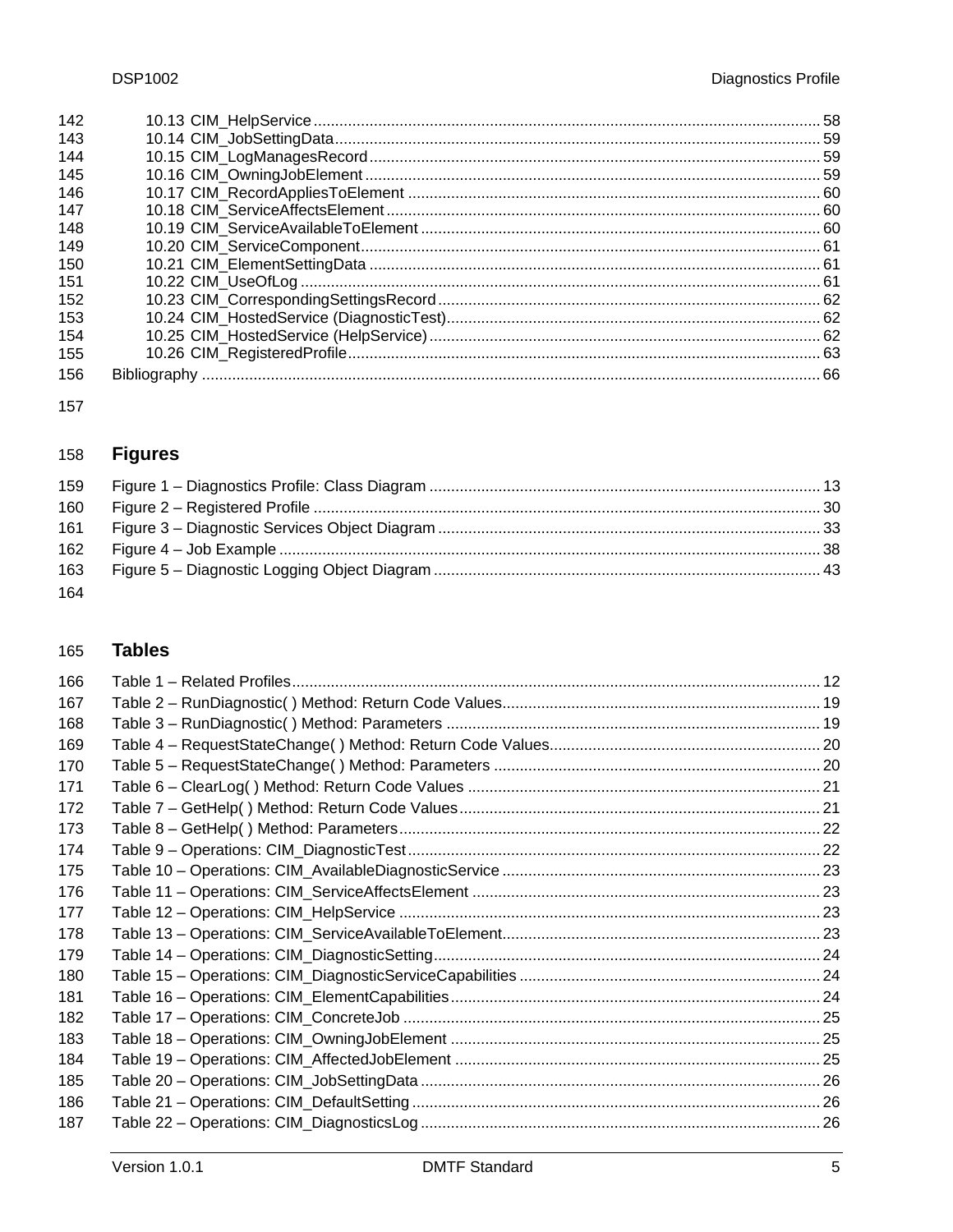| 188 |  |
|-----|--|
| 189 |  |
| 190 |  |
| 191 |  |
| 192 |  |
| 193 |  |
| 194 |  |
| 195 |  |
| 196 |  |
| 197 |  |
| 198 |  |
| 199 |  |
| 200 |  |
| 201 |  |
| 202 |  |
| 203 |  |
| 204 |  |
| 205 |  |
| 206 |  |
| 207 |  |
| 208 |  |
| 209 |  |
| 210 |  |
| 211 |  |
| 212 |  |
| 213 |  |
| 214 |  |
| 215 |  |
| 216 |  |
| 217 |  |
| 218 |  |
| 219 |  |
| 220 |  |
| 221 |  |
| 222 |  |
| 223 |  |
| 224 |  |
|     |  |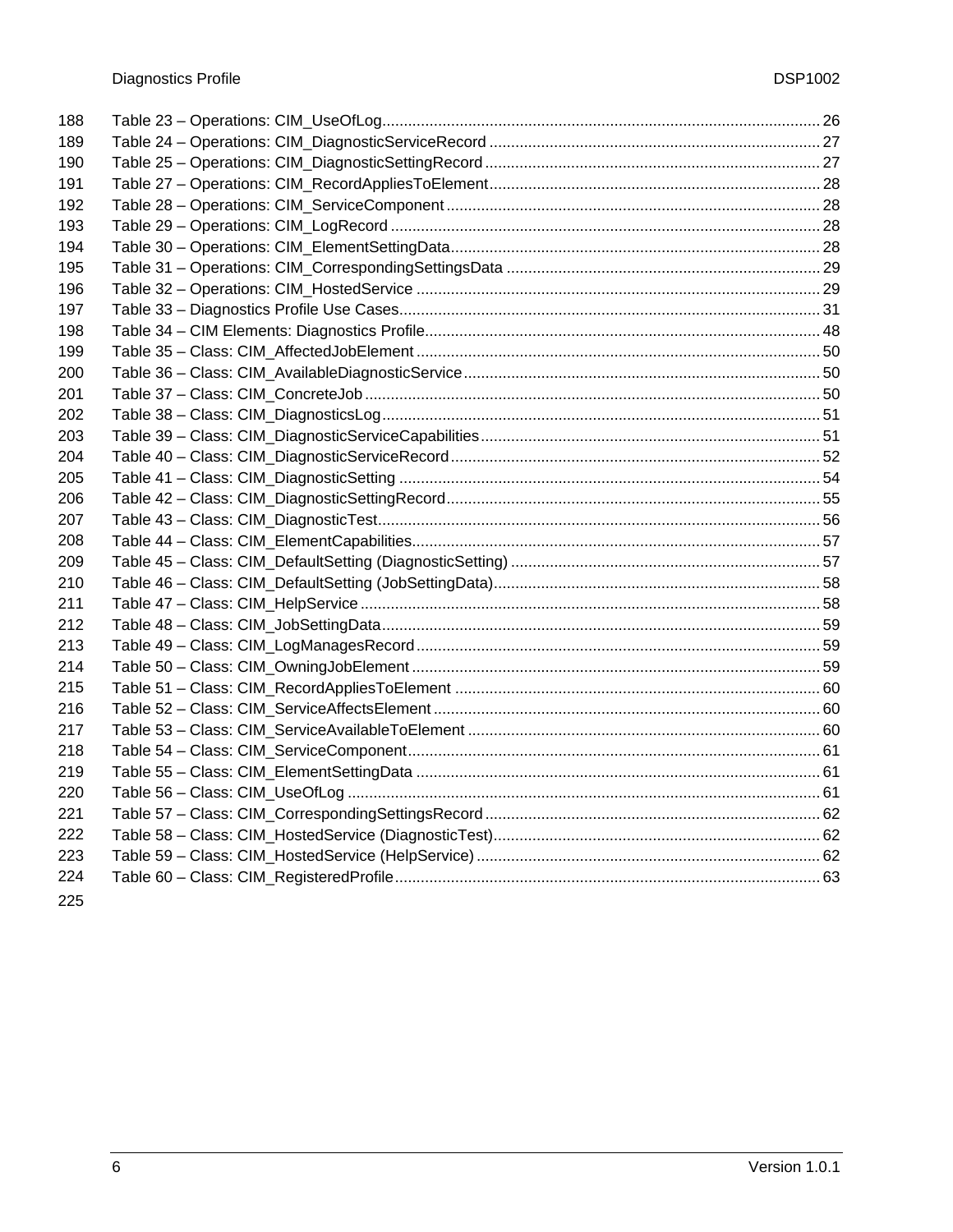# 226 Foreword

227 The *Diagnostics Profile* (DSP1002) was prepared by the Diagnostics Working Group.

228 DMTF is a not-for-profit association of industry members dedicated to promoting enterprise and systems

229 management and interoperability.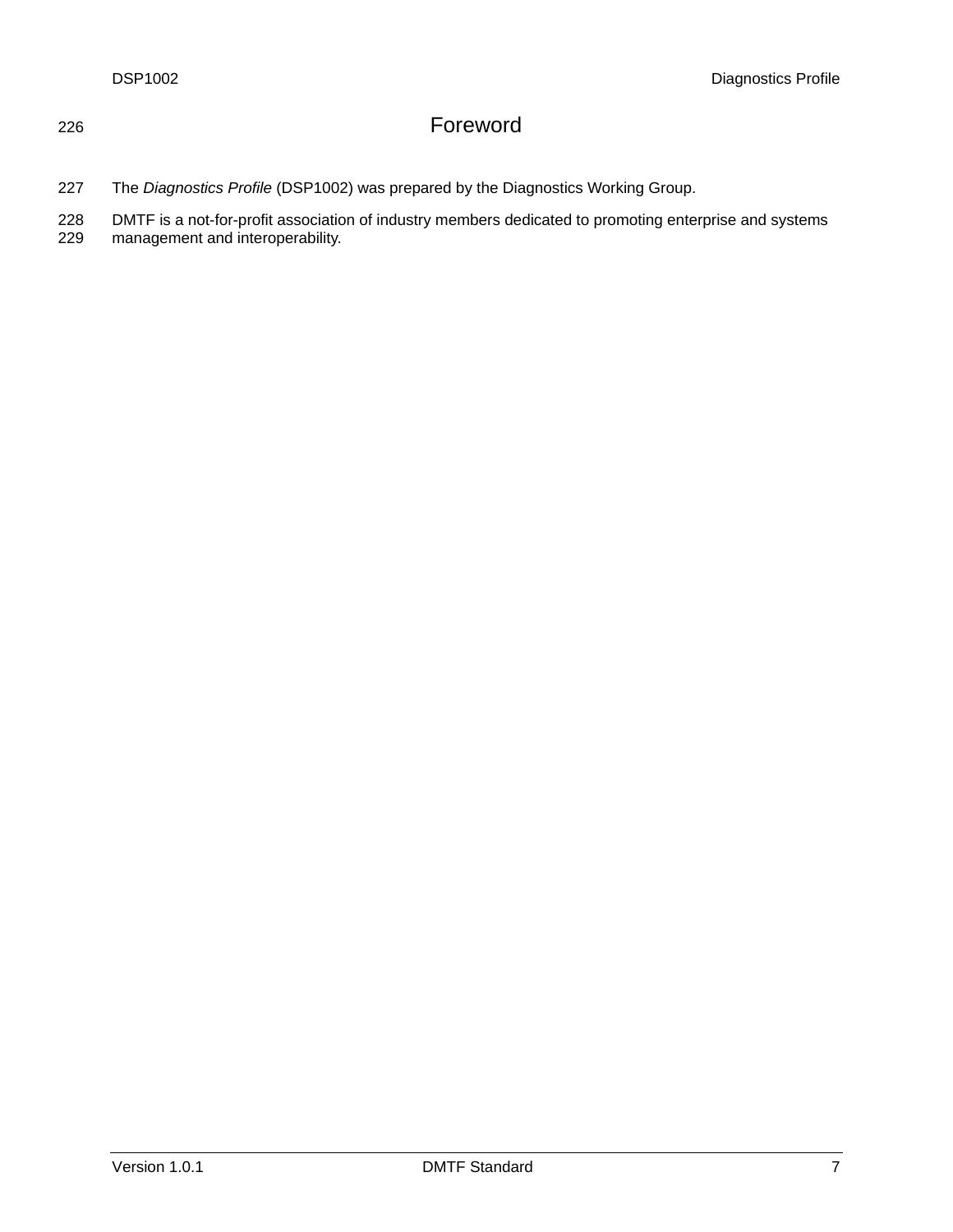# 230 Introduction

231 232 233 234 A *profile* is a collection of Common Information Model (CIM) elements and behavior rules that represent a specific area of management. The purpose of a profile is to ensure interoperability in the use of webbased enterprise management (WBEM) services for a specific subset of the Distributed Management Task Force (DMTF) CIM schema for a specific management area—in this case, diagnostics.

235 236 237 238 239 240 Diagnostics is a critical component of systems management. Diagnostic services are used in problem containment to maintain availability, achieve fault isolation for system recovery, establish system integrity during boot, increase system reliability, and perform routine proactive system verification. The goal of the Common Diagnostic Model (CDM) is to define industry-standard building blocks, based on and consistent with the DMTF CIM, that enables seamless integration of vendor-supplied diagnostic services into system and SAN management frameworks.

- 241 242 The CDM is an architecture and methodology for exposing system diagnostic instrumentation through the CIM standard interfaces.
- 243 The ability to transparently run diagnostic tests and exercisers while the user operating system is
- 244 functional (no reboot required) may significantly contribute to the reduction of Total Cost of Ownership
- 245 (TCO) and will also lower warranty costs by reducing the return of defect-free parts for service. This
- 246 functionality is referred to as *OS-Present Diagnostics* (also known as On-line Diagnostics and Concurrent
- 247 Diagnostics).
- 248 A primary objective of the CDM is to standardize the interfaces that diagnostic developers create for their
- 249 OS-Present Diagnostics in the operating environment, making the diagnostics accessible to all
- 250 251 applications that query CIM for diagnostic data or register with CIM to execute diagnostic methods and receive results.
- 252 Standardization of these interfaces means that clients, providers, and tests gain a certain degree of
- 253 254 portability and, in many cases, need only be written once to satisfy multiple environments and platforms. OEMs can differentiate their diagnostic offerings by how effectively their applications use the information
- 255 and capabilities available through CIM to maintain and service their systems.
- 256 Reduced cost through standardization is accompanied by the initial investment of coding to a new
- 257 258 interface. The CDM Forum intends to ease this burden by developing tools to generate most of the interface code necessary to communicate with CIM.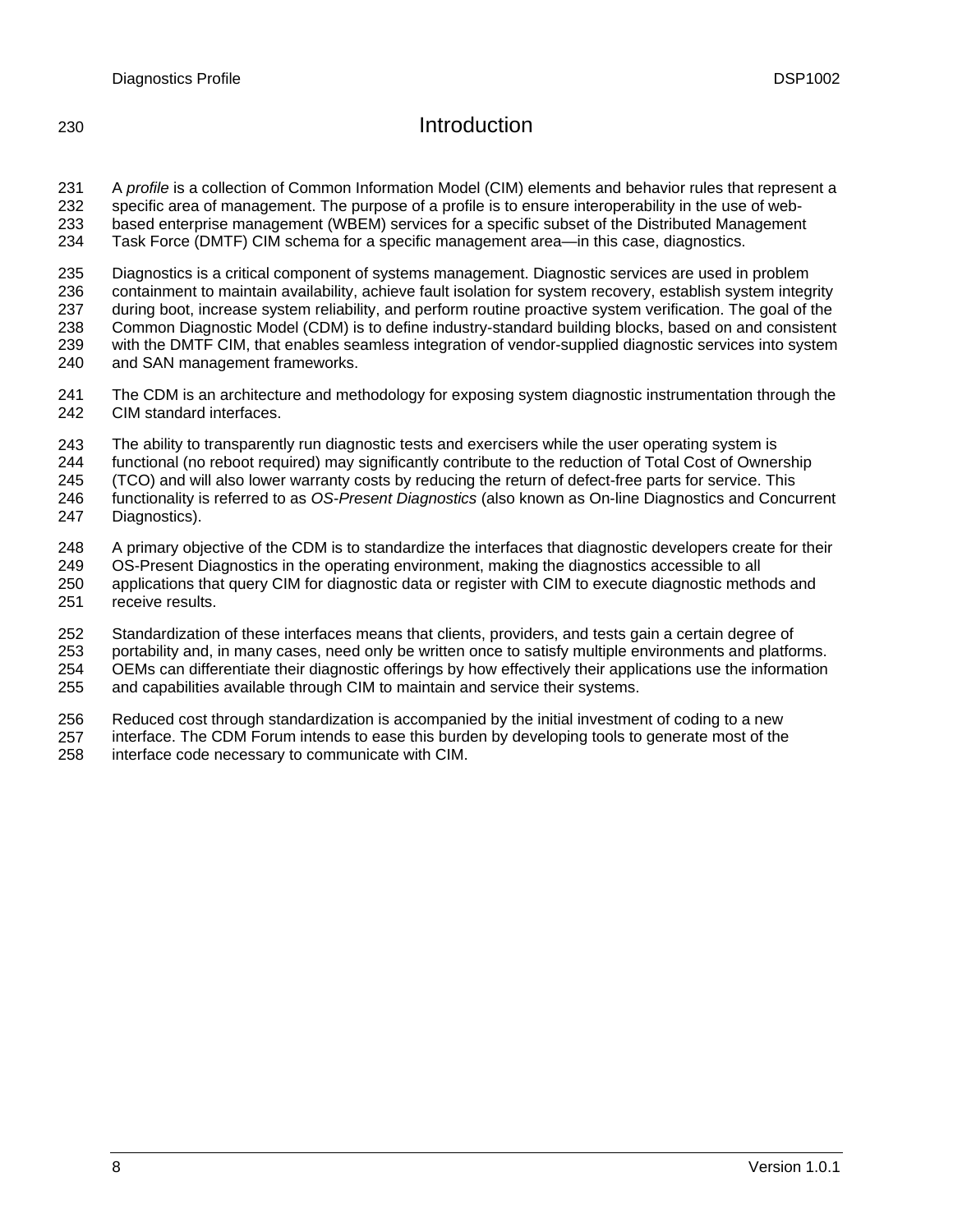# <span id="page-8-0"></span><sup>259</sup>**Diagnostics Profile**

#### 260 **1 Scope**

261 262 263 264 The information in this specification should be sufficient for a provider or consumer of this data to identify unambiguously the classes, properties, methods, and values that shall be instantiated and manipulated to represent and manage the diagnostic service components of systems and subsystems that are modeled using the DMTF CIM core and extended model definitions.

265 266 The target audience for this specification is implementers who are writing CIM-based providers or consumers of management interfaces that represent the component described in this document.

### 267 **2 Normative References**

- 268 The following referenced documents are indispensable for the application of this document. For dated
- 269 270 references, only the edition cited applies. For undated references, the latest edition of the referenced document (including any amendments) applies.

#### 271 **2.1 Approved References**

- 272 DMTF DSP0200, *[CIM Operations over HTTP 1.2.0](http://www.dmtf.org/standards/published_documents/DSP200.pdf)*,
- 273 http://www.dmtf.org/standards/published\_documents/DSP200.pdf
- 274 DMTF DSP0004, *[CIM Infrastructure Specification 2.3.0](http://www.dmtf.org/standards/published_documents/DSP0004V2.3_final.pdf)*,
- 275 http://www.dmtf.org/standards/published\_documents/DSP0004V2.3\_final.pdf
- 276 DMTF DSP1001, *[Management Profile Specification Usage Guide 1.0.0](http://www.dmtf.org/standards/published_documents/DSP1001.pdf)*, 277 http://www.dmtf.org/standards/published\_documents/DSP1001.pdf
- 278 DMTF DSP1033, *[Profile Registration Profile 1.0.0](http://www.dmtf.org/standards/published_documents/DSP1033_1.0.0.pdf)*,
- 279 http://www.dmtf.org/standards/published\_documents/DSP1033\_1.0.0.pdf

# 280 **2.2 Other References**

- 281 ISO/IEC Directives, Part 2, *[Rules for the structure and drafting of International Standards](http://isotc.iso.org/livelink/livelink.exe?func=ll&objId=4230456&objAction=browse&sort=subtype)*, 282 <http://isotc.iso.org/livelink/livelink.exe?func=ll&objId=4230456&objAction=browse&sort=subtype>
- 283 *[Unified Modeling Language \(UML\) from the Open Management Group \(OMG\)](http://www.uml.org/)*, 284 http://www.omg.org/docs/formal/07-11-04.pdf

### 285 **3 Terms and Definitions**

- 286 For the purposes of this document, the following terms and definitions apply. The terms and definitions 287 given in **DSP1033** and **DSP1001** also apply.
- 288 **3.1**
- 289 **can**
- 290 used for statements of possibility and capability, whether material, physical, or causal
- 291 **3.2**
- 292 **cannot**
- 293 used for statements of possibility and capability, whether material, physical, or causal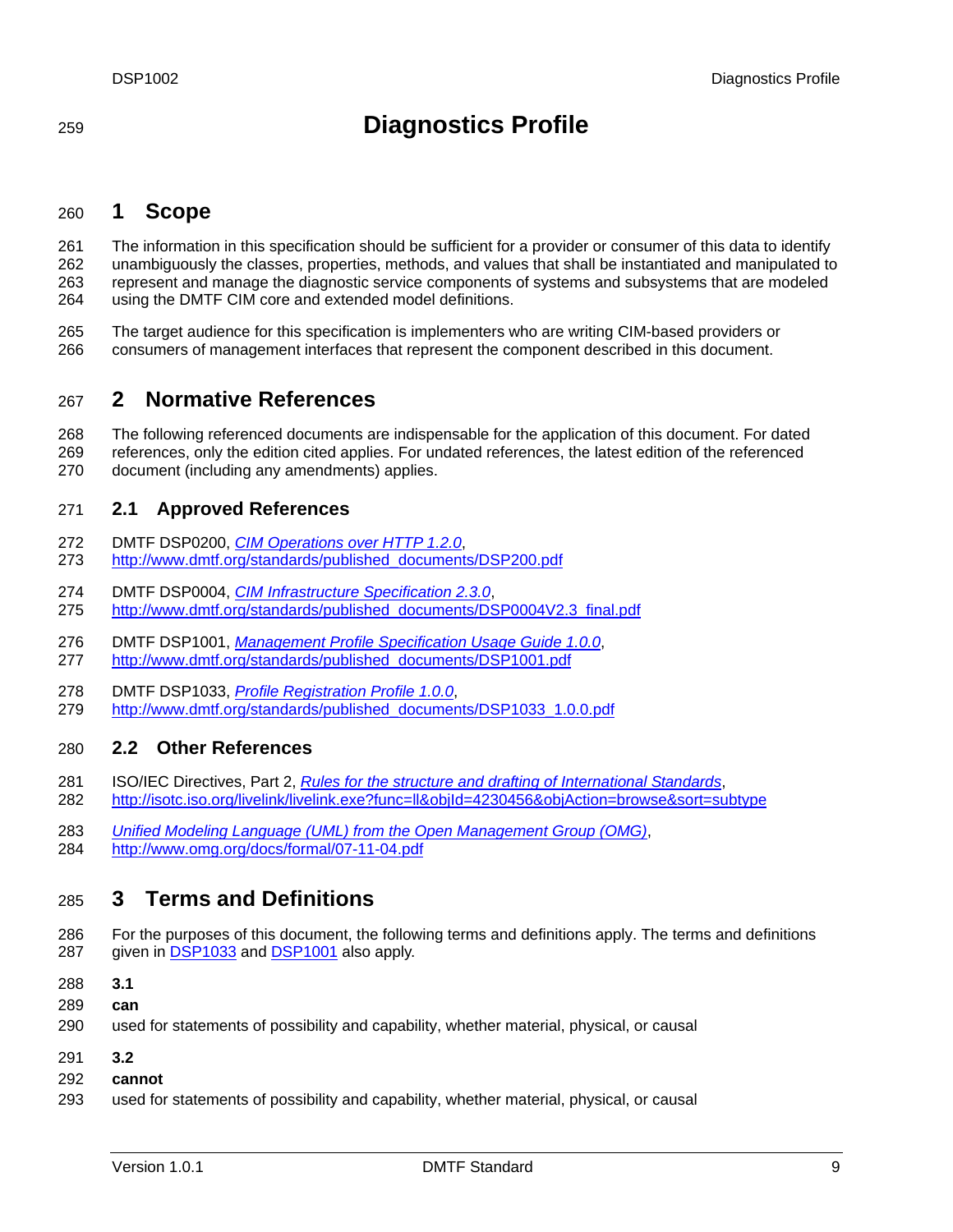| 294 | 3.3                                                                                                           |
|-----|---------------------------------------------------------------------------------------------------------------|
| 295 | conditional                                                                                                   |
| 296 | indicates requirements to be followed strictly in order to conform to the document when the specified         |
| 297 | conditions are met                                                                                            |
| 298 | 3.4                                                                                                           |
| 299 | mandatory                                                                                                     |
| 300 | indicates requirements to be followed strictly in order to conform to the document and from which no          |
| 301 | deviation is permitted                                                                                        |
| 302 | 3.5                                                                                                           |
| 303 | may                                                                                                           |
| 304 | indicates a course of action permissible within the limits of the document                                    |
| 305 | 3.6                                                                                                           |
| 306 | need not                                                                                                      |
| 307 | indicates a course of action permissible within the limits of the document                                    |
| 308 | 3.7                                                                                                           |
| 309 | optional                                                                                                      |
| 310 | indicates a course of action permissible within the limits of the document                                    |
| 311 | 3.8                                                                                                           |
| 312 | referencing profile                                                                                           |
| 313 | indicates a profile that owns the definition of this class and can include a reference to this profile in its |
| 314 | "Related Profiles" table                                                                                      |
| 315 | 3.9                                                                                                           |
| 316 | shall                                                                                                         |
| 317 | indicates requirements to be followed strictly in order to conform to the document and from which no          |
| 318 | deviation is permitted                                                                                        |
| 319 | 3.10                                                                                                          |
| 320 | shall not                                                                                                     |
| 321 | indicates requirements to be followed strictly in order to conform to the document and from which no          |
| 322 | deviation is permitted                                                                                        |
| 323 | 3.11                                                                                                          |
| 324 | should                                                                                                        |
| 325 | indicates that among several possibilities, one is recommended as particularly suitable, without              |
| 326 | mentioning or excluding others, or that a certain course of action is preferred but not necessarily required  |
| 327 | 3.12                                                                                                          |
| 328 | should not                                                                                                    |
| 329 | indicates that a certain possibility or course of action is deprecated but not prohibited                     |
| 330 | 3.13                                                                                                          |
| 331 | unspecified                                                                                                   |
| 332 | indicates that this profile does not define any constraints for the referenced CIM element or operation       |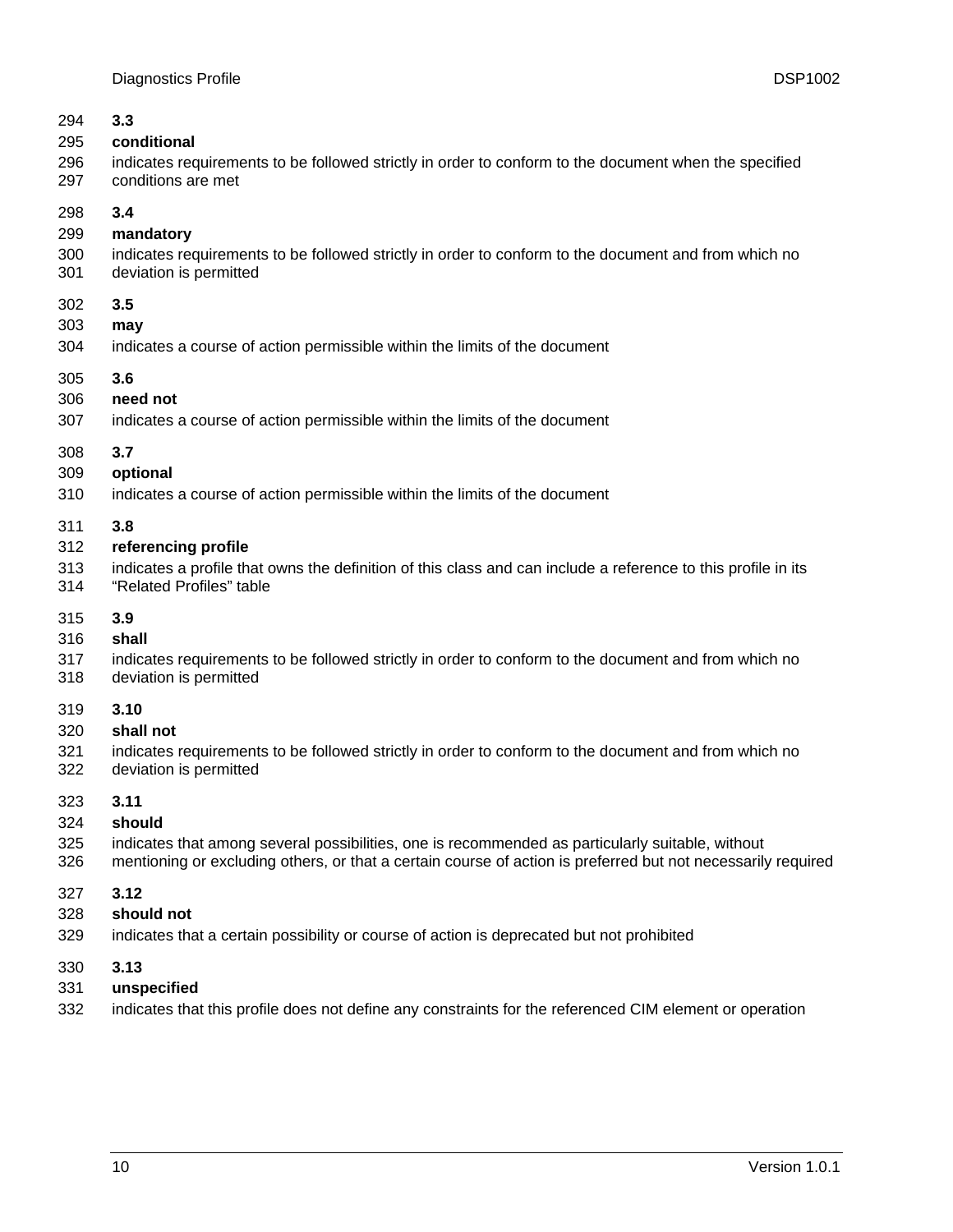### <span id="page-10-0"></span>333 **4 Symbols and Abbreviated Terms**  334 335 336 337 338 339 340 341 342 The following abbreviations are used in this document. **4.1 CDM**  Common Diagnostic Model **4.2 CIM**  Common Information Model **4.3 CRU**

- 343 Customer Replaceable Unit
- 344 **4.4**
- 345 **FRU**
- 346 Field Replaceable Unit
- 347 **4.5**
- 348 **ME**
- 349 Managed Element
- 350 **4.6**
- 351 **MOF**
- 352 Managed Object Format
- 353 **4.7**
- 354 **PD**
- 355 Problem Determination
- 356 **4.8**
- 357 **PFA**
- 358 Predictive Failure Analysis
- 359 **4.9**
- 360 **SAN**
- 361 Storage Area Network
- 362 **4.10**
- 363 **WBEM**
- 364 Web-Based Enterprise Management

#### 365 **5 Synopsis**

- 366 **Profile Name:** Diagnostics
- 367 **Version:** 1.0.1
- 368 **Organization:** DMTF
- 369 **CIM schema version:** 2.9.0
- 370 **Central Class:** CIM\_DiagnosticTest
- 371 **Scoping Class:** CIM\_ComputerSystem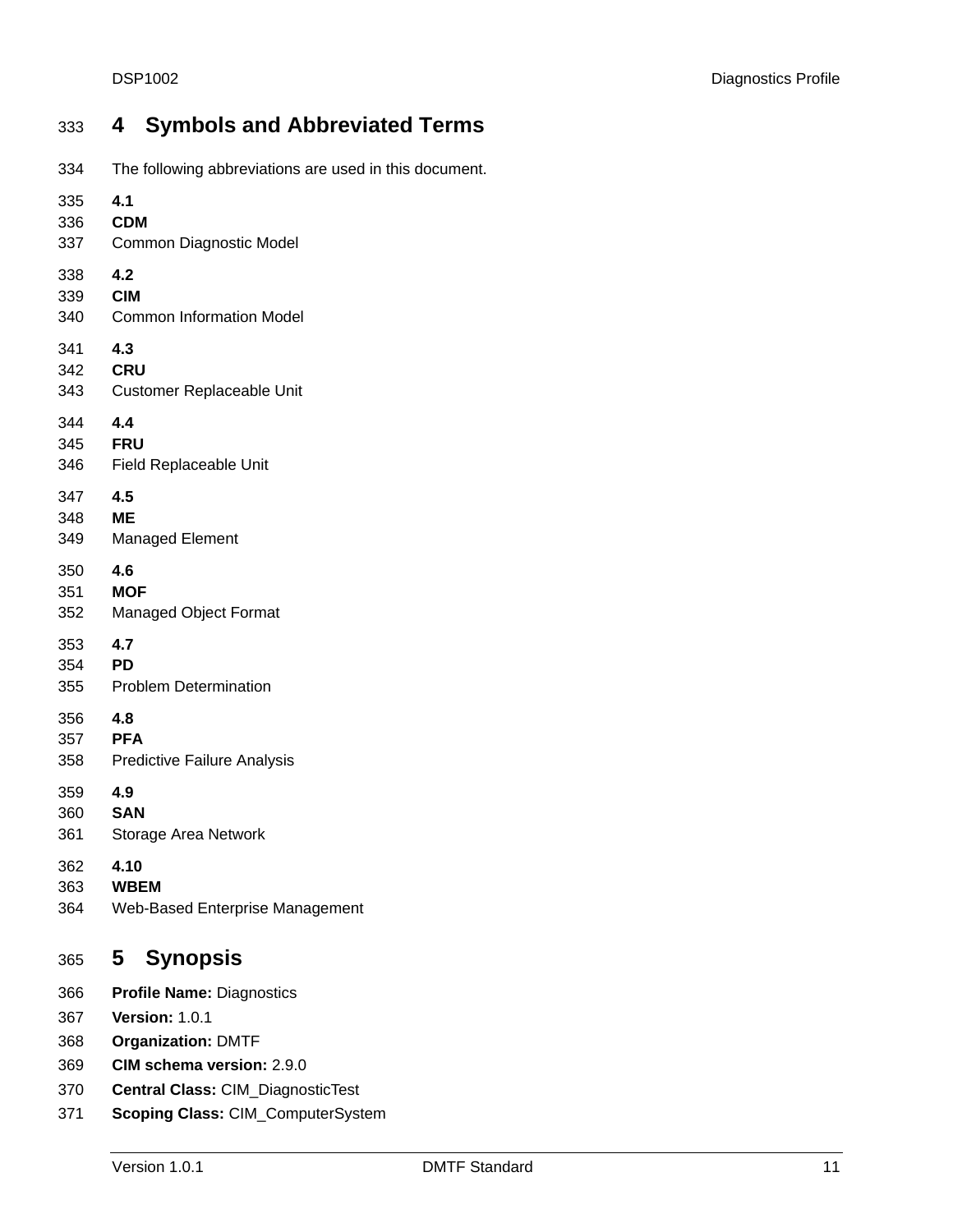- <span id="page-11-0"></span>The *Diagnostics Profile* extends the management capability of referencing profiles by adding the 372
- capability to run diagnostic services in a managed system. This profile includes a specification of the 373
- Diagnostic Test Service, its configuration, its associated capabilities, its logging mechanisms, and its 374
- profile registration information. 375
- 376 [Table 1](#page-11-1) identifies profiles on which this profile has a dependency.

377 CIM\_DiagnosticTest shall be the Central Class of this profile. The instance of CIM\_DiagnosticTest shall

- 378 be the Central Instance of this profile. CIM\_ComputerSystem shall be the Scoping Class of this profile.
- 379 The instance of CIM\_ComputerSystem with which the Central Instance is associated through an instance
- 380 of CIM\_HostedService shall be the Scoping Instance of this profile.
- <span id="page-11-1"></span>381

### **Table 1 – Related Profiles**

| <b>Profile Name</b>         | <b>Organization</b> | <b>Version</b> | <b>Relationship</b> | <b>Behavior</b> |
|-----------------------------|---------------------|----------------|---------------------|-----------------|
| <b>Profile Registration</b> | <b>DMTF</b>         | 1.0            | Mandatorv           |                 |

# 382 **6 Description**

383 This profile describes the CIM schema extensions that compose the Common Diagnostic Model (CDM)

384 and provides guidelines for the development of diagnostic clients and providers that will promote

385 seamless integration of option diagnostics into Problem Determination and Systems Management

386 387 applications. Using this profile as a guide, WBEM clients can discover diagnostic services that have been installed on the system and invoke these services to run on their respective devices. The client can

388 monitor the progress of the service, obtain and modify the status of the service, and query for results.

The architecture of the CDM is described in the *[CIM Diagnostic Model White Paper](http://www.dmtf.org/standards/published_documents/DSP2000.pdf)*. This profile is a 389

normative presentation of the model described in the white paper, and it suggests implementation 390

techniques that will result in the highest degree of interoperability. It is targeted at developers of 391

diagnostic applications (WBEM clients) and hardware instrumentation (for the WBEM server) to help them understand the CDM. 392 393

394 395 [Figure 1](#page-12-1) presents the class schema for the *Diagnostics Profile*. For simplicity, the prefix CIM\_ has been removed from the names of the classes.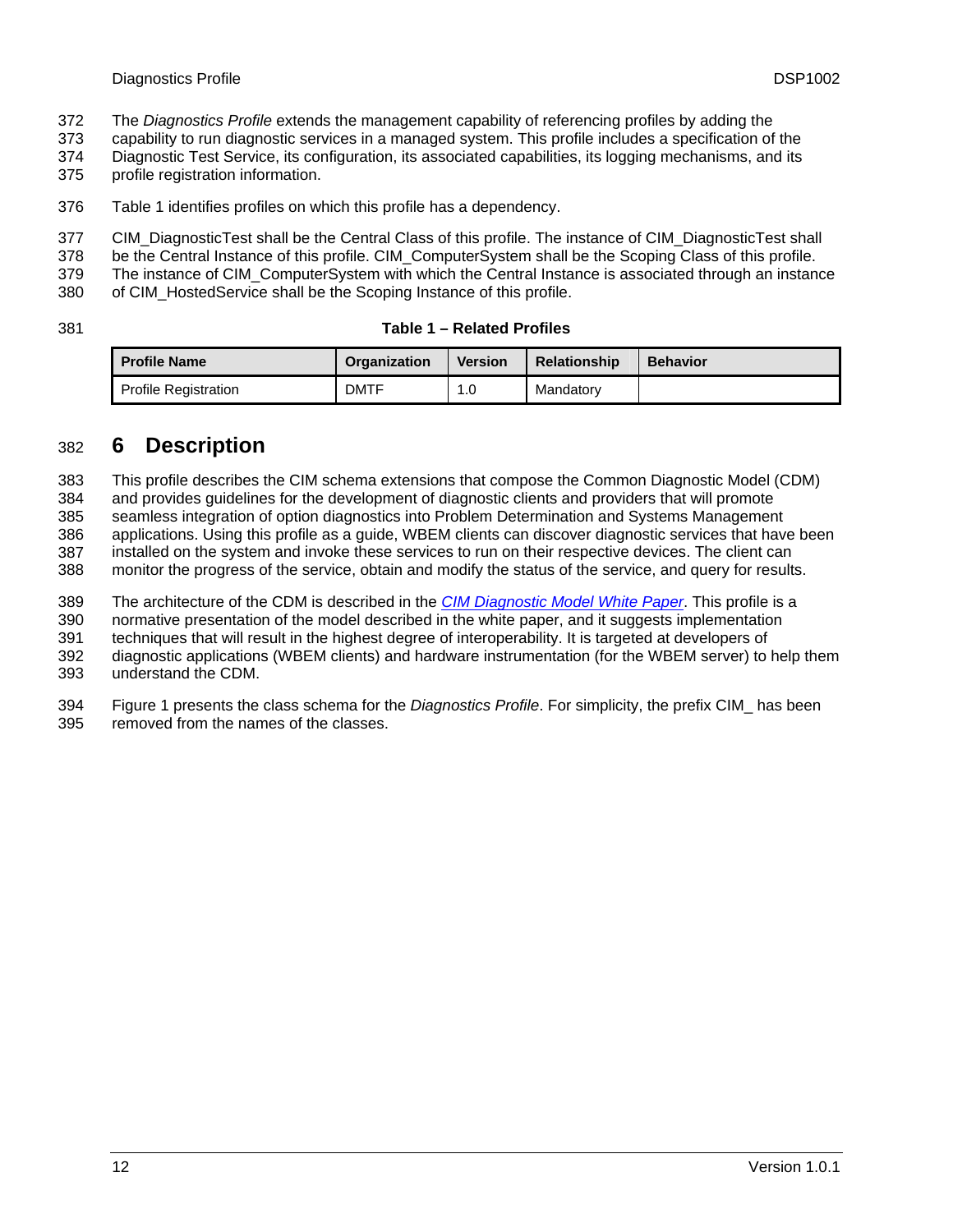<span id="page-12-0"></span>

**Figure 1 – Diagnostics Profile: Class Diagram** 

### <span id="page-12-1"></span>398 **7 Implementation**

399 400 This section details the requirements related to the arrangement of instances and their properties for implementations of this profile.

401 402 403 The *Diagnostics Profile* consists of definitions for classes related to the CIM\_DiagnosticService class, such as CIM\_DiagnosticTest, CIM\_DiagnosticSetting, and CIM\_DiagnosticServiceCapabilities. It also defines the CIM\_DiagnosticsLog class and its related classes, CIM\_DiagnosticRecord,

404 CIM\_DiagnosticServiceRecord, and CIM\_DiagnosticSettingRecord. Requirements for propagating and

405 406 formulating certain properties of these classes and their parents are discussed in this section. Required methods are listed in section [8](#page-18-1), and properties are listed in section [10.](#page-46-1)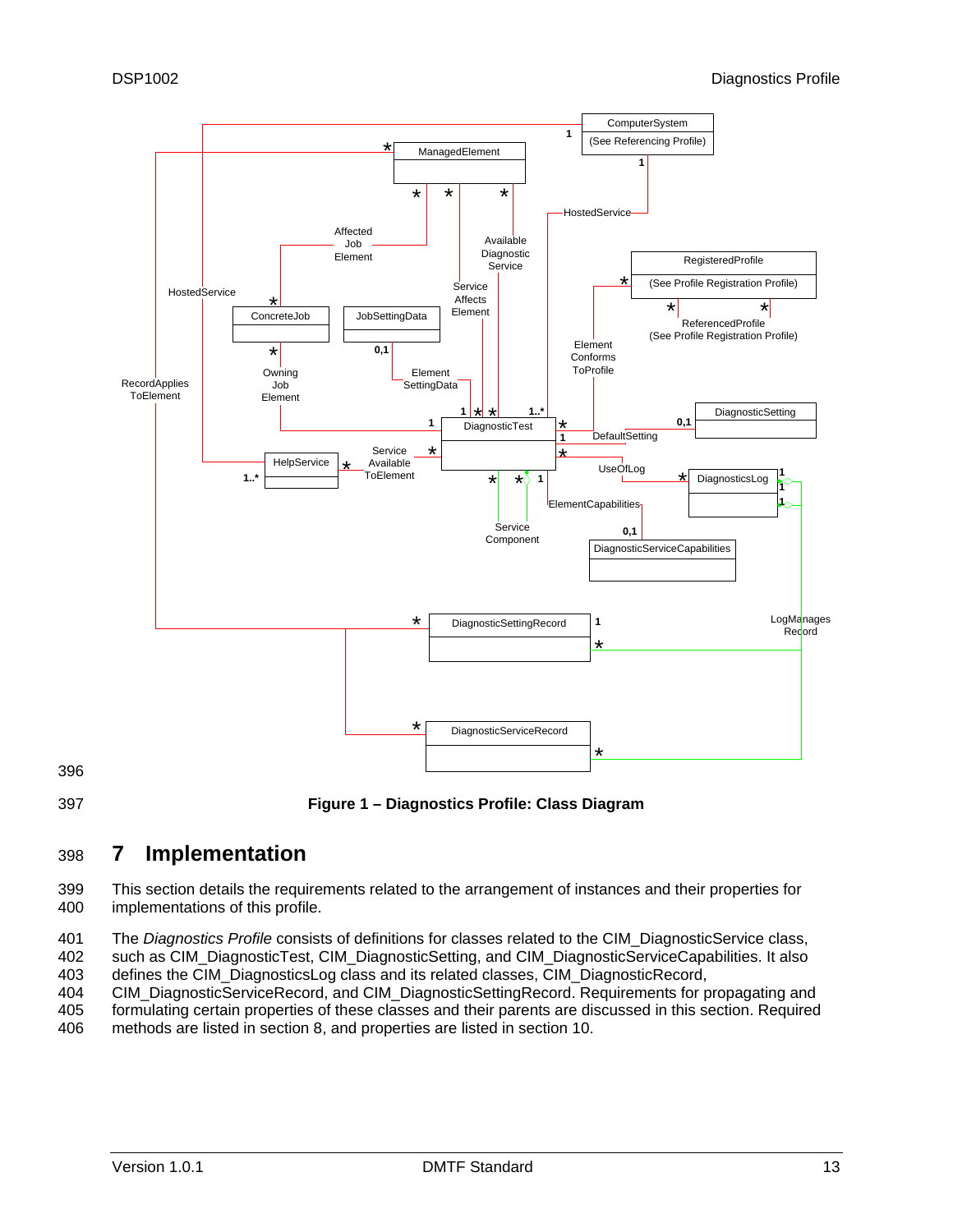# <span id="page-13-0"></span>407 **7.1 CIM\_DiagnosticTest**

- 408 409 CIM\_DiagnosticTest is the only defined subclass of CIM\_DiagnosticService. CIM\_DiagnosticTest inherits the RunDiagnostic( ) method, which is used to execute a diagnostic test on a managed element.
- 410 Each diagnostic test shall be represented by an instance of either CIM\_DiagnosticTest or a subclass.
- 411 412 Note that a test that actually packages multiple subtests shall also be represented by such an instance and shall set the IsPackage characteristic for that instance (see section [7.1.3.5\)](#page-14-1).
- 413 Depending on the implementation, a provider may use
- 414 • an instance of CIM\_DiagnosticTest for each test
- 415 • an instance of a single subclass (for example, ST\_DiskDiagnosticTest) for each test
- 416 417 • a different subclass and its instance (for example, ST\_DiskDiagnosticSelfTest, ST\_DiskDiagnosticRWVTest) for each test
- 418 The same provider may use a combination of the preceding approaches.

#### 419 **7.1.1 CIM\_DiagnosticTest.Name**

- 420 421 422 The Name property uniquely identifies the service and provides an indication of the functionality that is managed. The value of the Name property shall be unique and should indicate the nature of the service (for example, EjectTest).
- 423 **7.1.2 CIM\_DiagnosticTest.ElementName**
- 424 425 The ElementName property shall be used to provide a user-friendly name for the service. This name shall be used by clients to identify the service to the user.

#### 426 **7.1.3 CIM\_DiagnosticTest.Characteristics**

427 This section defines the values of the Characteristics property.

#### 428 **7.1.3.1 2 (Is Exclusive)**

429 430 Use this value to indicate that only one instance of the diagnostic test may be running at one time, even if more than one target device exists.

#### 431 **7.1.3.2 3 (Is Interactive)**

432 433 Use this value to indicate that the test requires some interaction with the client at the system under test (for example, when media is required in a device for the test to run).

#### 434 **7.1.3.3 4 (Is Destructive)**

435 436 Use this value to indicate that the test has the potential for destroying data, permanently altering the state, or reconfiguring the device.

#### 437 **7.1.3.4 5 (Is Risky)**

- 438 Use this value to indicate that data loss, state change, or reconfiguration may occur if the test is
- 439 interrupted. For example, a test saves some device data or configuration, changes the device state,
- 440 performs some operation, and then restores the saved data. If this process is interrupted, the device may
- 441 be left in an altered state.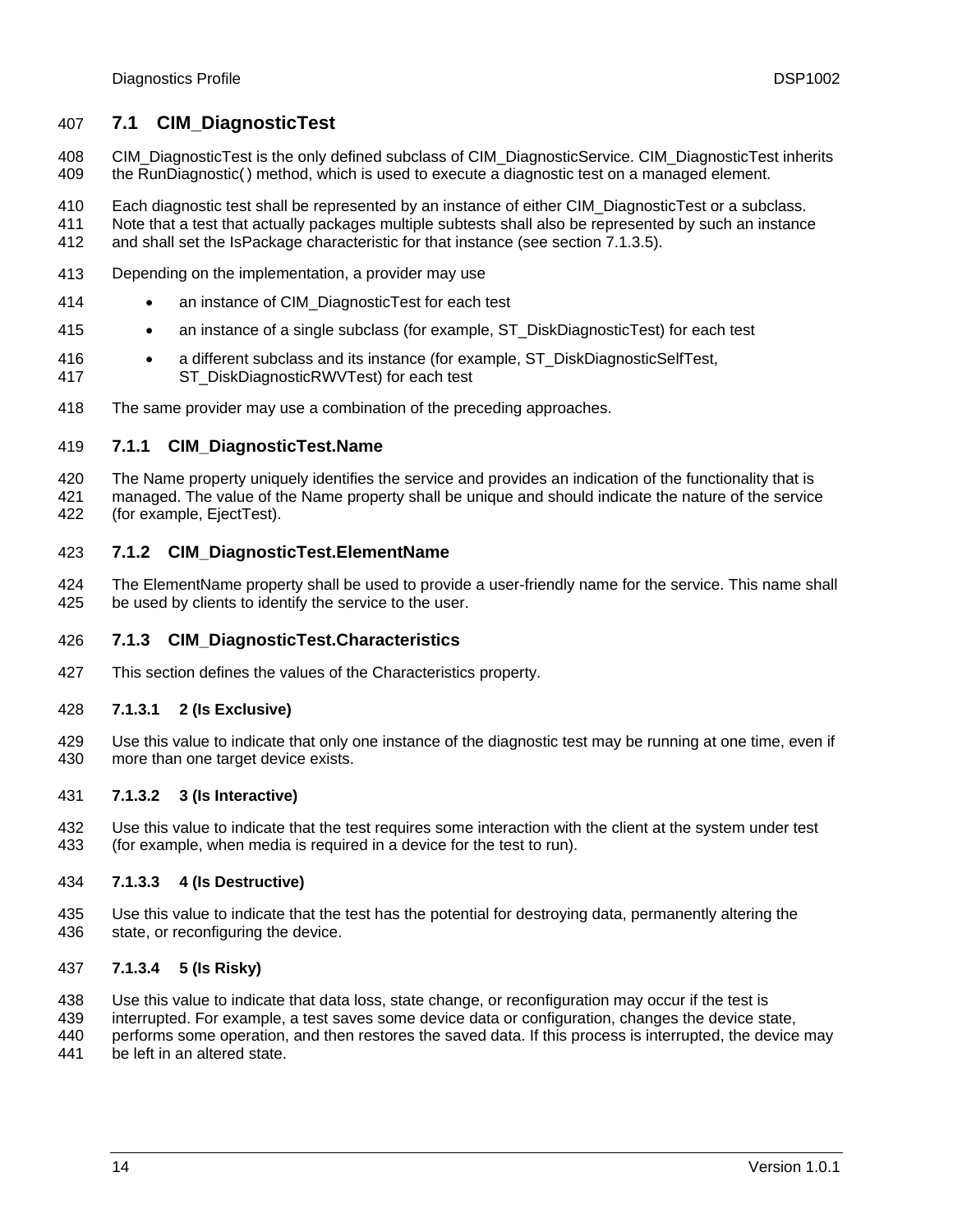### <span id="page-14-1"></span><span id="page-14-0"></span>442 **7.1.3.5 6 (Is Package)**

443 Use this value to indicate that the test is actually a set of lower-level diagnostics that are packaged

- 444 445 446 together by the test. This packaging is implemented by the test, not aggregated by CIM. Information and results associated with the individual tests in the package may be requested by using the Subtests value in the CIM\_DiagnosticSetting.LogOptions array.
- 447 448 If the lower-level diagnostics are themselves CIM\_DiagnosticTest instances, the packaging test shall be associated to those lower-level diagnostics through an instance of the CIM\_ServiceComponent
- 449 association. See section [7.8](#page-17-1).

#### 450 **7.1.3.6 7 (Reserved)**

451 452 This value originally contained "Supports PercentOfTestCoverage", which was deprecated and added to the CIM\_DiagnosticServiceCapabilities class.

#### 453 **7.1.3.7 8 (Is Synchronous)**

- 454 Use this value to indicate that this diagnostic service will complete before the RunDiagnostic( ) method
- 455 returns to the caller. A job is still created that the client may access for accounting purposes, but the
- 456 ability to track the progress and status of the job are lost. Additionally, in certain environments, the client
- 457 458 may be "blocked" from further action until the service completes. Development of synchronous diagnostic services is not recommended.

#### 459 **7.1.3.8 9 (Media Required)**

460 Use this value to indicate that media shall be inserted into the device to perform the service.

#### 461 **7.1.3.9 10 (Additional Hardware Required)**

462 463 Use this value to indicate that some additional hardware (for example, a wrap plug) shall be installed to perform the service.

#### 464 **7.1.4 Looping Tests**

- 465 466 Looping tests or groups of tests is useful for detecting intermittent faults. The client, provider, or test may control looping, and the method chosen depends on many factors, a few of which follow:
- 467 • A client may want to loop a test that does not support looping.
- 468 • A provider may choose to support looping even though its tests do not.
- 469 • A stress test may, by its nature, want to repeat a certain operation a large number of times.
- 470 Looping in the provider and test is under control of the LoopControl() and LoopControlParameter()
- 471 properties of the CIM\_DiagnosticSetting class. These properties are used to specify the number of

472 473 iterations in the loop, either directly or through a termination condition. If more than one control is set, the first one that reaches its condition terminates the loop.

- 474 475 Looping in the client is entirely under the control of the client and would generally not affect the CIM\_DiagnosticSetting object.
- 476 477 **Note:** A remote client may incur network delays and CIM Server delays during every iteration of its loop, and this is not an effective way to stress a device.
- 478 It is recommended that all diagnostic tests support looping. Exceptions exist where looping a test leads to
- 479 480 an undesirable condition (for example, a risky test, certain user interactions, or excessive mechanical wear).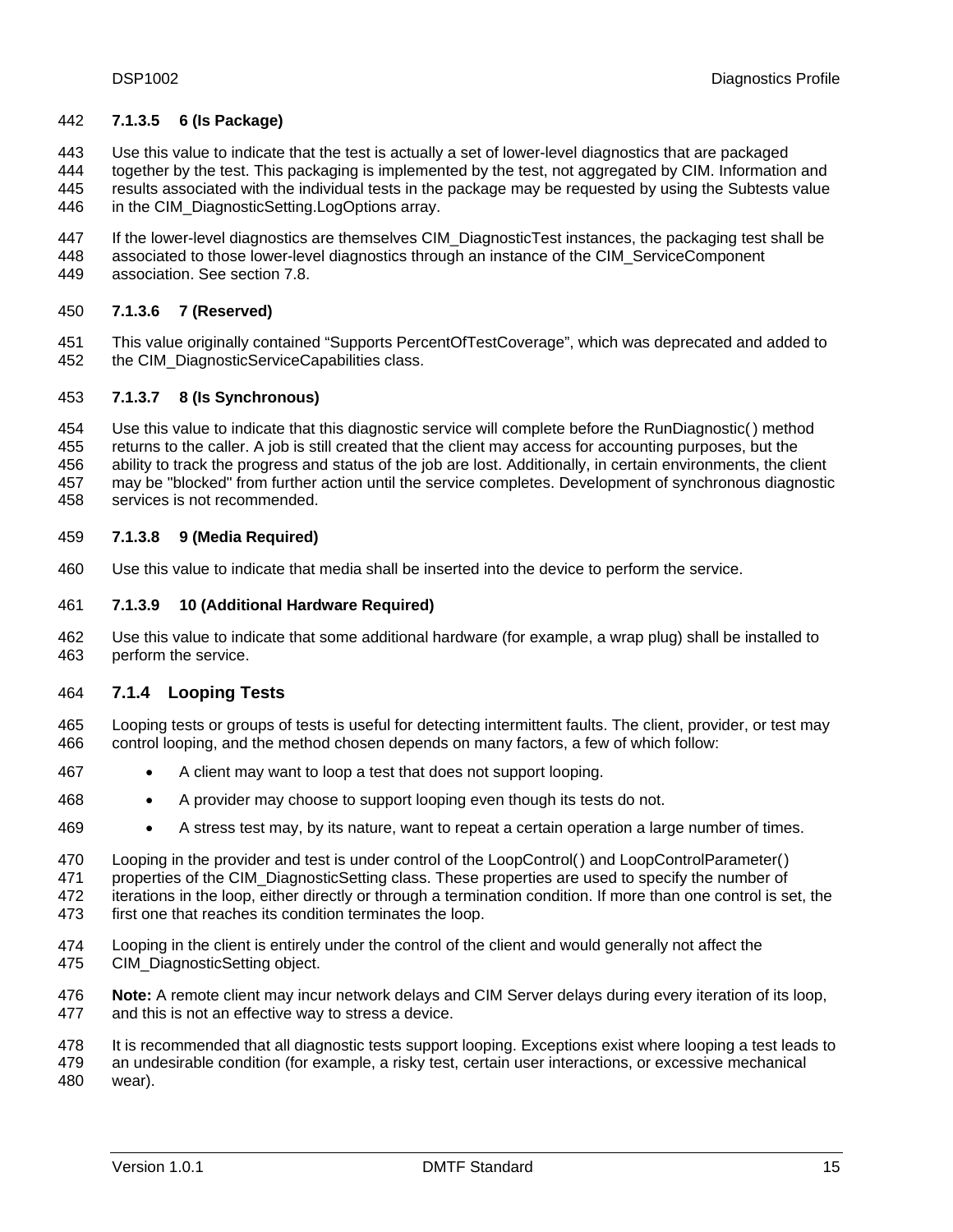# <span id="page-15-0"></span>481 **7.1.5 Test Effectiveness**

482 Although the focus of this profile is use of the CIM schema, the CDM includes the notion of test

- 483 484 effectiveness. A perfectly implemented CDM provider wrapped around an ineffective test is not very useful.
- 485 Diagnostic tests should provide support for all properties in the CIM\_DiagnosticSetting class.
- 486 The QuickMode property of the CIM\_DiagnosticSetting class shall be supported for "long-running" tests
- 487 (that is, tests with running times in excess of what would be considered compatible with a quick system
- 488 "health check" of a few minutes). QuickMode need not be supported for interactive, risky, or destructive
	- 489 tests, because these tests would not be useful as a health check.
	- 490 491 492 **Note**: QuickMode is distinct from PercentOfTestCoverage in that it is a Boolean property that may be set by a client without any particular knowledge of the test. Use of PercentOfTestCoverage requires that the client be aware of the effects and expected outcome of this "throttling" setting control. Diagnostic tests
	- 493 should support the ability to surface logs that may be useful in the problem-determination process.

#### <span id="page-15-1"></span>494 **7.2 CIM\_AvailableDiagnosticService**

495 496 An instance of CIM\_AvailableDiagnosticService shall associate a managed element with a diagnostic service that is available for that element. This instance is the means by which clients discover the

497 diagnostic services that are installed for a particular managed element.

#### 498 **7.2.1 CIM\_AvailableDiagnosticService.EstimatedDurationOfService**

499 500 501 All tests shall attempt to accurately set the EstimatedDurationOfService property. As stated in the MOF file for this class, this property is an estimation of magnitude, not absolute time, and is to be used as a guide for the client.

- 502 The CIM\_DiagnosticSetting.LoopControl property allows a client to indicate how long a test should run.
- 503 504 Tests should use their default values for the LoopControl properties when determining a value for EstimatedDurationOfService.

505 506 507 508 509 510 511 Interactive tests have an additional complication because their test execution depends on the responses from the user. However, this type of test is not much different than a test whose execution depends on information from a device and the response time of the hardware, or even on how much CPU time or other system resources are allocated to the test. Interactive tests should assume a user response time. If a test cannot reasonably determine an EstimatedDurationOfService value (for example, a completely interactive test that does not know anything about what it will do until a user tells it what tests to run), it can set the value to 0 (Unknown).

- 512 **7.2.2 CIM\_AvailableDiagnosticService.EstimatedDurationQualifier**
- 513 514 The EstimatedDurationQualifier property allows for more accurate quantification of the value specified for the EstimatedDurationOfService property. This property shall be implemented only if further quantification
- 515 is possible.

#### 516 **7.3 CIM\_DiagnosticServiceCapabilities**

517 CIM\_DiagnosticServiceCapabilities is the means by which a diagnostic service may publish its support for

- 518 various options—in particular, settings. If a setting is supported, the client may assign it, usually in
- 519 satisfaction of a user request. The client gains access to an instance of
- 520 CIM\_DiagnosticServiceCapabilities through an instance of CIM\_ElementCapabilities.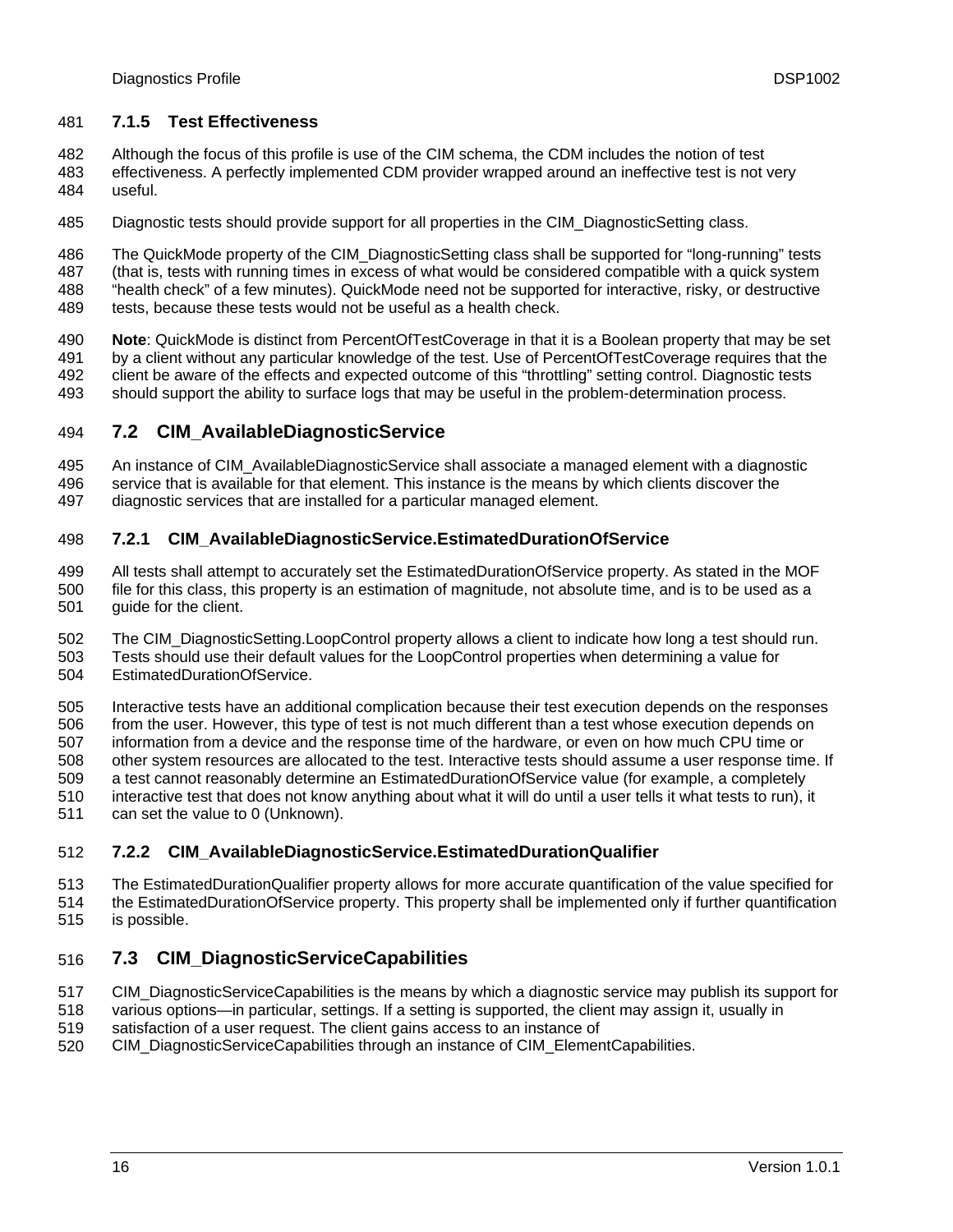# <span id="page-16-0"></span>521 **7.4 CIM\_DiagnosticSetting**

- 522 523 This class defines specific diagnostic service parameters and execution instructions. To provide more detailed settings for a type of test (that is, additional properties), subclassing is appropriate.
- 524 The default settings for a diagnostic service are obtained by using the CIM\_DefaultSetting association to
- 525 526 527 an instance of (a subclass of) CIM\_DiagnosticSetting. If a service does not publish defaults in this manner, the client should either avoid settings altogether or use only those settings supported by an instance of CIM\_DiagnosticServiceCapabilities.
- 528 529 Note that the CIM\_DiagnosticSetting subclass may have extensions. If the client is aware of the extensions, these may be modified as well. If the client is unaware, the default values should be used.
- 530 531 If a client chooses to accept the default settings (published or not), the CIM\_DiagnosticSetting object may be excluded from the method parameter list (entered as NULL).

#### 532 **7.5 CIM\_ConcreteJob**

- 533 This section defines the properties of the CIM\_ConcreteJob class. All executing diagnostics will be
- 534 535 represented by instances of CIM\_ConcreteJob so that a client can track the progress and control the execution of the executing diagnostic.

#### 536 **7.5.1 CIM\_ConcreteJob.TimeBeforeRemoval**

- 537 538 To properly implement the functionality implied by this property, the job completion time shall be determined. The algorithm is
- 539 540 If JobState=Completed OR Terminated OR Killed OR Exception OR ShuttingDown, then Completion Time=StartTime+ElapsedTime.
- 541 The job may be deleted at Completion Time+TimeBeforeRemoval.

#### 542 **7.5.2 CIM\_ConcreteJob.PercentComplete**

- 543 544 This property indicates the percentage of the job that has completed at the time that this value is requested.
- 545 Implementation of this property is mandatory in order to provide progress indication to clients.
- 546 547 The value of this property shall be kept current to be useful. Service providers should update this property within one second of becoming aware of a progress change.
- 548 549 550 551 552 The PercentComplete property shall always report the actual percent complete of how much testing was done. It shall be set to 100 percent only when the test is complete. It shall not be set to 100 percent if the test stops for any other reason (for example, the test stopped or was killed by user, the test exited due to a critical failure, or the test found an error and HaltOnError is TRUE) because the actual percent complete is not 100 percent.

#### 553 **7.6 CIM\_DiagnosticsLog**

554 555 556 557 All diagnostic result messages may be represented by instances of CIM\_DiagnosticRecord subclasses. Moreover, those records may be aggregated to an instance of CIM\_DiagnosticsLog. A diagnostic service may also implement other additional logging mechanisms. Any other implemented logging mechanism shall be indicated in the LogStorage property of the published capabilities.

#### 558 **7.6.1 Logging Results**

559 560 The ways to record the results of running a diagnostic service are specified by the LogOptions and LogStorage properties of the CIM\_DiagnosticsSetting class. Use LogOptions to specify *what* to log and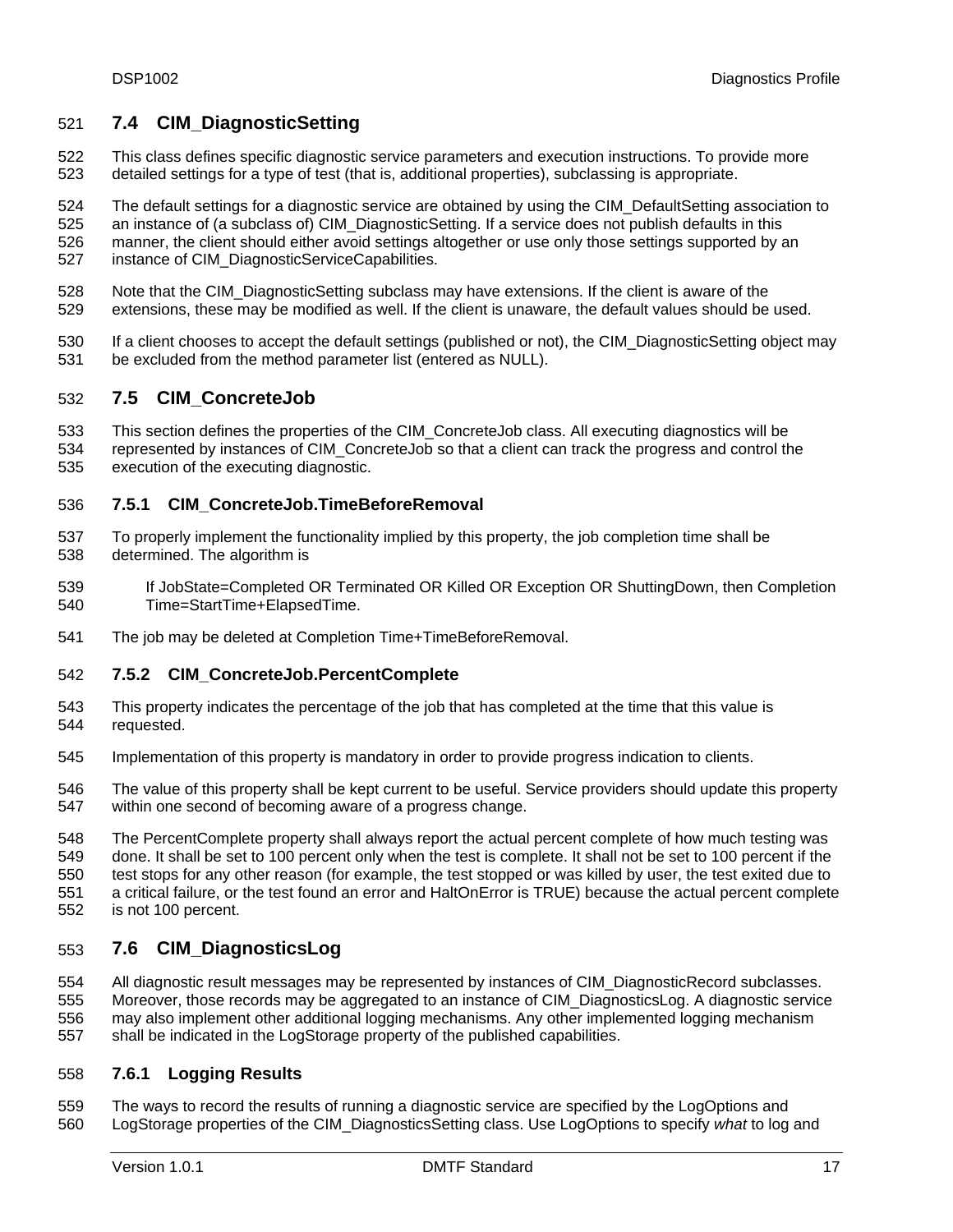- <span id="page-17-0"></span>LogStorage to specify *where* to log it. The MOF file describes these properties in some detail, but it is useful to emphasize the mandatory mechanism here. 561 562
- 563 *Diagnostic Records aggregated to the Diagnostic Log* are highly recommended for several reasons:
- 564 565 • The heterogeneous nature of the log entries more easily fits into a self-describing record paradigm.
- 566 • Keyed records are easier to manage and retrieve.

#### 567 **7.7 CIM\_DiagnosticRecord**

- 568 CIM\_DiagnosticRecord has two subclasses: CIM\_DiagnosticServiceRecord and
- 569 CIM\_DiagnosticSettingRecord.
- 570 571 CIM\_DiagnosticServiceRecord is structured to hold the information that is generated while a particular service is running.

572 573 CIM\_DiagnosticSettingRecord is structured to hold the attributes of the setting object that was used as an input parameter to the RunDiagnostic( ) method.

#### 574 **7.7.1 CIM\_DiagnosticRecord.ExpirationDate**

- 575 After a diagnostic service produces results, the result objects need to persist for a minimum amount of
- 576 577 time to allow diagnostic CIM clients to capture what the application needs. When the data has been captured, the containing objects need to be deleted in a timely fashion.
- 578 579 580 581 CIM\_DiagnosticSetting.ResultPersistence shall be used by the client to specify to the diagnostic service provider how long the results generated by that service shall persist. A value shall be chosen that allows the minimum time needed by the client to record the data. When the timeout value has been reached, the provider shall expire the data objects that contain the results.
- 582 583 584 585 The value of CIM\_DiagnosticRecord.ExpirationDate shall be calculated by the provider to account for the persistence setting value, time zone, and other applicable factors. When this expiration value has been reached, the record is eligible for immediate deletion by the provider. It is the provider's responsibility to manage the logs to prevent accumulation of expired records.
- 586 A ResultPersistence value of 0 (zero) indicates that the result does not need to persist; the
- 587 588 ExpirationDate is set to the current date and time. A ResultPersistence value of 0xFFFFFFFF indicates that the result shall persist until it is explicitly deleted by a client DeleteInstance or ClearLog call; the
- 589 ExpirationDate is set to NULL, indicating no expiration date.

#### <span id="page-17-1"></span>590 **7.8 CIM\_ServiceComponent**

- 591 CIM\_ServiceComponent is the means by which clients discover any individual tests that are also subtests
- 592 within a packaging test. This association does not imply any order, number, or method of subtest execution, nor that all subtests executed within a packaging test shall be individual tests, nor even that all
- 593 594 the subtests would be executed for any specific execution of the packaging test.
- 595 The packaging test shall ensure that the values in CIM\_DiagnosticTest.Characteristics of the packaging
- 596 test are consistent with the values in CIM\_DiagnosticTest.Characteristics of the subtests unless the
- 597 packaging test can execute the subtest such that it does not have those characteristics. For example, if a
- 598 subtest sets the values Is Destructive or Is Interactive, the packaging test values in CIM\_DiagnosticTest.Characteristics should reflect those same characteristics, unless the packaging test
- 599 600 can execute the subtest so that it is not destructive or interactive.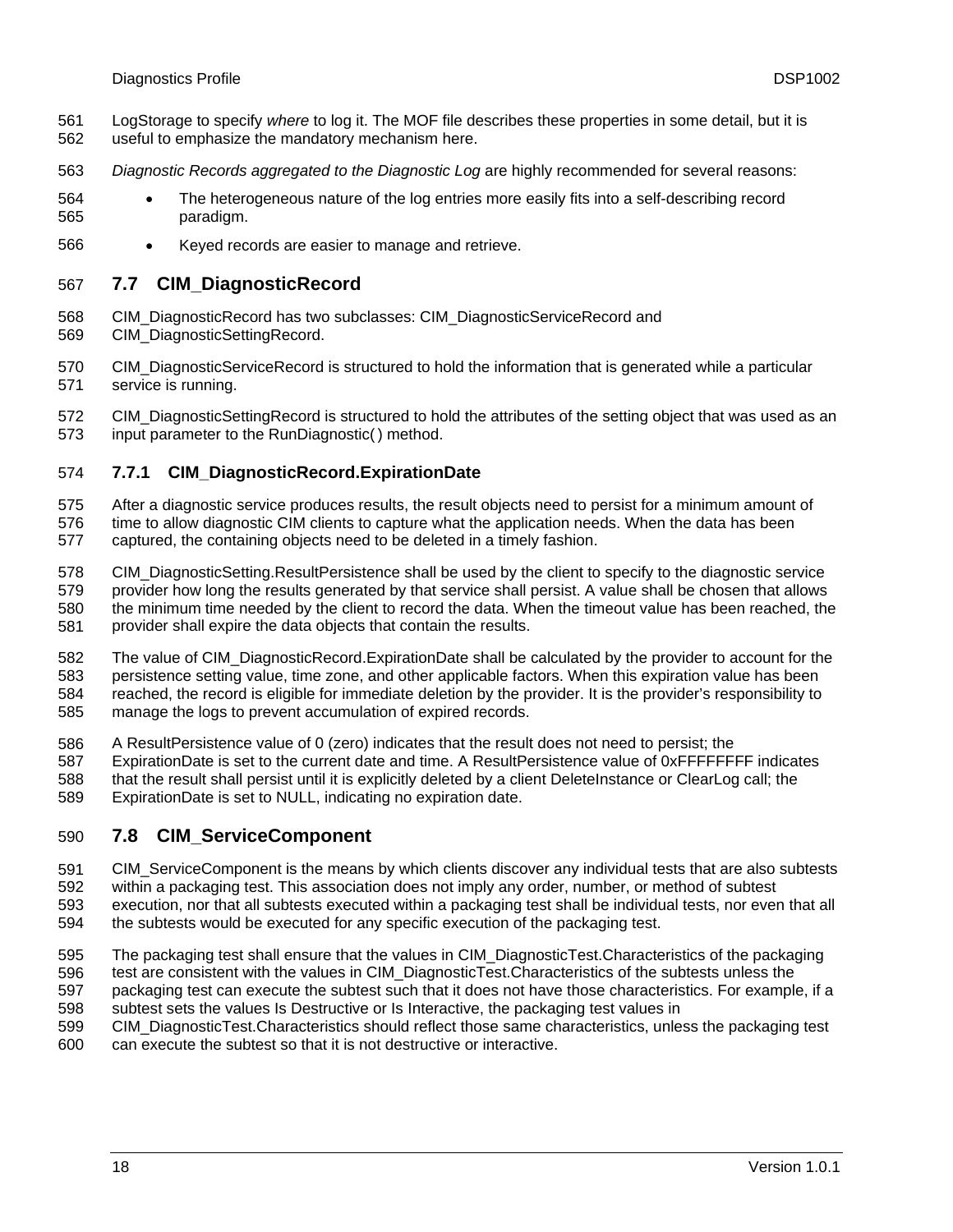# <span id="page-18-1"></span><span id="page-18-0"></span>601 **8 Methods**

602 603 This section details the requirements for supporting intrinsic operations and extrinsic methods for the CIM elements defined by this Profile.

#### <span id="page-18-4"></span>604 **8.1 CIM\_DiagnosticService.RunDiagnostic()**

605 606 The RunDiagnostic() method is invoked to commence execution of a diagnostic service on a specific managed element. The input parameters specify this managed element and the settings that are to be

607 applied to the diagnostic service and the resultant job. The method returns a reference to the

- 608 CIM\_ConcreteJob instance that is created.
- 609 Before invoking this method, clients examine the appropriate capabilities and create valid
- 610 CIM\_DiagnosticSetting and CIM\_JobSettingData instances to apply as input parameters. The
- 611 RunDiagnostic() method shall capture the attributes of CIM\_DiagnosticSetting in an instance of
- 612 CIM\_DiagnosticSettingRecord. This information is useful for post-mortem analysis of diagnostic results.
- 613 614 A job may be instantiated to monitor the diagnostic service as it runs and to provide useful accounting and status information when the diagnostic service has completed.
- 615 RunDiagnostic() return values are specified in [Table 2](#page-18-2) and parameters are specified in [Table 3](#page-18-3). No
- 616 standard messages are defined.

<span id="page-18-2"></span>

### **Table 2 – RunDiagnostic() Method: Return Code Values**

| Value        | <b>Description</b>                      |  |
|--------------|-----------------------------------------|--|
| $\Omega$     | Job completed with no error             |  |
|              | Not supported                           |  |
| 2            | Unknown                                 |  |
| 3            | Timeout                                 |  |
| 4            | Failed                                  |  |
| 5            | Invalid parameter                       |  |
| 0x1000       | Method parameters checked - job started |  |
| 0x10010x7FFF | Method reserved                         |  |
| 0x80000xFFFF | Vendor Specific                         |  |

<span id="page-18-3"></span>

### 618 **Table 3 – RunDiagnostic() Method: Parameters**

| <b>Qualifiers</b> | <b>Name</b>    | <b>Type</b>           | <b>Description/Values</b>                                                                                                                      |
|-------------------|----------------|-----------------------|------------------------------------------------------------------------------------------------------------------------------------------------|
| IN                | ManagedElement | CIM_ManagedElement    | A reference that specifies the element<br>upon which to run the diagnostic<br>service<br>This parameter is Mandatory.                          |
| IN                | DiagSetting    | CIM DiagnosticSetting | A reference that specifies the settings<br>to be applied to the diagnostic service.<br>If NULL, the diagnostic service's<br>defaults are used. |
| IN                | JobSetting     | CIM JobSettingData    | A reference that specifies the settings<br>to be applied to the resulting job. If<br>NULL, the job's defaults are used.                        |
| OUT               | Job            | CIM ConcreteJob       | Returns a reference to the resulting job                                                                                                       |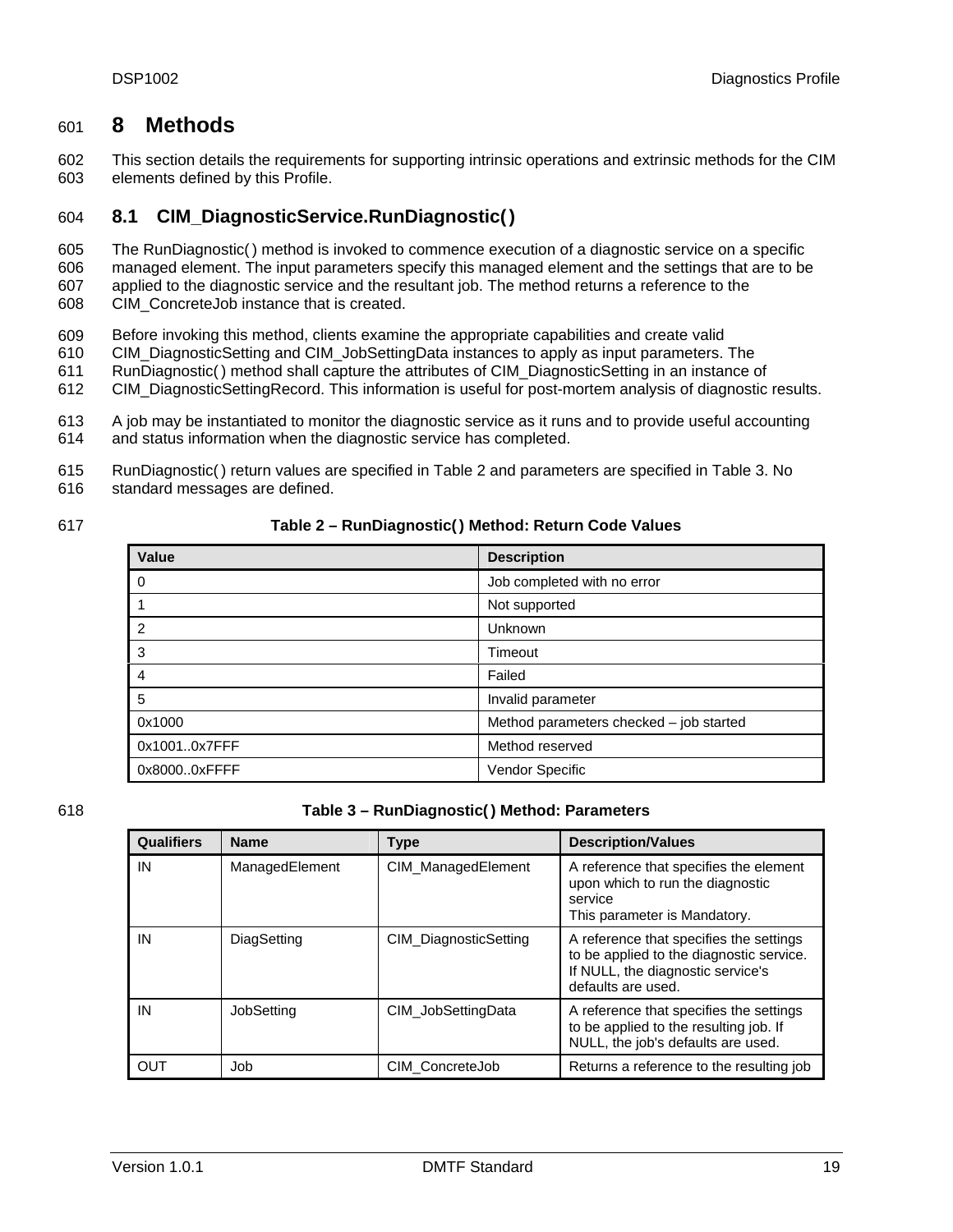# <span id="page-19-3"></span><span id="page-19-0"></span>619 **8.2 CIM\_ConcreteJob.RequestStateChange()**

620 All CIM\_DiagnosticService.RunDiagnostic( ) calls will return a reference to a CIM\_ConcreteJob instance,

621 which represents the diagnostic execution. The CIM\_ConcreteJob.RequestStateChange( ) method is

622 623 624 invoked to control the diagnostic program execution. The input parameters specify the execution control to be performed (Suspend, Kill, Terminate) and a timeout period that specifies the maximum amount of time that the client expects the transition to the new state to take.

625 626 627 Before invoking this method, clients examine the appropriate capabilities to verify whether the execution control is supported. The RequestStateChange() method shall change the JobState value if the transition is successfully performed.

628 629 RequestStateChange( ) return values are specified in [Table 4](#page-19-1) and parameters are specified in [Table 5.](#page-19-2) No standard messages are defined.

<span id="page-19-1"></span>630

**Table 4 – RequestStateChange( ) Method: Return Code Values** 

| <b>Value</b> | <b>Description</b>                             |
|--------------|------------------------------------------------|
| 0            | Completed with No Error                        |
| 1            | Not Supported                                  |
| 2            | Unknown/Unspecified Error                      |
| 3            | Can NOT complete within Timeout Period         |
| 4            | Failed                                         |
| 5            | Invalid parameter                              |
| 6            | In Use                                         |
| 7.4095       | DMTF reserved                                  |
| 4096         | Method parameters checked - transition started |
| 4097         | Invalid state transition                       |
| 4098         | Use of timeout parameter not supported         |
| 4099         | Busy                                           |
| 4100 - 32767 | Method reserved                                |
| 32768-65535  | Vendor specific                                |

# <span id="page-19-2"></span>631 **Table 5 – RequestStateChange( ) Method: Parameters**

| <b>Qualifiers</b> | <b>Name</b>          | Type     | <b>Description/Values</b>                                                                                                                                                                               |
|-------------------|----------------------|----------|---------------------------------------------------------------------------------------------------------------------------------------------------------------------------------------------------------|
| IN                | RequestedState       | uint16   | The requested state of a job, which<br>may be one of the following values:<br>Start (2), Suspend (3), Terminate (4),<br>Kill (5), or Service (6)                                                        |
| ΙN                | <b>TimeoutPeriod</b> | datetime | A timeout period that specifies the<br>maximum amount of time that the client<br>expects the transition to the new state<br>to take. The interval format shall be<br>used to specify the TimeoutPeriod. |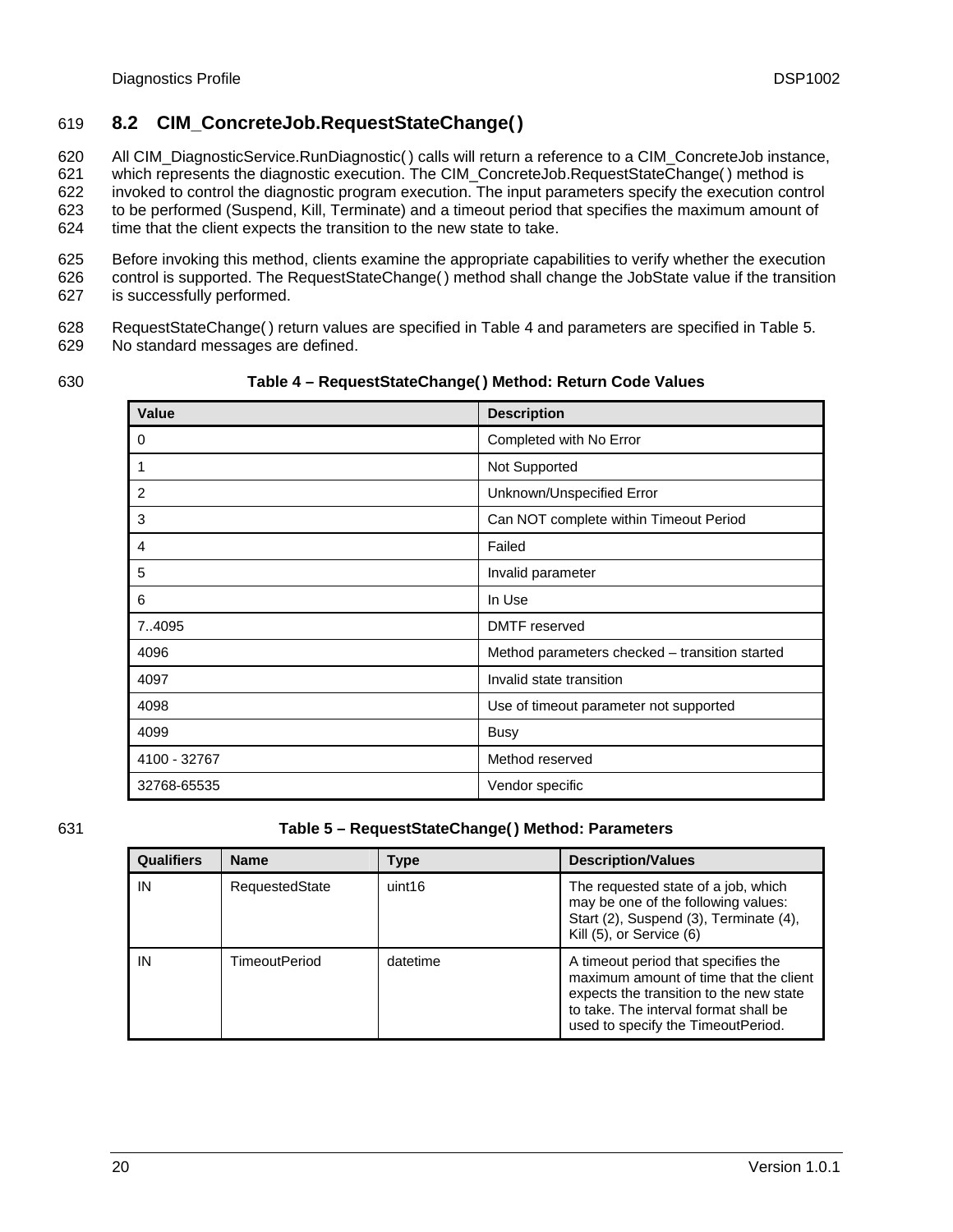# <span id="page-20-3"></span><span id="page-20-0"></span>632 **8.3 CIM\_Log.ClearLog()**

633 634 635 The ClearLog( ) method is invoked to delete all records (instances of CIM\_DiagnosticRecord subclasses) that are associated with the log instance through the CIM\_LogManagesRecord association. This method has no parameters, and no standard messages are defined.

636 ClearLog return values are specified in [Table 6](#page-20-1).

<span id="page-20-1"></span>637

### **Table 6 – ClearLog( ) Method: Return Code Values**

| Value        | <b>Description</b>       |
|--------------|--------------------------|
| 0            | Completed with no error  |
|              | Not supported            |
| 2            | <b>Unspecified Error</b> |
| 3            | Timeout                  |
| 4            | Failed                   |
| 5            | Invalid parameter        |
| "60x0FFF"    | <b>DMTF</b> reserved     |
| 0x10000x7FFF | Method_Reserved          |
| 0x80000xFFFF | Vendor_Reserved          |

# <span id="page-20-4"></span>638 **8.4 CIM\_HelpService.GetHelp()**

639 640 The GetHelp() method is invoked to obtain documentation about a diagnostic service. The input parameters provide the name, format, and delivery type of a document.

641 642 643 The CIM HelpService class has some attributes that publish the available documents, supported delivery types, and formats. See [Table 8](#page-21-1) for additional information. Before invoking this method, clients check these attributes in order to request an available document, format, and delivery type.

644 645 GetHelp() return values are specified in [Table 7](#page-20-2) and parameters are specified in [Table 8.](#page-21-1) No standard messages are defined.

<span id="page-20-2"></span>646

**Table 7 – GetHelp() Method: Return Code Values** 

| Value          | <b>Description</b>              |
|----------------|---------------------------------|
| - 0            | Document returned with no error |
| $\overline{1}$ | Not supported                   |
| $\overline{2}$ | <b>Unspecified Error</b>        |
| -3             | Timeout                         |
| $\overline{4}$ | Failed                          |
| 5              | Invalid parameter               |
| 60x0FFF        | <b>DMTF</b> reserved            |
| 0x1000         | <b>Busy</b>                     |
| 0x1001         | Requested Document not found    |
| 0x10020x7FFF   | <b>Method Reserved</b>          |
| 0x80000xFFFF   | <b>Vendor Reserved</b>          |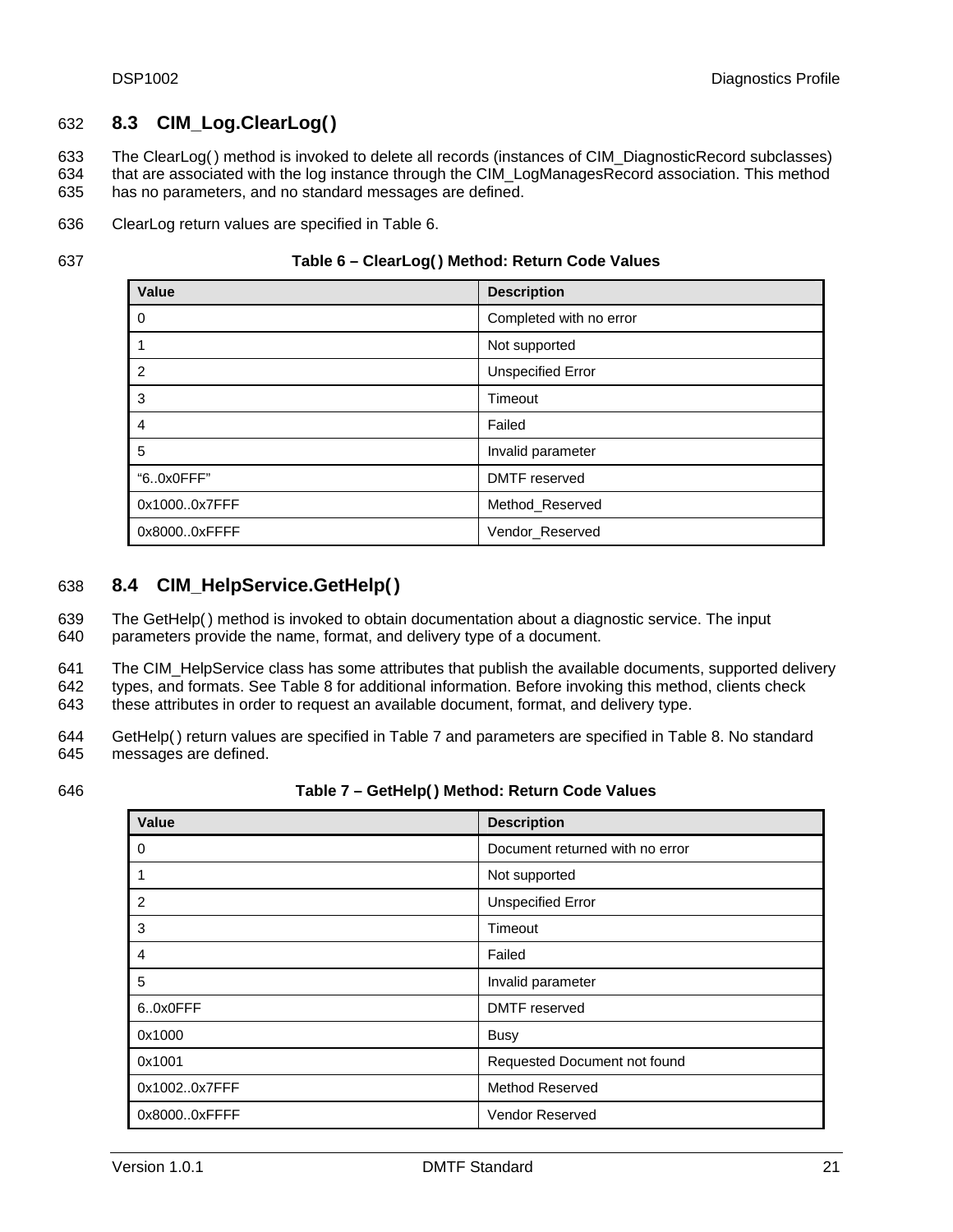# <span id="page-21-1"></span><span id="page-21-0"></span>647 **Table 8 – GetHelp() Method: Parameters**

| <b>Qualifiers</b> | <b>Name</b>              | <b>Type</b> | <b>Description/Values</b>                                                                                                                   |
|-------------------|--------------------------|-------------|---------------------------------------------------------------------------------------------------------------------------------------------|
| IN                | <b>RequestedDocument</b> | string      | The document that should be made available to<br>the client. The available documents are published<br>in the Documents Available attribute. |
| IN                | Format                   | uint16      | The format that the document should have. The<br>supported formats are published in the<br>DocumentFormat attribute.                        |
| IN                | RequestedDelivery        | uint16      | The way in which the document should be made<br>available (fully specified path, launch a program,<br>file contents, and so on)             |
| OUT               | DocumentInfo             | string      | This parameter returns information about the<br>document. The format and content will depend on<br>the RequestedDelivery parameter.         |

# <span id="page-21-2"></span>648 **8.5 Profile Conventions for Operations**

649 650 Support for operations for each Profile class (including associations) is specified in the following subclauses. Each subclause includes either the statement "All operations in the default list in section [8.5](#page-21-2) are supported as described by [DSP0200](#page-8-0) version 1.2" or a table listing all of the operations that are not supported by this Profile or where the Profile requires behavior other than that described by **[DSP0200](#page-8-0)** 651 version 1.2. 652 653

- 654 The default list of operations is as follows:
- 655 • GetInstance
- 656 • Associators
- 657 • AssociatorNames
- 658 • References
- 659 • ReferenceNames
- 660 • EnumerateInstances
- 661 • EnumerateInstanceNames

662 663 A compliant implementation shall support all of the operations in the default list for each class, unless the "Requirement" column states something other than *Mandatory*.

#### 664 **8.6 CIM\_DiagnosticTest**

[Table 9](#page-21-3) lists operations that either have special requirements beyond those from [DSP0200](#page-8-0) version 1.2 or shall not be supported. 665 666

### <span id="page-21-3"></span>667 **Table 9 – Operations: CIM\_DiagnosticTest**

| <b>Operation</b> | Requirement | <b>Messages</b> |
|------------------|-------------|-----------------|
| References       | Unspecified | None            |
| ReferenceNames   | Unspecified | None            |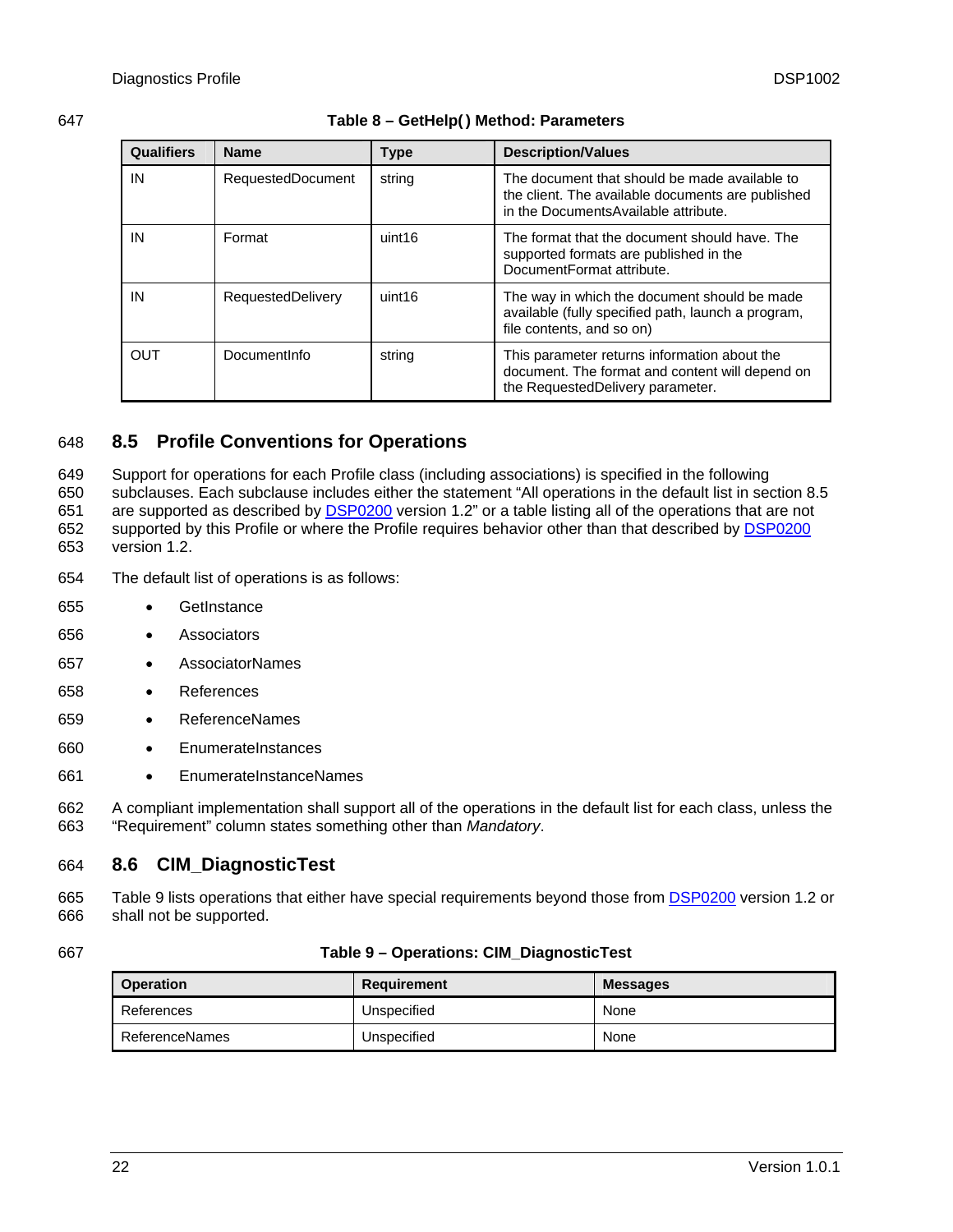# <span id="page-22-0"></span>668 **8.7 CIM\_AvailableDiagnosticService**

- [Table 10](#page-22-1) lists operations that either have special requirements beyond those from **[DSP0200](#page-8-0)** version 1.2 or shall not be supported. 669 670
- 

### <span id="page-22-1"></span>671 **Table 10 – Operations: CIM\_AvailableDiagnosticService**

| <b>Operation</b>       | <b>Requirement</b> | <b>Messages</b> |
|------------------------|--------------------|-----------------|
| Associators            | Unspecified        | None            |
| <b>AssociatorNames</b> | Unspecified        | None            |
| References             | Unspecified        | None            |
| ReferenceNames         | Unspecified        | None            |

# 672 **8.8 CIM\_ServiceAffectsElement**

[Table 11](#page-22-2) lists operations that either have special requirements beyond those from [DSP0200](#page-8-0) version 1.2 673

or shall not be supported. 674

<span id="page-22-2"></span>

### 675 **Table 11 – Operations: CIM\_ServiceAffectsElement**

| <b>Operation</b>       | Requirement | <b>Messages</b> |
|------------------------|-------------|-----------------|
| Associators            | Unspecified | None            |
| <b>AssociatorNames</b> | Unspecified | None            |
| References             | Unspecified | None            |
| ReferenceNames         | Unspecified | None            |

### 676 **8.9 CIM\_HelpService**

[Table 12](#page-22-3) lists operations that either have special requirements beyond those from **[DSP0200](#page-8-0)** version 1.2 or shall not be supported. 677 678

### <span id="page-22-3"></span>679 **Table 12 – Operations: CIM\_HelpService**

| <b>Operation</b> | Requirement | <b>Messages</b> |
|------------------|-------------|-----------------|
| References       | Unspecified | None            |
| ReferenceNames   | Unspecified | None            |

### 680 **8.10 CIM\_ServiceAvailableToElement**

[Table 13](#page-22-4) lists operations that either have special requirements beyond those from **[DSP0200](#page-8-0)** version 1.2 or shall not be supported. 681 682

<span id="page-22-4"></span>

| 683 | Table 13 – Operations: CIM ServiceAvailableToElement |
|-----|------------------------------------------------------|
|-----|------------------------------------------------------|

| <b>Operation</b> | <b>Requirement</b> | <b>Messages</b> |
|------------------|--------------------|-----------------|
| Associators      | Unspecified        | None            |
| AssociatorNames  | Unspecified        | None            |
| References       | Unspecified        | None            |
| ReferenceNames   | Unspecified        | None            |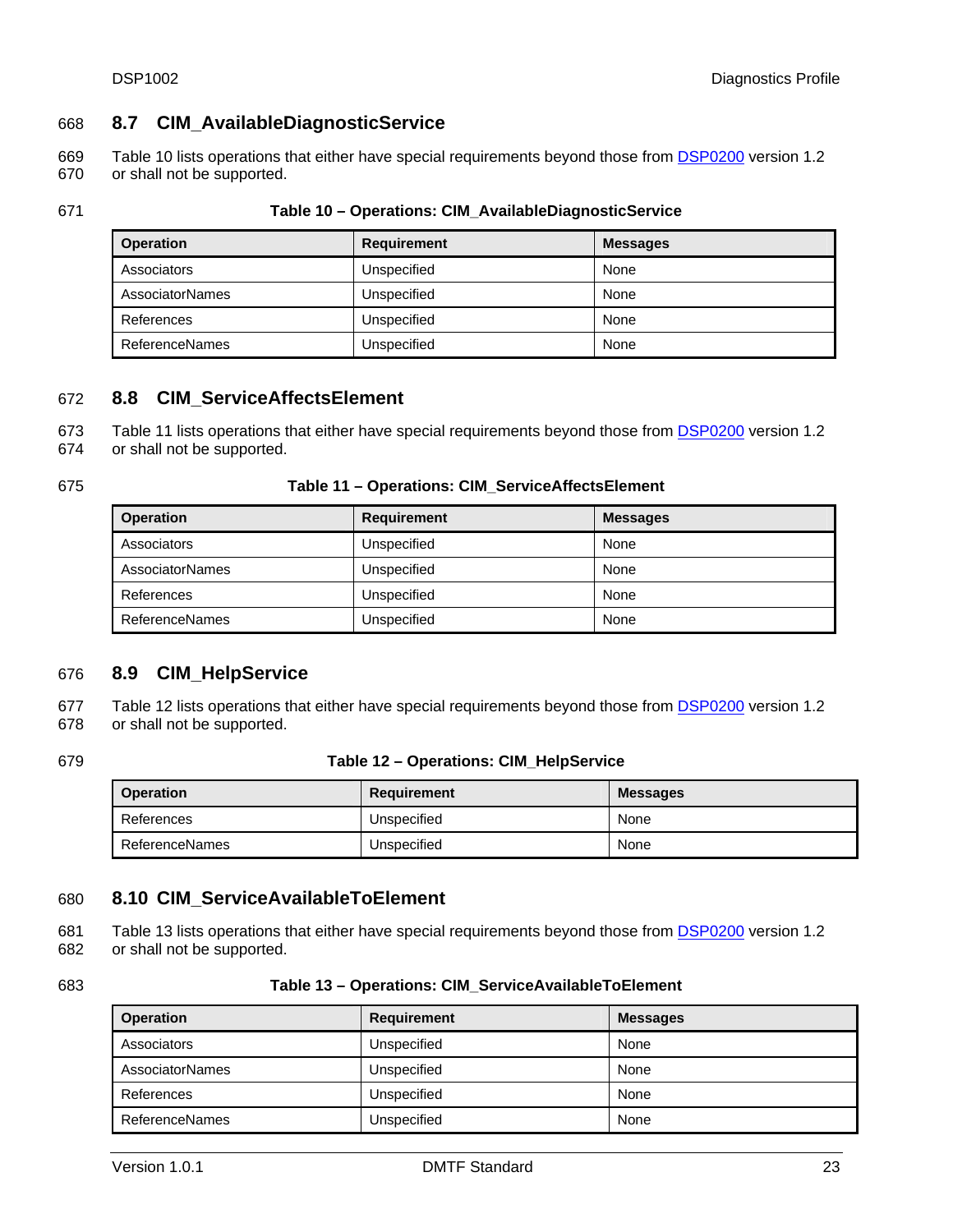# <span id="page-23-0"></span>684 **8.11 CIM\_DiagnosticSetting**

[Table 14](#page-23-1) lists operations that either have special requirements beyond those from [DSP0200](#page-8-0) version 1.2 or shall not be supported. 685 686

687 CreateInstance, DeleteInstance and ModifyInstance shall be supported if the provider supports the

- 688 DiagnosticServiceCapabilities class and the DiagnosticServiceCapabilities class indicates that settings
- 689 other than default are supported. DeleteInstance and ModifyInstance operations shall return
- 690 CIM\_ERR\_ACCESS\_DENIED if the DiagnosticSetting instance is associated to the DiagnosticTest
- 691 instance via the DefaultSetting association.

<span id="page-23-1"></span>692

### **Table 14 – Operations: CIM\_DiagnosticSetting**

| <b>Operation</b> | <b>Requirement</b> | <b>Messages</b> |
|------------------|--------------------|-----------------|
| CreateInstance   | Conditional        | None            |
| ModifyInstance   | Conditional        | None            |
| DeleteInstance   | Conditional        | None            |
| References       | Unspecified        | None            |
| ReferenceNames   | Unspecified        | None            |

# 693 **8.12 CIM\_DiagnosticServiceCapabilities**

[Table 15](#page-23-2) lists operations that either have special requirements beyond those from [DSP0200](#page-8-0) version 1.2 or shall not be supported. 694 695

### <span id="page-23-2"></span>696 **Table 15 – Operations: CIM\_DiagnosticServiceCapabilities**

| <b>Operation</b> | Requirement | <b>Messages</b> |
|------------------|-------------|-----------------|
| References       | Unspecified | None            |
| ReferenceNames   | Unspecified | None            |

# 697 **8.13 CIM\_ElementCapabilities**

[Table 16](#page-23-3) lists operations that either have special requirements beyond those from [DSP0200](#page-8-0) version 1.2 or shall not be supported. 698 699

### <span id="page-23-3"></span>700 **Table 16 – Operations: CIM\_ElementCapabilities**

| <b>Operation</b> | Requirement | <b>Messages</b> |
|------------------|-------------|-----------------|
| Associators      | Unspecified | None            |
| AssociatorNames  | Unspecified | None            |
| References       | Unspecified | None            |
| ReferenceNames   | Unspecified | None            |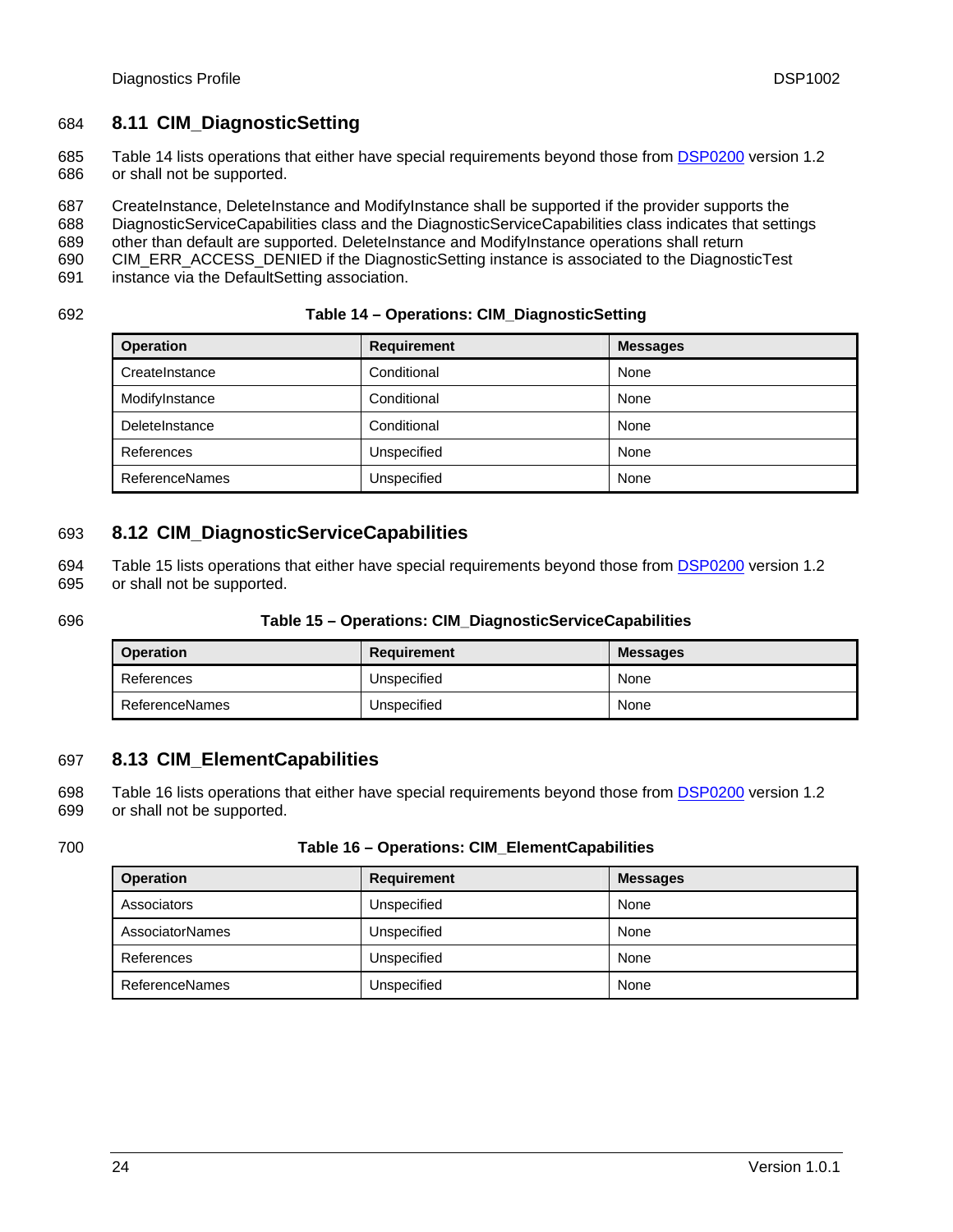# <span id="page-24-0"></span>701 **8.14 CIM\_ConcreteJob**

[Table 17](#page-24-1) lists operations that either have special requirements beyond those from [DSP0200](#page-8-0) version 1.2 or shall not be supported. 702 703

<span id="page-24-1"></span>

### 704 **Table 17 – Operations: CIM\_ConcreteJob**

| <b>Operation</b>      | <b>Requirement</b> | <b>Messages</b> |
|-----------------------|--------------------|-----------------|
| ModifyInstance        | Optional           | None            |
| References            | Unspecified        | None            |
| <b>ReferenceNames</b> | Unspecified        | None            |

# 705 **8.15 CIM\_OwningJobElement**

[Table 18](#page-24-2) lists operations that either have special requirements beyond those from **[DSP0200](#page-8-0)** version 1.2 or shall not be supported. 706 707

### <span id="page-24-2"></span>708 **Table 18 – Operations: CIM\_OwningJobElement**

| <b>Operation</b>       | <b>Requirement</b> | <b>Messages</b> |
|------------------------|--------------------|-----------------|
| Associators            | Unspecified        | None            |
| <b>AssociatorNames</b> | Unspecified        | None            |
| References             | Unspecified        | None            |
| ReferenceNames         | Unspecified        | None            |

### 709 **8.16 CIM\_AffectedJobElement**

[Table 19](#page-24-3) lists operations that either have special requirements beyond those from [DSP0200](#page-8-0) version 1.2 710

or shall not be supported. 711

### <span id="page-24-3"></span>712 **Table 19 – Operations: CIM\_AffectedJobElement**

| <b>Operation</b>       | Requirement | <b>Messages</b> |
|------------------------|-------------|-----------------|
| Associators            | Unspecified | None            |
| <b>AssociatorNames</b> | Unspecified | None            |
| References             | Unspecified | None            |
| <b>ReferenceNames</b>  | Unspecified | None            |

# 713 **8.17 CIM\_JobSettingData**

[Table 20](#page-25-1) lists operations that either have special requirements beyond those from [DSP0200](#page-8-0) version 1.2 or shall not be supported. 714 715

716 CreateInstance, DeleteInstance and ModifyInstance shall be supported if the provider supports job

717 settings other than default. DeleteInstance and ModifyInstance operations shall return

718 CIM\_ERR\_ACCESS\_DENIED if the JobSettingData instance is associated to the DiagnosticTest instance

719 via the ElementSettingData association where ElementSettingData.IsDefault property is True.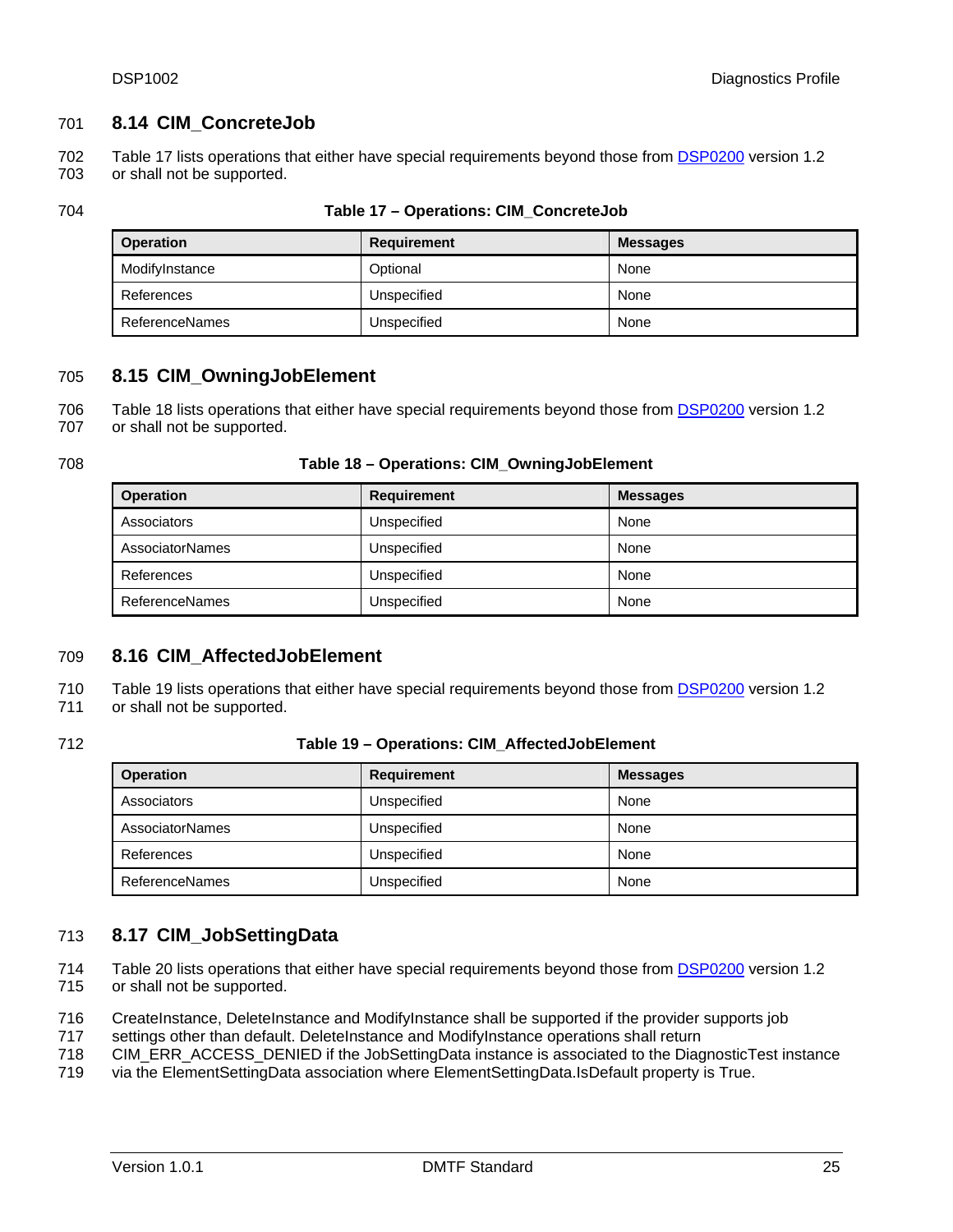### <span id="page-25-1"></span><span id="page-25-0"></span>720 **Table 20 – Operations: CIM\_JobSettingData**

| <b>Operation</b>      | <b>Requirement</b> | <b>Messages</b> |
|-----------------------|--------------------|-----------------|
| CreateInstance        | Conditional        | None            |
| ModifyInstance        | Conditional        | None            |
| DeleteInstance        | Conditional        | None            |
| References            | Unspecified        | None            |
| <b>ReferenceNames</b> | Unspecified        | None            |

# 721 **8.18 CIM\_DefaultSetting**

[Table 21](#page-25-2) lists operations that either have special requirements beyond those from **[DSP0200](#page-8-0)** version 1.2 or shall not be supported. 722 723

<span id="page-25-2"></span>

### 724 **Table 21 – Operations: CIM\_DefaultSetting**

| <b>Operation</b>       | <b>Requirement</b> | <b>Messages</b> |
|------------------------|--------------------|-----------------|
| Associators            | Unspecified        | None            |
| <b>AssociatorNames</b> | Unspecified        | None            |
| References             | Unspecified        | None            |
| <b>ReferenceNames</b>  | Unspecified        | None            |

# 725 **8.19 CIM\_DiagnosticsLog**

[Table 22](#page-25-3) lists operations that either have special requirements beyond those from **[DSP0200](#page-8-0)** version 1.2 or shall not be supported. 726 727

### <span id="page-25-3"></span>728 **Table 22 – Operations: CIM\_DiagnosticsLog**

| <b>Operation</b> | Requirement | <b>Messages</b> |
|------------------|-------------|-----------------|
| References       | Unspecified | None            |
| ReferenceNames   | Unspecified | None            |

# 729 **8.20 CIM\_UseOfLog**

[Table 23](#page-25-4) lists operations that either have special requirements beyond those from **[DSP0200](#page-8-0)** version 1.2 or shall not be supported. 730 731

### <span id="page-25-4"></span>732 **Table 23 – Operations: CIM\_UseOfLog**

| <b>Operation</b>       | <b>Requirement</b> | <b>Messages</b> |
|------------------------|--------------------|-----------------|
| Associators            | Unspecified        | None            |
| <b>AssociatorNames</b> | Unspecified        | None            |
| References             | Unspecified        | None            |
| <b>ReferenceNames</b>  | Unspecified        | None            |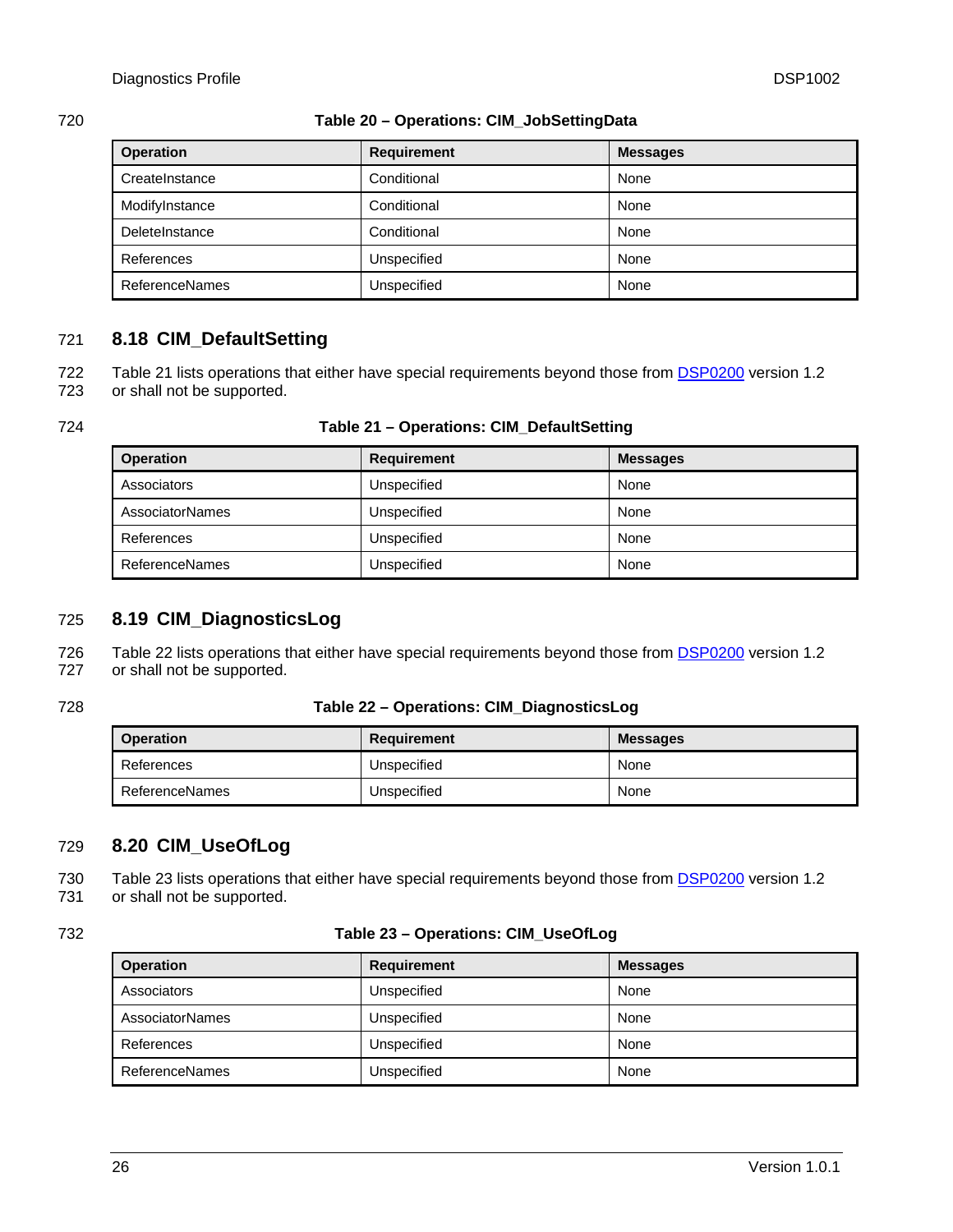# <span id="page-26-0"></span>733 **8.21 CIM\_DiagnosticServiceRecord**

[Table 24](#page-26-1) lists operations that either have special requirements beyond those from **[DSP0200](#page-8-0)** version 1.2 or shall not be supported. 734 735

<span id="page-26-1"></span>

| ×<br>۰, | ×<br>۰. |
|---------|---------|

### 736 **Table 24 – Operations: CIM\_DiagnosticServiceRecord**

| <b>Operation</b>      | Requirement | <b>Messages</b> |
|-----------------------|-------------|-----------------|
| CreateInstance        | Optional    | None            |
| DeleteInstance        | Mandatory   | None            |
| References            | Unspecified | None            |
| <b>ReferenceNames</b> | Unspecified | None            |

# 737 **8.22 CIM\_DiagnosticSettingRecord**

[Table 25](#page-26-2) lists operations that either have special requirements beyond those from [DSP0200](#page-8-0) version 1.2 738

or shall not be supported. 739

### <span id="page-26-2"></span>740 **Table 25 – Operations: CIM\_DiagnosticSettingRecord**

| <b>Operation</b>      | <b>Requirement</b> | <b>Messages</b> |
|-----------------------|--------------------|-----------------|
| CreateInstance        | Optional           | None            |
| DeleteInstance        | Mandatory          | None            |
| References            | Unspecified        | None            |
| <b>ReferenceNames</b> | Unspecified        | None            |

# 741 **8.23 CIM\_LogManagesRecord**

[Table 26](#page-26-3) lists operations that either have special requirements beyond those from **[DSP0200](#page-8-0)** version 1.2 or shall not be supported. 742 743

### <span id="page-26-3"></span>744 **Table 26 – Operations: CIM\_LogManagesRecord**

| <b>Operation</b>       | <b>Requirement</b> | <b>Messages</b> |
|------------------------|--------------------|-----------------|
| Associators            | Unspecified        | None            |
| <b>AssociatorNames</b> | Unspecified        | None            |
| References             | Unspecified        | None            |
| <b>ReferenceNames</b>  | Unspecified        | None            |

# 745 **8.24 CIM\_RecordAppliesToElement**

[Table 27](#page-27-1) lists operations that either have special requirements beyond those from [DSP0200](#page-8-0) version 1.2 or shall not be supported. 746 747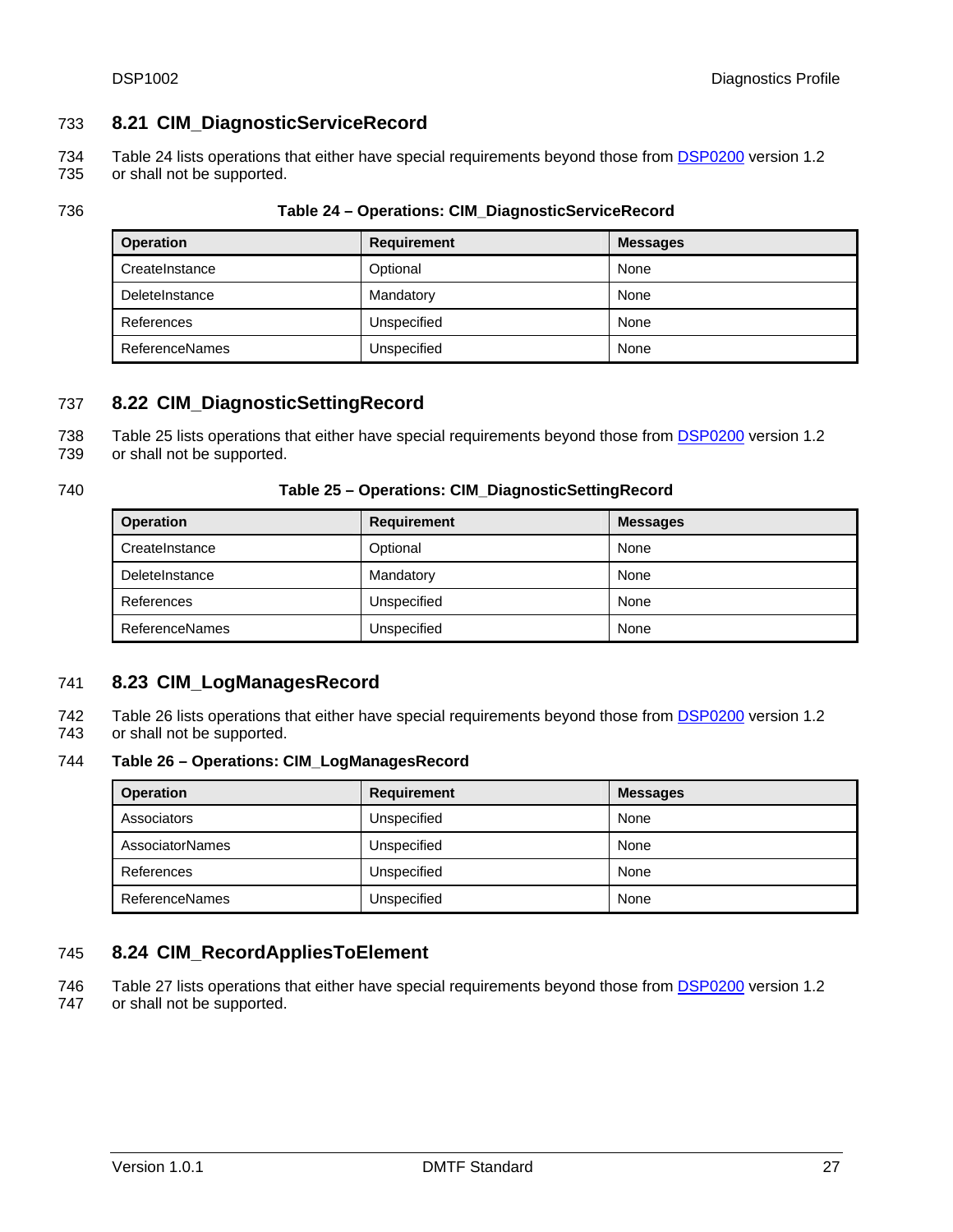<span id="page-27-1"></span>

### <span id="page-27-0"></span>748 **Table 27 – Operations: CIM\_RecordAppliesToElement**

| <b>Operation</b>       | <b>Requirement</b> | <b>Messages</b> |
|------------------------|--------------------|-----------------|
| Associators            | Unspecified        | None            |
| <b>AssociatorNames</b> | Unspecified        | None            |
| References             | Unspecified        | None            |
| <b>ReferenceNames</b>  | Unspecified        | None            |

# 749 **8.25 CIM\_ServiceComponent**

| 750 | Table 28 lists operations that either have special requirements beyond those from <b>DSP0200</b> version 1.2 |
|-----|--------------------------------------------------------------------------------------------------------------|
| 751 | or shall not be supported.                                                                                   |

### <span id="page-27-2"></span>752 **Table 28 – Operations: CIM\_ServiceComponent**

| <b>Operation</b>      | <b>Requirement</b> | <b>Messages</b> |
|-----------------------|--------------------|-----------------|
| Associators           | Unspecified        | None            |
| AssociatorNames       | Unspecified        | None            |
| References            | Unspecified        | None            |
| <b>ReferenceNames</b> | Unspecified        | None            |

# 753 **8.26 CIM\_LogRecord**

[Table 29](#page-27-3) lists operations that either have special requirements beyond those from **[DSP0200](#page-8-0)** version 1.2 or shall not be supported. 754 755

### <span id="page-27-3"></span>756 **Table 29 – Operations: CIM\_LogRecord**

| <b>Operation</b>      | Requirement | <b>Messages</b> |
|-----------------------|-------------|-----------------|
| CreateInstance        | Optional    | None            |
| DeleteInstance        | Mandatory   | None            |
| References            | Unspecified | None            |
| <b>ReferenceNames</b> | Unspecified | None            |

# 757 **8.27 CIM\_ElementSettingData**

[Table 30](#page-27-4) lists operations that either have special requirements beyond those from **[DSP0200](#page-8-0)** version 1.2 or shall not be supported. 758 759

### <span id="page-27-4"></span>760 **Table 30 – Operations: CIM\_ElementSettingData**

| <b>Operation</b> | <b>Requirement</b> | <b>Messages</b> |
|------------------|--------------------|-----------------|
| Associators      | Unspecified        | None            |
| AssociatorNames  | Unspecified        | None            |
| References       | Unspecified        | None            |
| ReferenceNames   | Unspecified        | None            |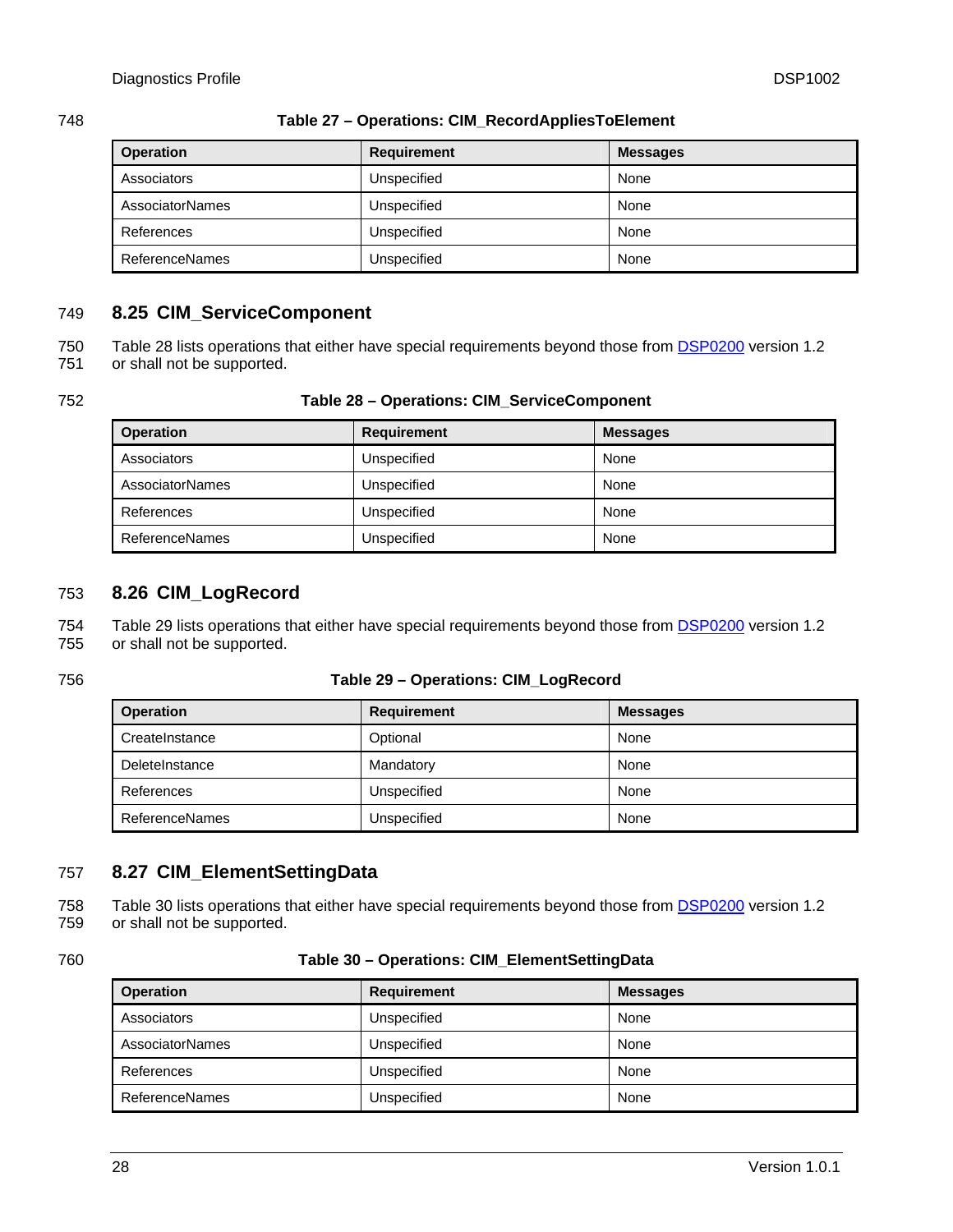# <span id="page-28-0"></span>761 **8.28 CIM\_CorrespondingSettingsRecord**

[Table 31](#page-28-1) lists operations that either have special requirements beyond those from [DSP0200](#page-8-0) version 1.2 or shall not be supported. 762 763

<span id="page-28-1"></span>

| ×<br>۰. |
|---------|
|---------|

### 764 **Table 31 – Operations: CIM\_CorrespondingSettingsData**

| <b>Operation</b>       | <b>Requirement</b> | <b>Messages</b> |
|------------------------|--------------------|-----------------|
| Associators            | Unspecified        | None            |
| <b>AssociatorNames</b> | Unspecified        | None            |
| References             | Unspecified        | None            |
| ReferenceNames         | Unspecified        | None            |

# 765 **8.29 CIM\_HostedService**

[Table 32](#page-28-2) lists operations that either have special requirements beyond those from [DSP0200](#page-8-0) version 1.2 or shall not be supported. 766 767

### <span id="page-28-2"></span>768 **Table 32 – Operations: CIM\_HostedService**

| <b>Operation</b>       | <b>Requirement</b> | <b>Messages</b> |
|------------------------|--------------------|-----------------|
| Associators            | Unspecified        | None            |
| <b>AssociatorNames</b> | Unspecified        | None            |
| References             | Unspecified        | None            |
| ReferenceNames         | Unspecified        | None            |

# 769 **9 Use Cases**

770 This section contains object diagrams and use cases for the *Diagnostics Profile*.

#### 771 **9.1 Profile Conformance**

772 773 Conformance of a central class instance and its associated instances to a particular profile may be identified by examining instances of the CIM\_ElementConformsToProfile association class according to

774 the Central Class Methodology. In some environments, an alternative method that relies on the Scoping

775 Class Methodology through the scoping class instance may be desirable.

776 With CIM ComputerSystem as the Scoping Class of this profile, the object diagram in [Figure 2](#page-29-1) shows

777 how instances of CIM\_RegisteredProfile may be used to identify the version of the *Diagnostics Profile* to

778 779 which an instance of CIM DiagnosticTest and its associated instances conform. In this example (using BaseServer as the system configuration), one instance of CIM\_RegisteredProfile identifies the "*Base* 

780 *Server Profile v1.0"* and the other instance identifies the "*Diagnostics Profile v1.0*."

781 To support the Scoping Class Methodology for advertising profile implementation conformance, a

782 CIM\_DiagnosticTest instance is associated to an instance of the Scoping Class, CIM\_ComputerSystem,

783 through an instance of CIM\_HostedService. This instance of CIM\_ComputerSystem is advertised as

784 being in implementation conformance with the *Base Server Profile v1.0* as indicated by the

785 CIM\_ElementConformsToProfile association to the "server" CIM\_RegisteredProfile instance. The

786 CIM\_ReferencedProfile relationship between "server" and "diagnostic" places the CIM\_DiagnosticTest

787 instance within the scope of "diagnostic." Thus, the CIM\_DiagnosticTest instance is conformant with the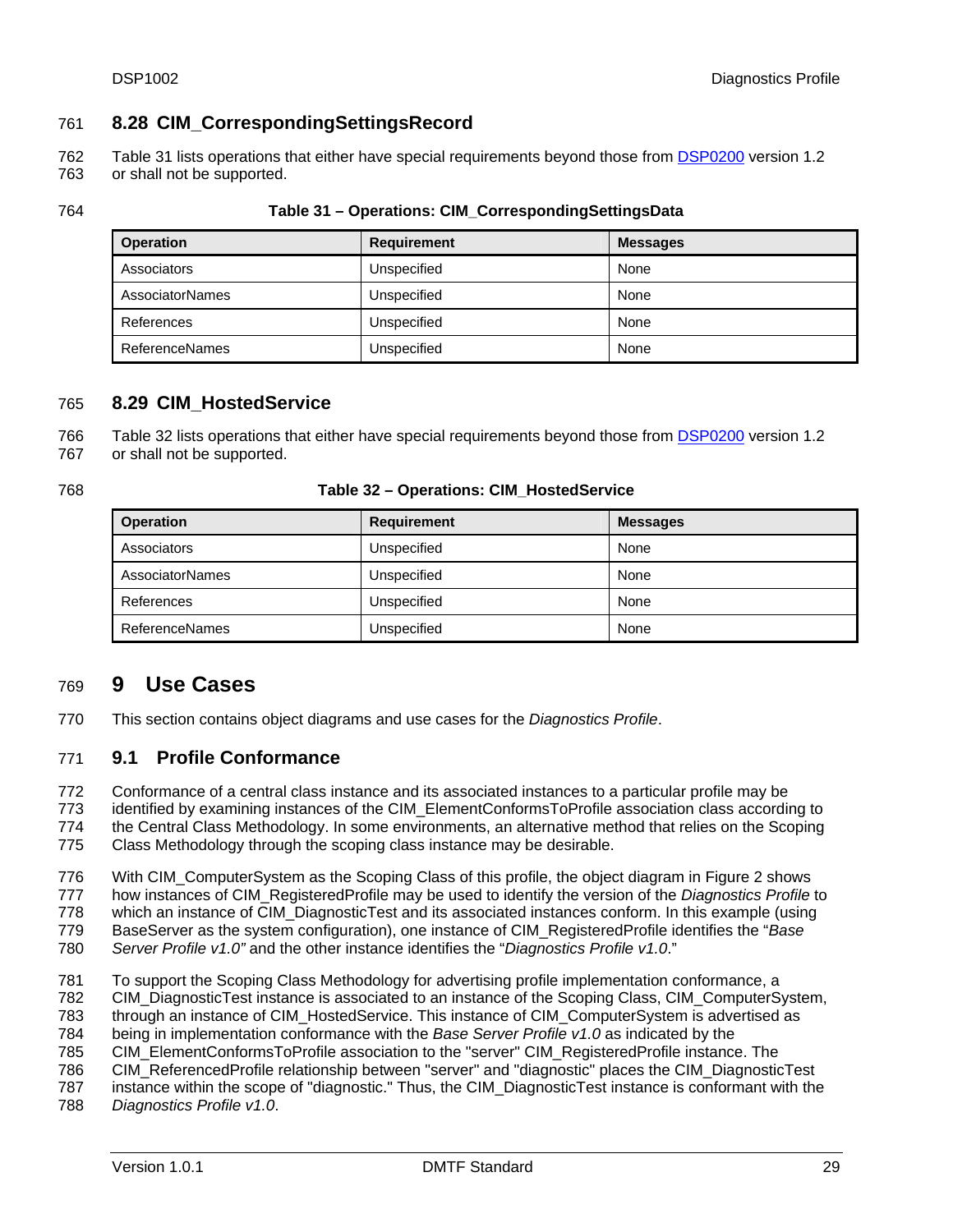- <span id="page-29-0"></span>789 To support the Central Class Methodology for advertising profile implementation conformance, a
- 790 CIM\_ElementConformsToProfile association is established between the CIM\_DiagnosticTest central
- 791 class instance and the instance of CIM\_RegisteredProfile that represents the *Diagnostics Profile*.
- 792 For these methodologies to be successful, profiles for systems that can support diagnostics need to
- 793 reference the *Diagnostics Profile*. In this example, the *Base Server Profile* would need to include the
- 794 *Diagnostics Profile* in its "Related Profiles" table.
- 795 The CIM\_ prefix has been omitted from the class names in [Figure 2](#page-29-1) for simplicity and readability.



<span id="page-29-1"></span>798

# **Figure 2 – Registered Profile**

#### 799 **9.2 Use Case Summary**

800 801 [Table 33](#page-30-1) summarizes the use cases that are described in this section. The use cases are categorized and named, and references are provided to the body text that describes the use case.

802 803 804 **Note**: Although use case names follow the convention for naming classes, properties, and methods in the schema, this naming was done for readability only and does not imply any functionality attached to the name.

805 The CIM\_ prefix has been omitted from the class names in the use cases for readability.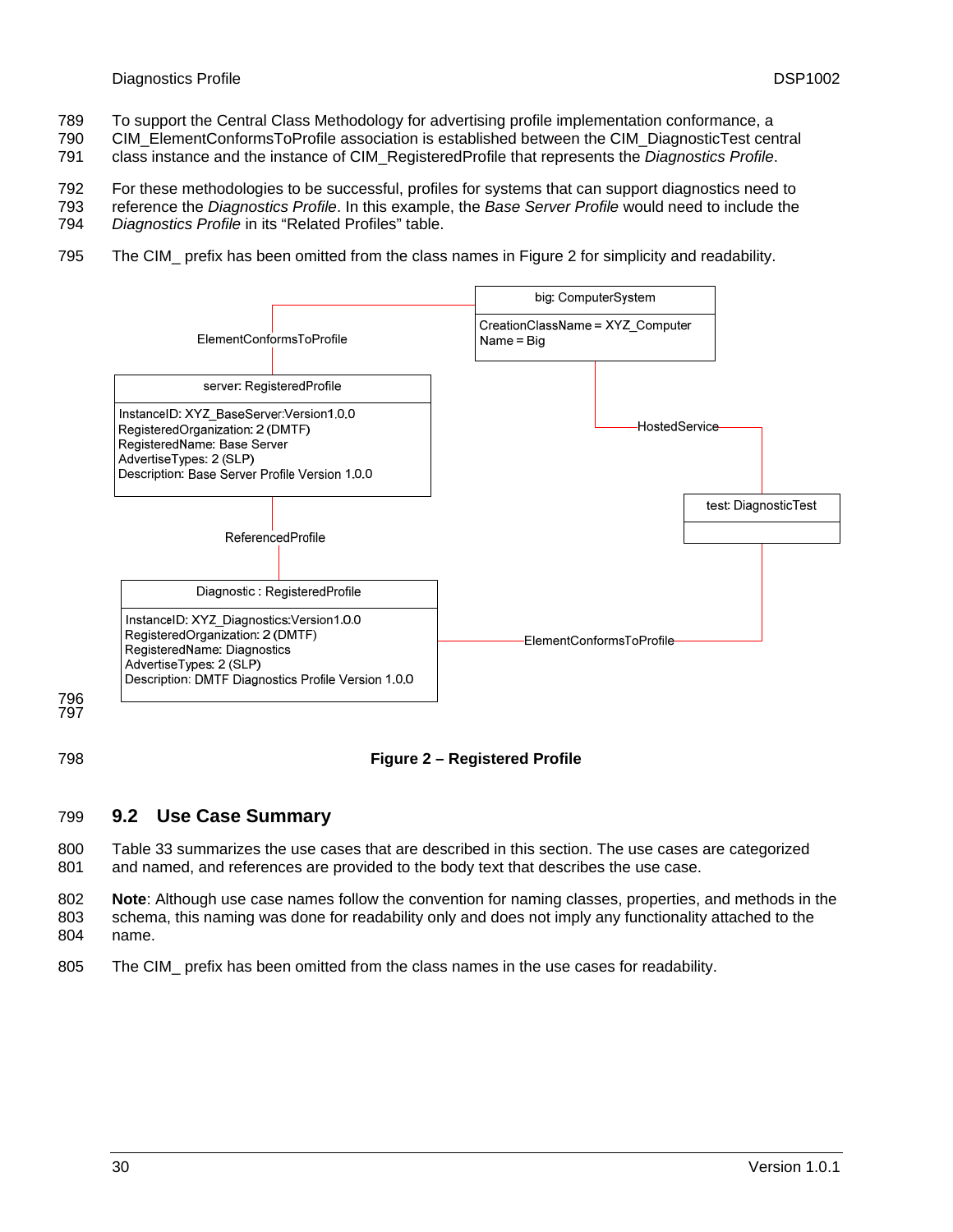<span id="page-30-1"></span><span id="page-30-0"></span>

| Category                                    | Name                                   | <b>Description</b>                                                                                                                                   |
|---------------------------------------------|----------------------------------------|------------------------------------------------------------------------------------------------------------------------------------------------------|
| <b>Discover</b><br>Available                | GetAllDiagnostics                      | Find all diagnostics available on a system.<br>See section 9.4.                                                                                      |
| Diagnostics<br>See section 9.4.             | GetAllDiagnosticMEPairs                | Find all diagnostic/managed elements pairs<br>available on a system.<br>See section 9.4.2.                                                           |
|                                             | GetDiagnosticsForME                    | Find all the diagnostics available on a system, for<br>a managed element.<br>See section 9.4.3.                                                      |
|                                             | GetMEsForDiagnostic                    | Find all the managed elements that support a<br>particular diagnostic.<br>See section 9.4.4.                                                         |
|                                             | GetCapabilitiesOfDiagnostic            | Find the capabilities of a particular diagnostic.<br>See section 9.4.5.                                                                              |
|                                             | GetCharacteristicsOfDiagnostic         | Find the characteristics of a particular diagnostic.<br>See section 9.4.6.                                                                           |
|                                             | GetDiagnosticsWithCharacteristicsForME | Find all the diagnostics available on a system, for<br>a managed element, with certain characteristics.<br>See section 9.4.7.                        |
|                                             | GetDiagnosticsWithCapabilitiesForME    | Find all the diagnostics available on a system, for<br>a managed element, with certain capabilities.<br>See section 9.4.8.                           |
|                                             | <b>GetPackageSubtests</b>              | Find the subtests for a diagnostic test with the<br>value of the DiagnosticTest.Characteristics<br>property set to Is Package.<br>See section 9.4.9. |
| Configure<br>Diagnostic<br>See section 9.5. | GetDefaultDiagnosticSettings           | Find the default diagnostic settings for a<br>diagnostic.<br>See section 9.5.1.                                                                      |
|                                             | CreateDiagnosticSettings               | Create a unique setting for a diagnostic.<br>See section 9.5.2.                                                                                      |
|                                             | GetDefaultJobSettings                  | Find the default job settings for a diagnostic.<br>See section 9.5.3.                                                                                |
|                                             | CreateJobSettings                      | Create a unique setting for a diagnostic job.<br>See section 9.5.4.                                                                                  |
| Execute and<br>Control<br>Diagnostic        | RunDiagnostic                          | Run a diagnostic with default and unique<br>settings.<br>See section 9.6.1.                                                                          |
| See section 9.6.                            | SuspendDiagnostic                      | Suspend a running diagnostic.<br>See section 9.6.2.                                                                                                  |
|                                             | ResumeDiagnostic                       | Resume a running diagnostic.<br>See section 9.6.3.                                                                                                   |
|                                             | AbortDiagnostic                        | Abort a running diagnostic.<br>See section 9.6.4.                                                                                                    |
|                                             | KillDiagnostic                         | Abort a running diagnostic immediately, with no<br>attempt to perform a clean shutdown.<br>See section 9.6.5.                                        |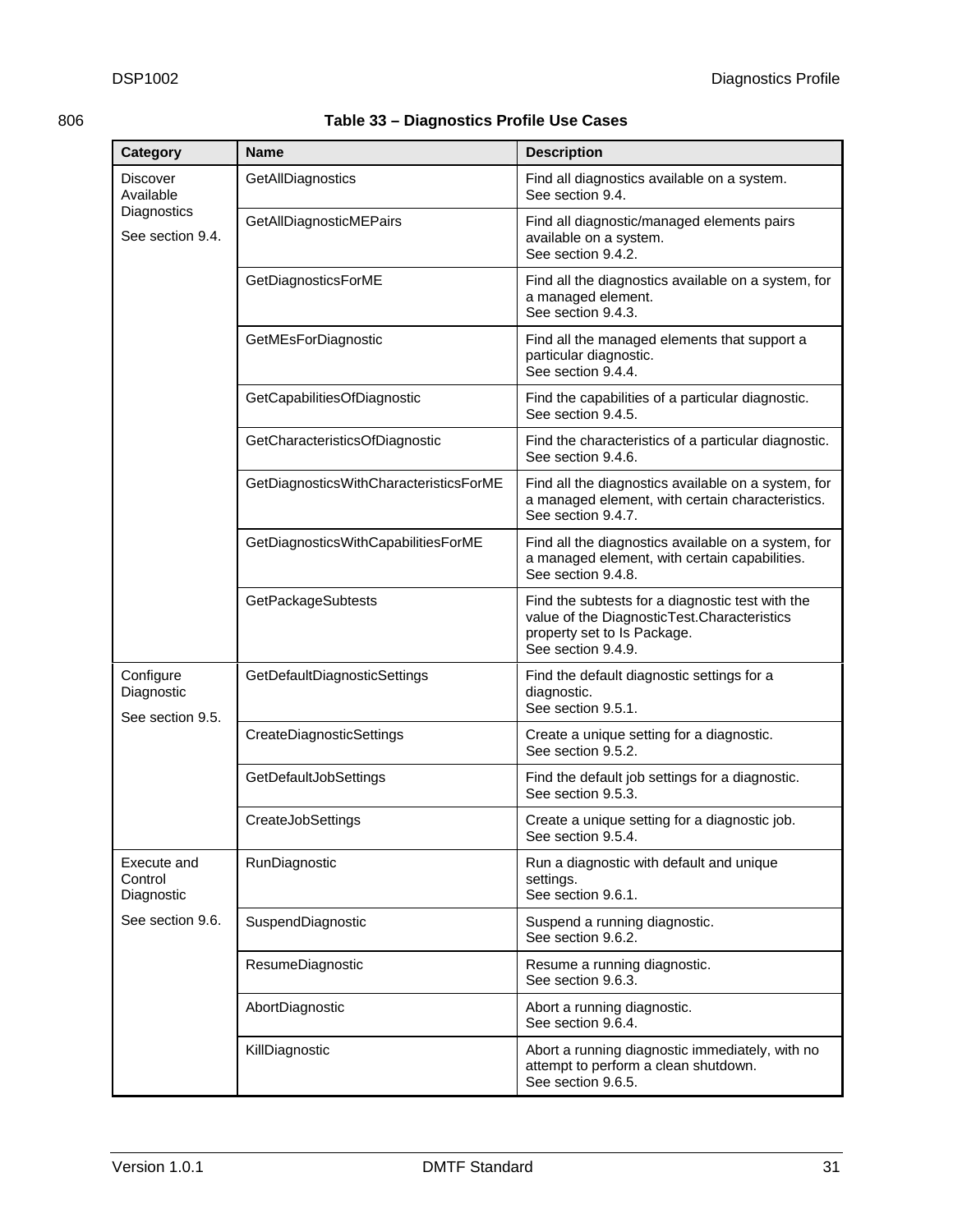| Category                                                                                    | <b>Name</b>                          | <b>Description</b>                                                                                                            |
|---------------------------------------------------------------------------------------------|--------------------------------------|-------------------------------------------------------------------------------------------------------------------------------|
| <b>Discover</b><br>Diagnostic<br>Executions                                                 | GetAffectedMEs                       | Find all the managed elements affected by a<br>running diagnostic.<br>See section 9.7.1.                                      |
| See section 9.7.                                                                            | GetAllDiagnosticExecutionsForME      | Find all the diagnostic executions on a system for<br>a managed element.<br>See section 9.7.2.                                |
|                                                                                             | GetSpecificDiagnosticExecutions      | Find all the executions of a specific diagnostic.<br>See section 9.7.3.                                                       |
|                                                                                             | GetSpecificDiagnosticExecutionsForME | Find all the executions of a specific diagnostic for<br>a particular managed element.<br>See section 9.7.4.                   |
| <b>Discover</b><br>Diagnostic<br>Results (in-<br>progress and<br>final)<br>See section 9.8. | GetLogRecordsForDiagnostic           | Find all the diagnostic log records for a particular<br>diagnostic.<br>See section 9.8.1.                                     |
|                                                                                             | GetLogRecordsForME                   | Find all the diagnostic log records for a particular<br>managed element.<br>See section 9.8.2.                                |
|                                                                                             | GetLogRecordsForMEAndDiagnostic      | Find all the diagnostic log records for a particular<br>diagnostic run on a particular managed element.<br>See section 9.8.3. |
|                                                                                             | GetDiagnosticExecutionResults        | Find all diagnostic log records for a particular<br>execution (job).<br>See section 9.8.4.                                    |
|                                                                                             | GetDiagnosticExecutionSettings       | Find the settings used in a diagnostic execution.<br>See section 9.8.5.                                                       |
|                                                                                             | GetDiagnosticProgress                | Get the progress of a running diagnostic.<br>See section 9.8.6.                                                               |
|                                                                                             | GetDiagnosticExecutionFinalResults   | Find the diagnostic log record with final results for<br>a particular execution (job).<br>See section 9.8.7.                  |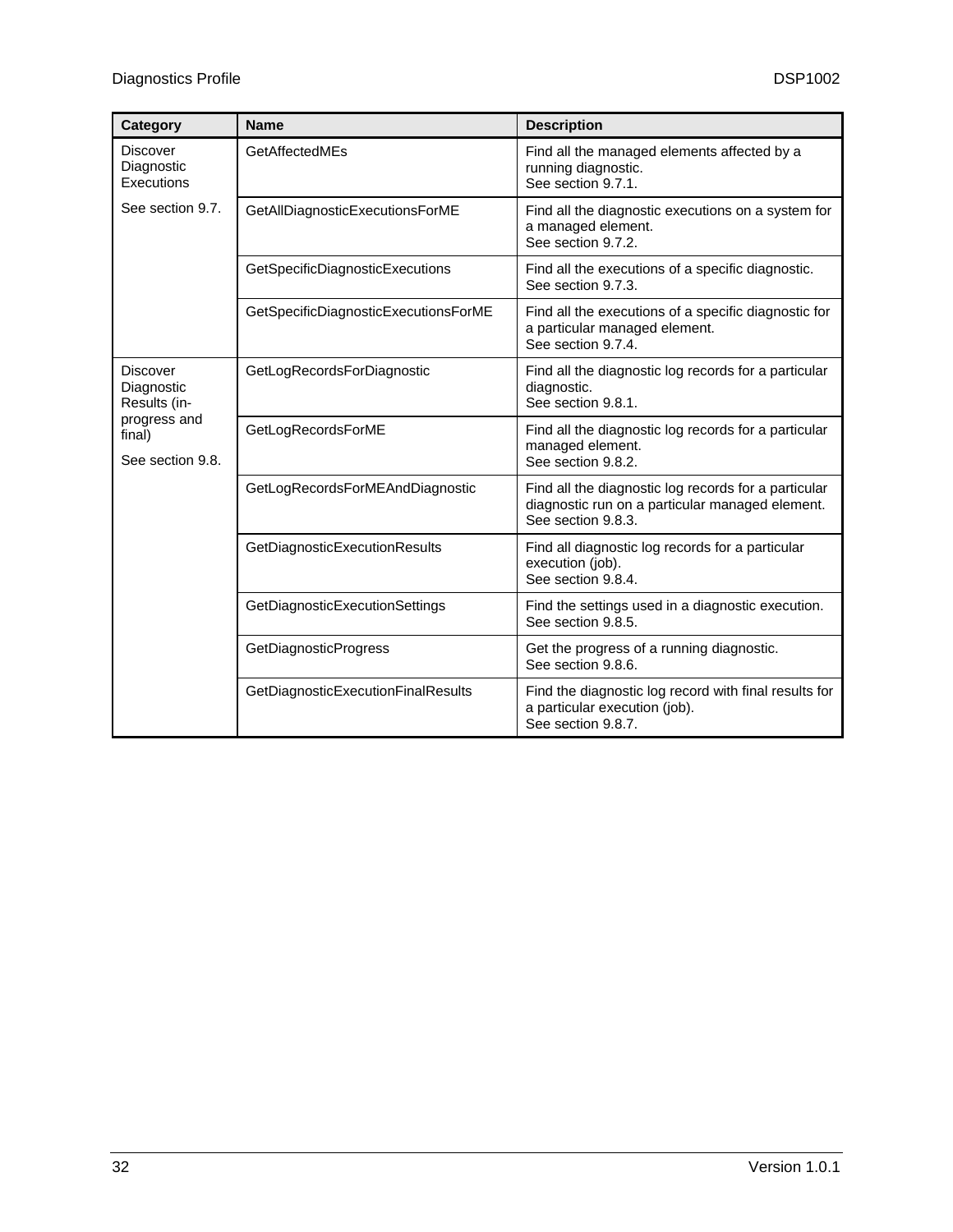# <span id="page-32-0"></span>807 **9.3 Diagnostic Services Object Diagram**

808 809 [Figure 3](#page-32-1) is an object diagram for diagnostic services for a fictitious device called "Widget." Only classes, properties, and methods that are of particular interest for the diagnostic model are shown. Refer to this

- 810 diagram for the use cases in this section.
- 811 The CIM\_ prefix has been omitted from the class names in the diagram for readability.
- 812



813

<span id="page-32-1"></span>814 **Figure 3 – Diagnostic Services Object Diagram**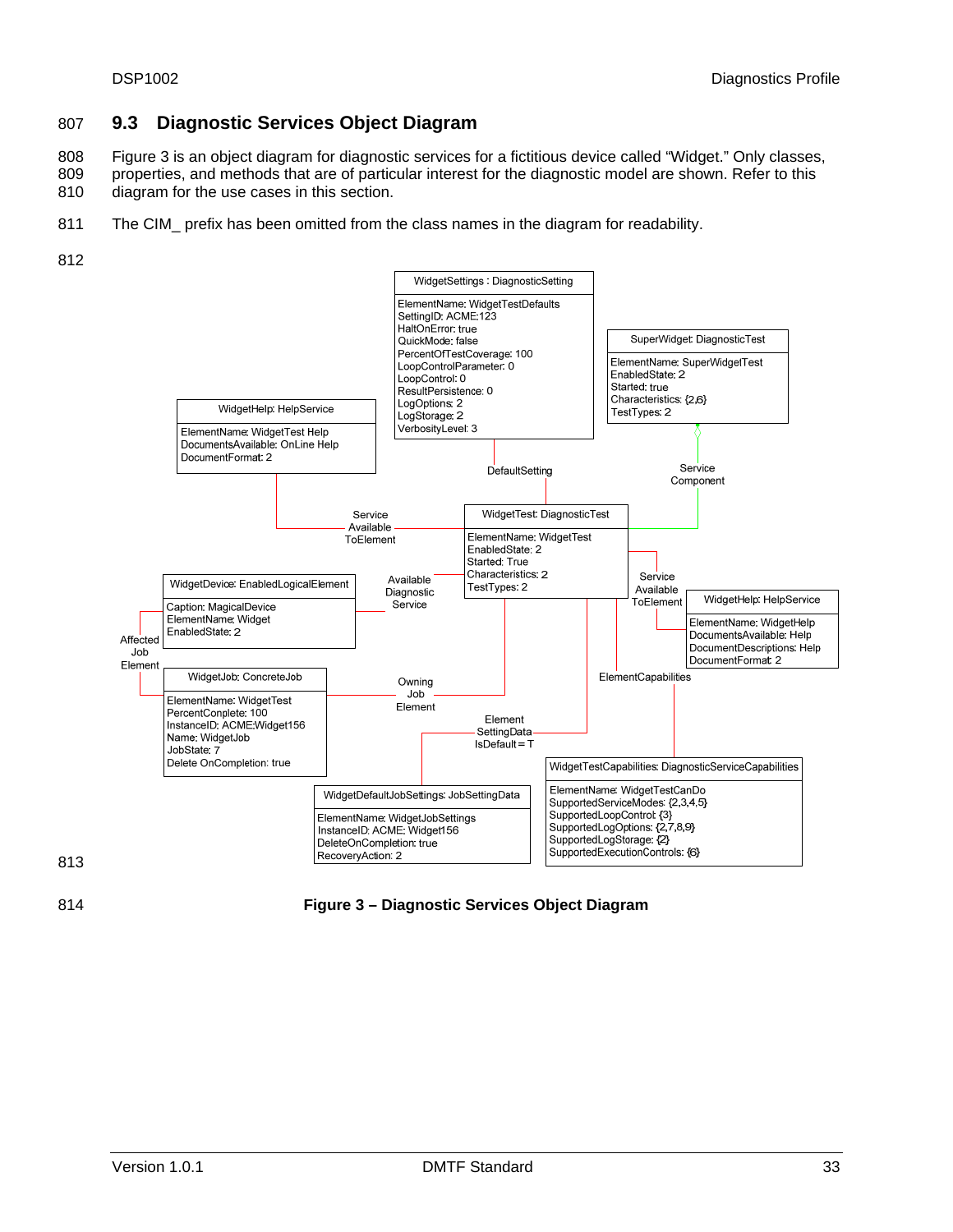# <span id="page-33-1"></span><span id="page-33-0"></span>815 **9.4 Discover Available Diagnostics**

816 817 The use cases in this section describe how the client can find available diagnostics. The CIM\_ prefix has been omitted from the class names in the use cases for readability.

#### 818 **9.4.1 GetAllDiagnostics**

- 819 The client can find all of the diagnostics that are available on a system as follows:
- 820 821 1) The client calls the EnumerateInstances (or EnumerateInstanceNames) operation using the DiagnosticTest class.
- 822 823 2) The operation returns DiagnosticTest instances that represent a diagnostic that is available on the system.

#### <span id="page-33-2"></span>824 **9.4.2 GetAllDiagnosticMEPairs**

825 826 The client can find all of the diagnostics/managed element pairs that are available on a system as follows. Each pair comprises a diagnostic and a ManagedElement (device) that is supported by the diagnostic.

- 827 828 1) The client calls the EnumerateInstances (or EnumerateInstanceNames) operation using the AvailableDiagnosticService class.
- 829 830 2) The operation returns AvailableDiagnosticService instances that have a reference to the DiagnosticTest instance and another reference to the ManagedElement instance.

#### <span id="page-33-3"></span>831 **9.4.3 GetDiagnosticsForME**

832 833 834 The client can find all of the diagnostics on a system that can be launched against a specific device (managed element) as follows. Assume that the client starts at a known ManagedElement instance, which represents the device to be tested.

- 835 836 1) From the ManagedElement instance, the client calls the Associators operation using AvailableDiagnosticService as the association class.
- 837 838 2) The operation returns DiagnosticTest instances that represent a diagnostic that can be launched against the ManagedElement.

#### <span id="page-33-4"></span>839 **9.4.4 GetMEsForDiagnostic**

840 841 The client can find all managed elements (devices) that are supported by a specific diagnostic as follows. Assume that the client starts at a known DiagnosticTest instance.

- 842 843 1) From the DiagnosticTest instance, the client calls the Associators operation using AvailableDiagnosticService as the association class.
- 844 845 2) The operation returns ManagedElement instances that represent a device that is supported by the DiagnosticTest.

#### <span id="page-33-5"></span>846 **9.4.5 GetCapabilitiesOfDiagnostic**

847 848 849 850 A diagnostic service publishes its support for various options—in particular, settings—through a DiagnosticServiceCapabilities instance. If a setting is supported, the client can assign it, usually to satisfy a user request. The client should be able to find the capabilities of a diagnostic as follows. Assume that the client starts at a known DiagnosticTest instance.

- 851 852 853 1) From the DiagnosticTest instance, the client calls the Associators operation using ElementCapabilities as the association class and DiagnosticServiceCapabilities as the result class.
- 854 855 2) The operation should return only one DiagnosticServiceCapabilities instance, which represents the diagnostic capabilities.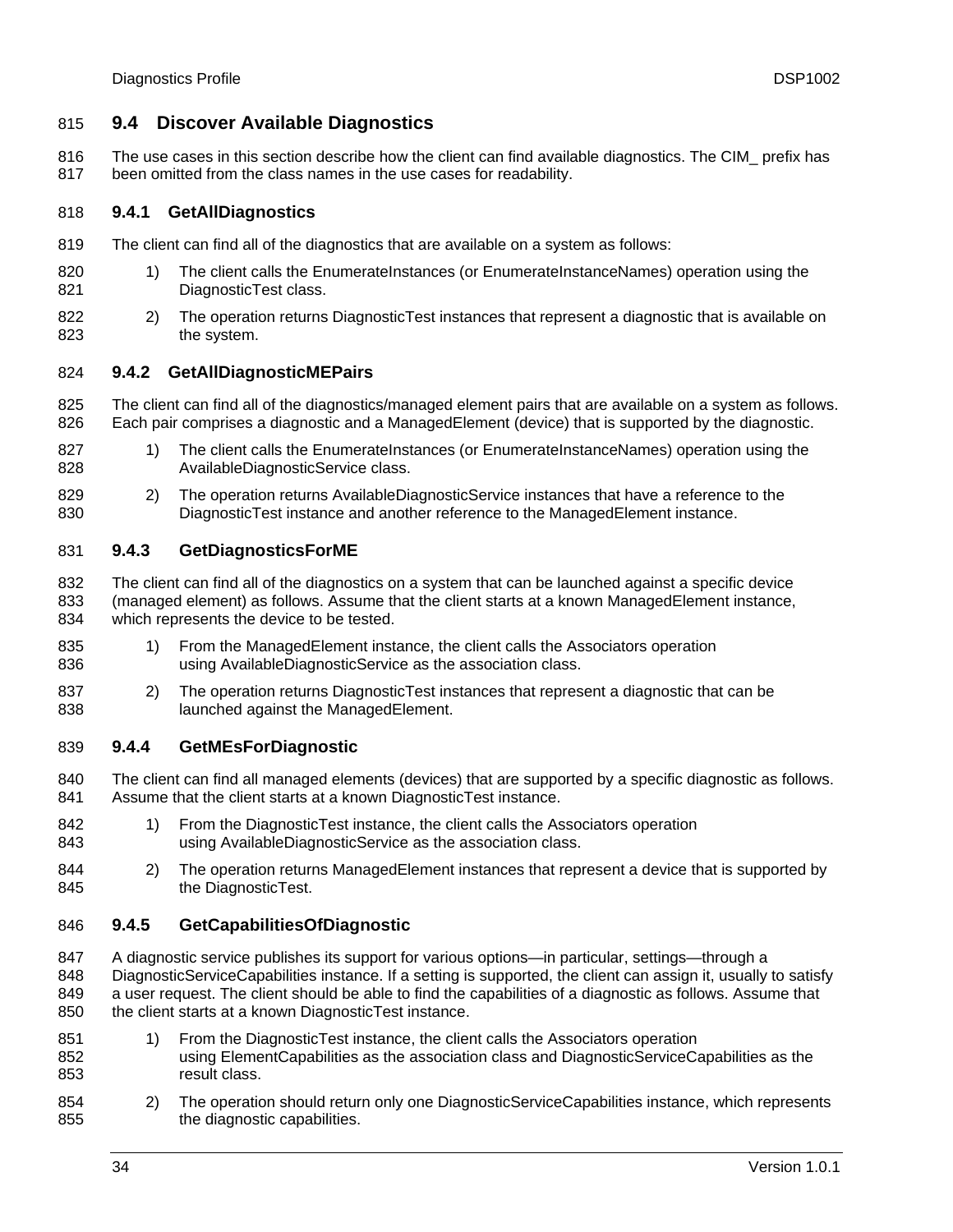<span id="page-34-0"></span>**Note:** Because the implementation of DiagnosticServiceCapabilities is optional, it may not be available. In this case, no assumptions should be made regarding the diagnostic capabilities. 856 857

#### <span id="page-34-1"></span>858 **9.4.6 GetCharacteristicsOfDiagnostic**

859 860 861 The client can discover all of the characteristics (is destructive, is interactive, is synchronous, and so on) of a diagnostic. From the DiagnosticTest instance, the client reads just the Characteristics and OtherCharacteristicsDescriptions attributes, which contain the diagnostic characteristics.

### <span id="page-34-2"></span>862 **9.4.7 GetDiagnosticswithCharacteristicsForME**

863 864 865 The client can find all of the diagnostics that can be launched against a specific device (managed element) and have specific characteristics as follows. Assume that the client starts at a known ManagedElement instance, which represents the device to be tested.

- 866 867 1) The client discovers all of the diagnostics that are available for the specific ManagedElement. The GetDiagnosticsForME use case (section [9.4.3\)](#page-33-3) describes the necessary steps.
- 868 869 2) For each DiagnosticTest instance, the client checks the diagnostic characteristics. The GetCharacteristicsOfDiagnostic use case (section [9.4.6](#page-34-1)) describes the necessary steps.
- 870 871 3) If the characteristics of the DiagnosticTest instance match the desired characteristics, the DiagnosticTest instance is the one desired.

#### <span id="page-34-3"></span>872 **9.4.8 GetDiagnosticswithCapabilitiesForME**

873 874 875 The client can find all of the diagnostics that can be launched against a specific device (managed element) and have specific capabilities as follows. Assume that the client starts at a known ManagedElement instance, which represents the device to be tested.

- 876 877 1) The client discovers all of the diagnostics that are available for the specific ManagedElement. The GetDiagnosticsForME use case (section [9.4.3\)](#page-33-3) describes the necessary steps.
- 878 879 2) For each DiagnosticTest instance, the client checks the diagnostic capabilities. The GetCapabilitiesOfDiagnostic use case (section [9.4.5\)](#page-33-5) describes the necessary steps.
- 880 881 3) If the capabilities of the DiagnosticTest instance match the desired capabilities, the DiagnosticTest instance is the one desired.

#### <span id="page-34-4"></span>882 **9.4.9 GetPackageSubtests**

883 The client can find the subtests for a diagnostic test with the IsPackage value set in the

884 885 DiagnosticTest.Characteristics property, using the following procedure. Assume that the client starts at a known DiagnosticTest instance.

- 886 1) The client checks the DiagnosticTest.Characteristics property for the IsPackage value.
- 887 888 2) If the IsPackage value is present, the client calls the Associators operation using ServiceComponent as the association class and DiagnosticTest as the result class.
- 889 890 3) The operation returns the DiagnosticTest instances that are subtests of the known DiagnosticTest.

#### <span id="page-34-5"></span>891 **9.5 Configure Diagnostic**

892 893 The use cases in this section describe how the client can find and create settings for diagnostics. The CIM\_ prefix has been omitted from the class names in the use cases for readability.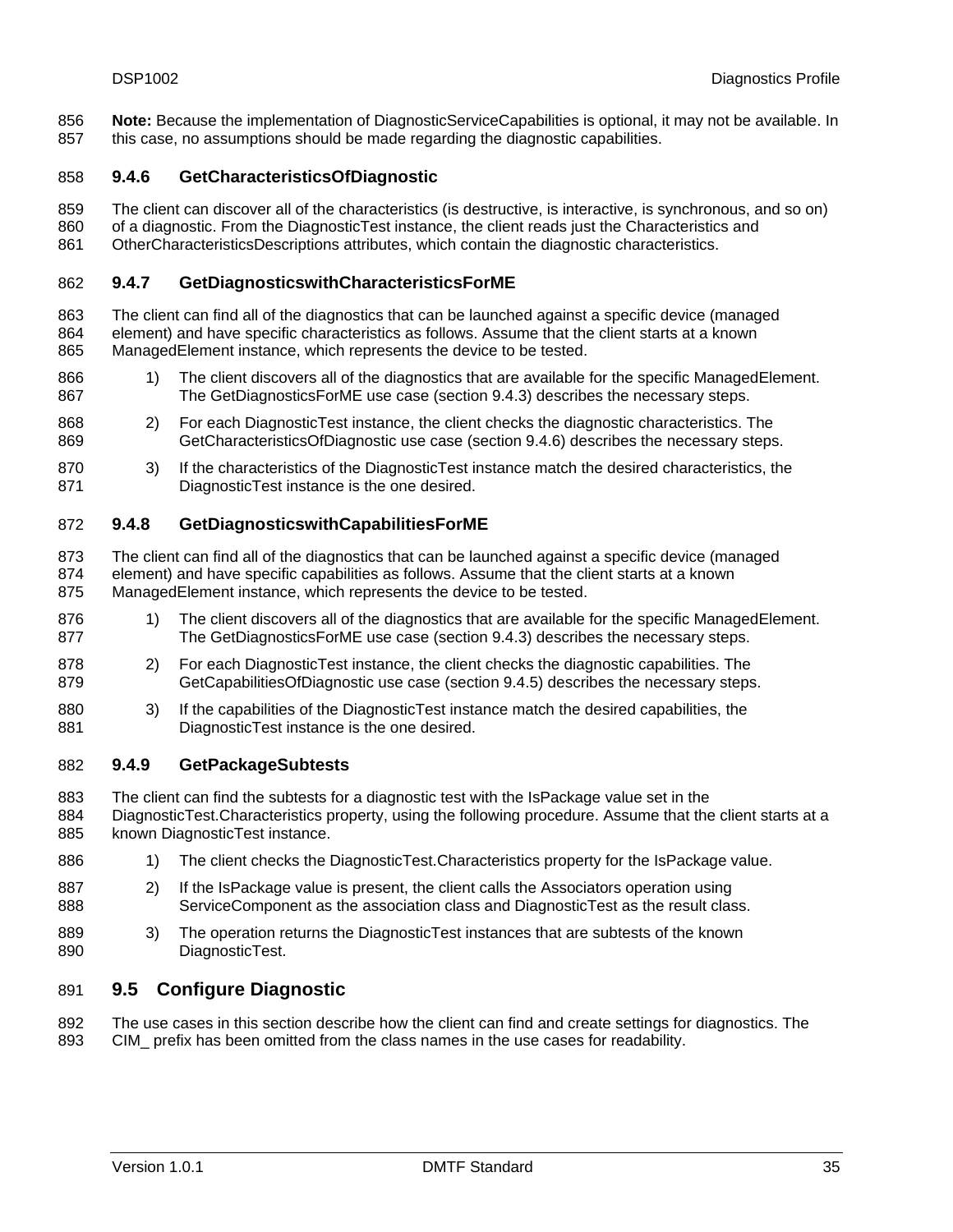# <span id="page-35-1"></span><span id="page-35-0"></span>894 **9.5.1 GetDefaultDiagnosticSettings**

- 895 896 The client can obtain the default settings for a diagnostic service as follows. Assume that the client starts at a known DiagnosticTest instance.
- 897 898 1) From the DiagnosticTest instance, the client calls the Associators operation using DefaultSetting as the association class and DiagnosticSetting as the result class.
- 899 900 2) The operation should return only one DiagnosticSetting instance, which represents the default settings of the diagnostic.
- 901 902 **Note:** Because the implementation of DiagnosticSetting is optional, it may not be available. In this case, no assumptions should be made regarding the default settings of diagnostic.

#### <span id="page-35-2"></span>903 **9.5.2 CreateDiagnosticSettings**

904 905 906 907 908 The client may modify the diagnostic settings as follows if it wants to use settings different than the default settings. Note that the diagnostic default settings are represented by a DiagnosticSetting subclass that may have extensions. If the client is aware of the extensions, they may be modified as well. If the client is unaware, the default values should be used. Assume that the client starts at a known DiagnosticTest instance.

- 909 910 911 912 1) The client discovers the diagnostic capabilities of the DiagnosticTest instance. The GetCapabilitiesOfDiagnostic use case (section [9.4.5\)](#page-33-5) describes the necessary steps. If no capability information is available, the client shall use the default settings (empty string or NULL) because it cannot assume any diagnostic capability.
- 913 914 915 916 2) The client discovers the diagnostic default settings of the DiagnosticTest instance. The GetDefaultDiagnosticSettings use case (section [9.5.1](#page-35-1)) describes the necessary steps. If no instance is returned, the client shall use the default settings (empty string or NULL) because it cannot assume support for any diagnostic setting..
- 917 918 919 3) The client modifies the created DiagnosticSetting instance as necessary. However, the client should consider the diagnostic capabilities during the changes and shall modify the SettingID attribute.
- 920 4) Finally, the client calls CreateInstance operation passing the instance modified on step 3.

#### <span id="page-35-3"></span>921 **9.5.3 GetDefaultJobSettings**

- 922 923 The client can obtain the default job settings for a diagnostic service as follows. Assume that the client starts at a known DiagnosticTest instance.
- 924 925 926 1) From the DiagnosticTest instance, the client calls the Associators operation using ElementSettingData as the association class and JobSettingData as the result class. The operation returns JobSettingData instances.
- 927 928 2) For each JobSettingData instance, the client calls the References operation using ElementSettingData as the result class. The operation returns ElementSettingData instances.
- 929 930 931 932 933 3) For each ElementSettingData instance, the client determines whether the value of the ElementSettingData.ManagedElement property matches the reference to the instance of DiagnosticTest and the value of the ElementSettingData.IsDefault property is 1 ("Is Default"). If so, the JobSettingData instance represents the default job settings. The name of this JobSettingData instance may also be retrieved from ElementSettingData.SettingData property.

934 935 **Note:** Because the implementation of JobSettingData is optional, it may not be available. In this case, no assumptions should be made regarding the default job settings of diagnostic.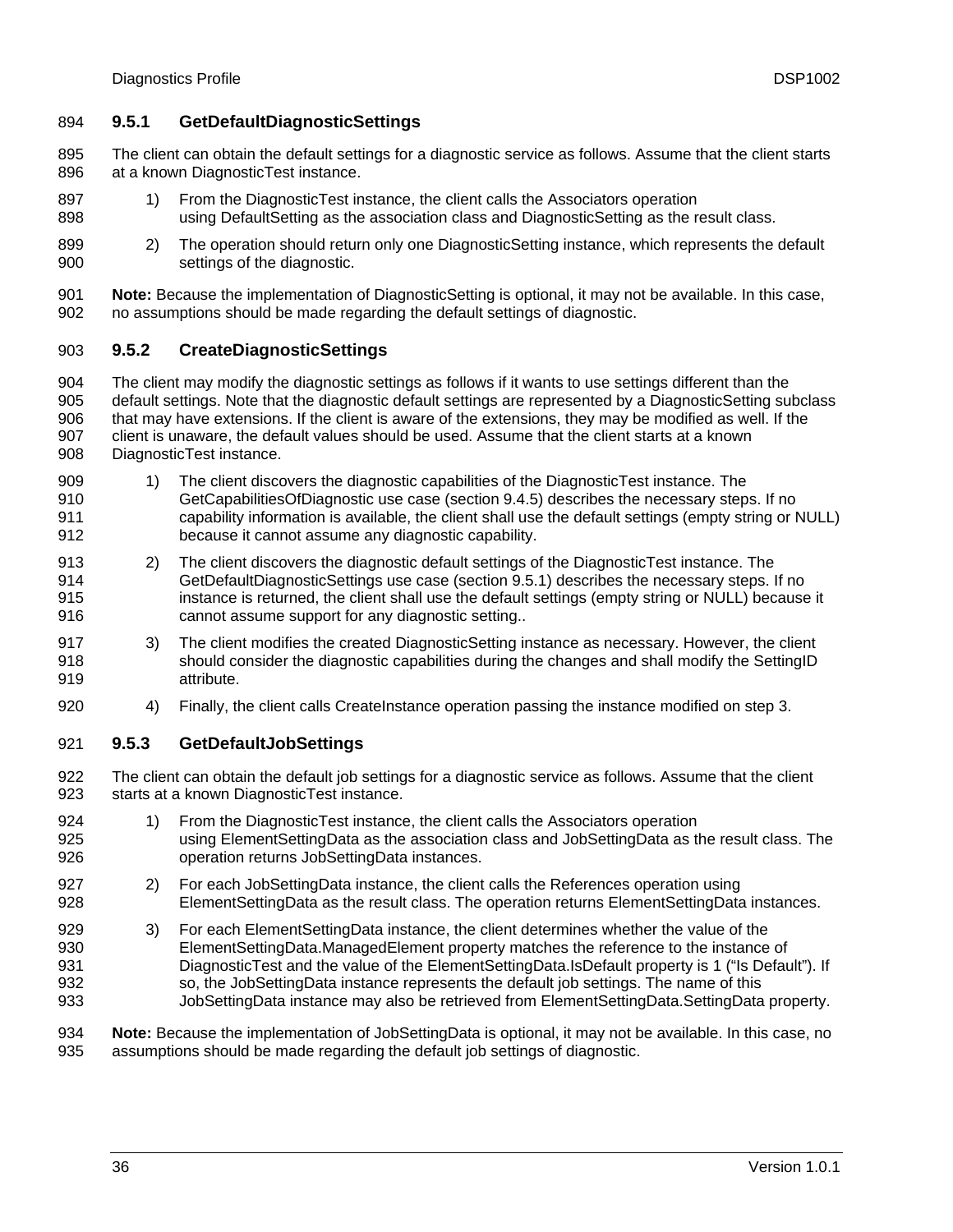# <span id="page-36-1"></span><span id="page-36-0"></span>936 **9.5.4 CreateJobSettings**

937 938 939 940 941 The client can modify the diagnostic job settings as follows if it wants to use settings different than the default job settings. Note that the diagnostic default job settings are represented by a JobSettingData subclass that may have extensions. If the client is aware of the extensions, they may be modified as well. If the client is unaware, the default values should be used. Assume that the client starts at a known DiagnosticTest instance.

- 942 943 944 945 1) The client discovers the diagnostic capabilities of the DiagnosticTest instance. The GetCapabilitiesOfDiagnostic use case (section [9.4.5\)](#page-33-5) describes the necessary steps. If no capability information is available, the client shall use the default settings (empty string or NULL) because it cannot assume any diagnostic capability.
- 946 947 948 949 2) The client discovers the diagnostic default settings of the DiagnosticTest instance. The GetDefaultJobSettings use case (section [9.5.3\)](#page-35-3) describes the necessary steps. If no instance is returned, the client shall use the default settings (empty string or NULL) because it cannot assume support for any job setting.
- 950 951 952 3) The client modifies the created JobSettingData instance as necessary. However, the client should consider the diagnostic capabilities during the changes and shall modify the InstanceID attribute.
- 953 4) Finally, the client calls CreateInstance operation passing the instance modified on step 3.

#### <span id="page-36-2"></span>954 **9.6 Execute and Control Diagnostic**

955 956 957 The RunDiagnostic() method is invoked to start the diagnostic service. Input parameters are the ManagedElement being tested and the settings (optional). A reference to a ConcreteJob instance is returned.

958 959 960 An instance of ConcreteJob is created by the diagnostic provider to allow monitoring and control of the running service. By invoking the RequestStateChange method, the client may start, stop, suspend, and resume the job. By inspecting the value of PercentComplete, the client may determine the job's progress.

961 962 963 The ManagedElement being tested and the DiagnosticTest instance that launched the test are related to the job instance through the OwningJobElement and the AffectedJobElement associations. The client may find jobs associated with services or managed elements of interest by using these associations.

- 964 965 966 [Figure 4](#page-37-3) is an object diagram that shows the state of instances when a DiagnosticTest RunDiagnostic() method has been called three times. Two of the times were to run a test on the same device, ManagedElement2.
- 967 968 **Note:** Not all diagnostic tests are capable of running on the same device simultaneously. If this had been the case in this example, the DiagnosticTest would have returned an error on the second
- 969 RunDiagnostic() method call to run a test on ManagedElement2.
- 970 **Note:** Diagnostic tests that do not return a reference to a ConcreteJob instance are assumed to have
- 971 completed the execution of the test upon return from the RunDiagnostic() method and thus there is no
- 972 need for a ConcreteJob reference to provide execution status or control execution. In this case, only the
- 973 RunDiagnostic use case is valid.
- 974 The CIM\_ prefix has been omitted from the class names in the diagram and the use cases for readability.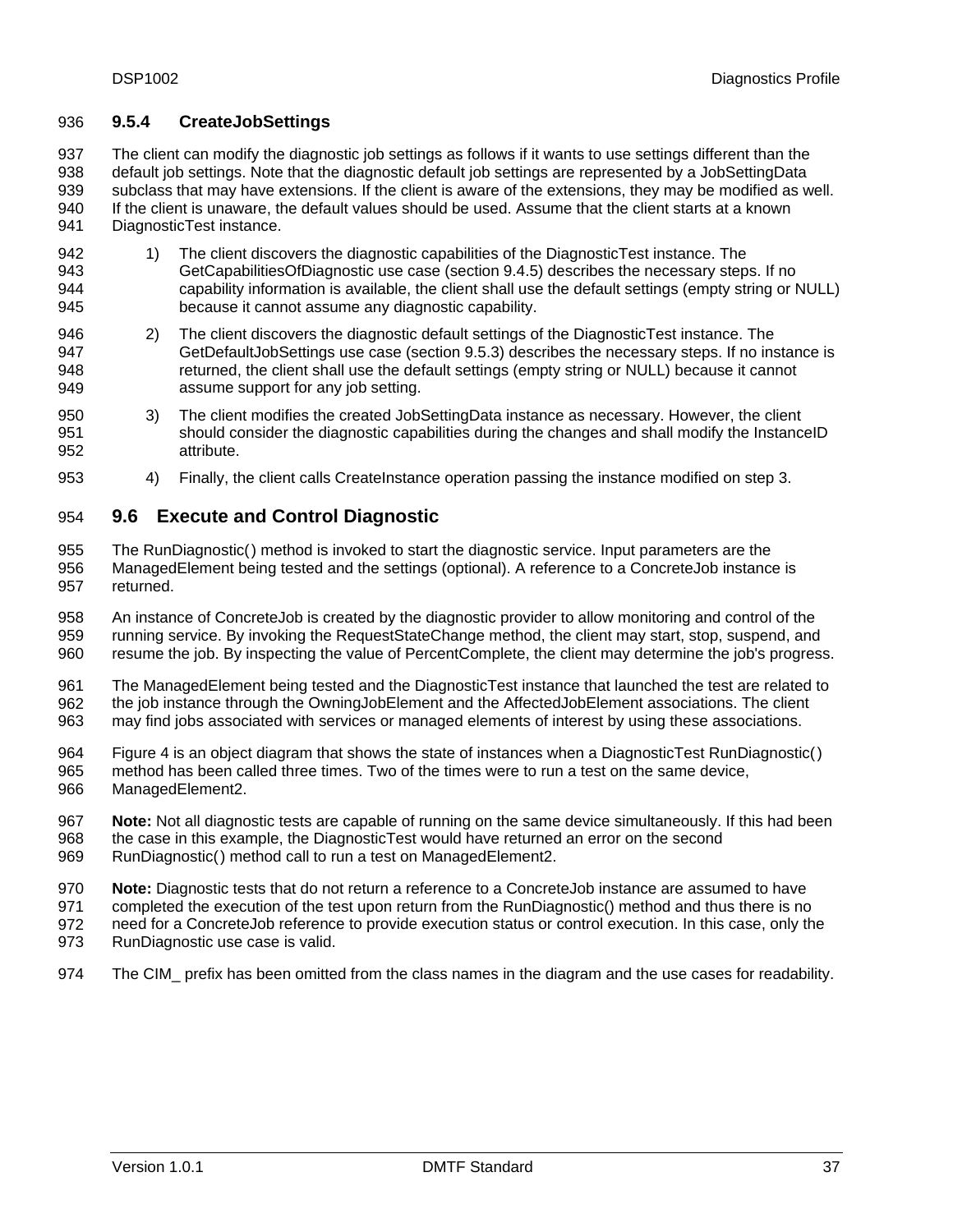<span id="page-37-0"></span>

<span id="page-37-3"></span>976

**Figure 4 – Job Example** 

#### <span id="page-37-1"></span>977 **9.6.1 RunDiagnostic**

978 979 980 The client can run a diagnostic with default and unique settings as follows. (See section [9.4](#page-33-1) for use cases related to finding diagnostics that can be initiated. See section [9.5](#page-34-5) for use cases related to creating and modifying diagnostic settings to configure diagnostic execution.)

- 981 982 983 1) The client calls the RunDiagnostic() method, passing in references of DiagnosticSetting and JobSetting to use to execute the test as well as the reference to the ManagedElement to test. If the client passes in NULL or an empty string for these classes, the default values are used.
- 984 985 986 987 2) The diagnostic service creates a Job instance to represent that test running on that managed element and returns a reference to it in the return call from RunDiagnostic(). In addition, the diagnostic service creates the OwningJobElement association between the Job and the Service and the AffectedJobElement association between the Job and the ManagedElement.
- 988 989 3) If the diagnostic service does not create and return a Job instance, the test is assumed to have completed execution upon return from the RunDiagnostic() method.

#### <span id="page-37-2"></span>990 **9.6.2 SuspendDiagnostic**

991 992 993 The client can suspend the execution of the test by using the RequestStateChange() method call on the Job instance that is returned from the RunDiagnostic() method, as shown in the following procedure. Assume that the client starts at a known DiagnosticTest instance.

- 994 995 1) The client follows the ElementCapabilities association from the DiagnosticTest to the DiagnosticServiceCapabilities for the service.
- 996 997 2) The client checks the DiagnosticServiceCapabilities.SupportedExecutionControls() property for the value of "Suspend Job". If the value exists, the Job supports suspending.
- 998 999 3) The client finds the appropriate Job instances. The GetSpecificDiagnosticExecutions use case (section [9.7.3](#page-39-4)) describes the necessary steps.
- 1000 1001 4) The client calls the RequestStateChange() method, passing in a RequestedState value of "Suspend".
- 1002 1003 1004 5) When the transition completes successfully, the ConcreteJob that represents the test will set the value of the JobState property to "Suspended" and set the value of TimeOfLastStateChange to the current time.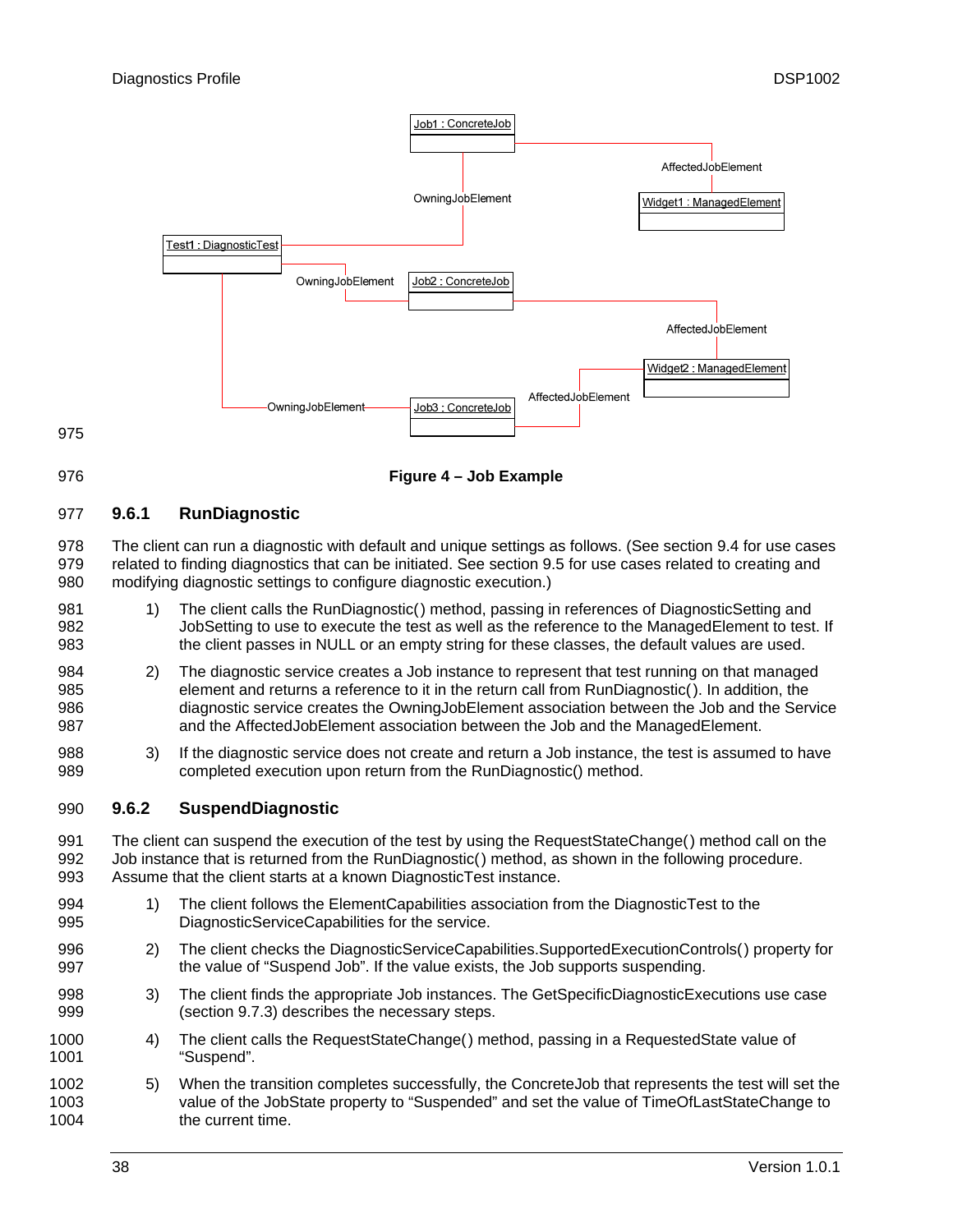## <span id="page-38-1"></span><span id="page-38-0"></span>1005 **9.6.3 ResumeDiagnostic**

1006 1007 1008 The client can resume the execution of a test by using the RequestStateChange() method call on the Job instance that is returned from the RunDiagnostic() method, as shown in the following procedure. Assume that the client starts at a known DiagnosticTest instance.

- 1009 1010 1) The client follows the ElementCapabilities association from the DiagnosticTest to the DiagnosticServiceCapabilities for the service.
- 1011 1012 2) The client checks the DiagnosticServiceCapabilities.SupportedExecutionControls() property for the value of "Suspend Job". If the value exists, the Job supports suspending and resuming.
- 1013 1014 3) The client finds the appropriate Job instances. The GetSpecificDiagnosticExecutions use case (section [9.7.3](#page-39-4)) describes the necessary steps.
- 1015 1016 4) The client calls the RequestStateChange() method, passing in a RequestedState value of "Start".
- 1017 1018 1019 5) When the transition completes successfully, the ConcreteJob that represents the test will set the value of the JobState property to "Running" and set the value of TimeOfLastStateChange to the current time.
- 1020 **Note:** The JobState property may transition to "Starting" before the final transition to "Running".

#### <span id="page-38-2"></span>1021 **9.6.4 AbortDiagnostic**

1022 1023 1024 The client can cleanly abort the execution of a test by using the RequestStateChange() method call on the Job instance that is returned from the RunDiagnostic() method, as shown in the following procedure. Assume that the client starts at a known DiagnosticTest instance.

- 1025 1026 1) The client follows the ElementCapabilities association from the DiagnosticTest to the DiagnosticServiceCapabilities for the service.
- 1027 1028 2) The client checks the DiagnosticServiceCapabilities.SupportedExecutionControls() property for the value of "Terminate Job". If the value exists, the Job supports termination.
- 1029 1030 3) The client finds the appropriate Job instances. The GetSpecificDiagnosticExecutions use case (section [9.7.3](#page-39-4)) describes the necessary steps.
- 1031 1032 4) The client calls the RequestStateChange() method, passing in a RequestedState value of "Terminate".
- 1033 1034 1035 5) When the transition completes successfully, the ConcreteJob that represents the test will set the value of the EnabledState property to "Terminated" and set the value of TimeOfLastStateChange to the current time.
- 1036 **Note:** The JobState property may transition to "Shutting Down" before the final transition to "Terminated".

#### <span id="page-38-3"></span>1037 **9.6.5 KillDiagnostic**

- 1038 The client can immediately abort the execution of a test, with no attempt to perform a clean shutdown, by
- 1039 using the RequestStateChange() method call on the Job instance that is returned from the
- 1040 1041 RunDiagnostic() method, as shown in the following procedure. Assume that the client starts at a known DiagnosticTest instance.
- 1042 1043 1) The client follows the ElementCapabilities association from the DiagnosticTest to the DiagnosticServiceCapabilities for the service.
- 1044 1045 2) The client checks the DiagnosticServiceCapabilities.SupportedExecutionControls() property for the value of "Kill Job". If the value exists, the Job supports kill.
- 1046 1047 3) The client finds the appropriate Job instances. The GetSpecificDiagnosticExecutions use case (section [9.7.3](#page-39-4)) describes the necessary steps.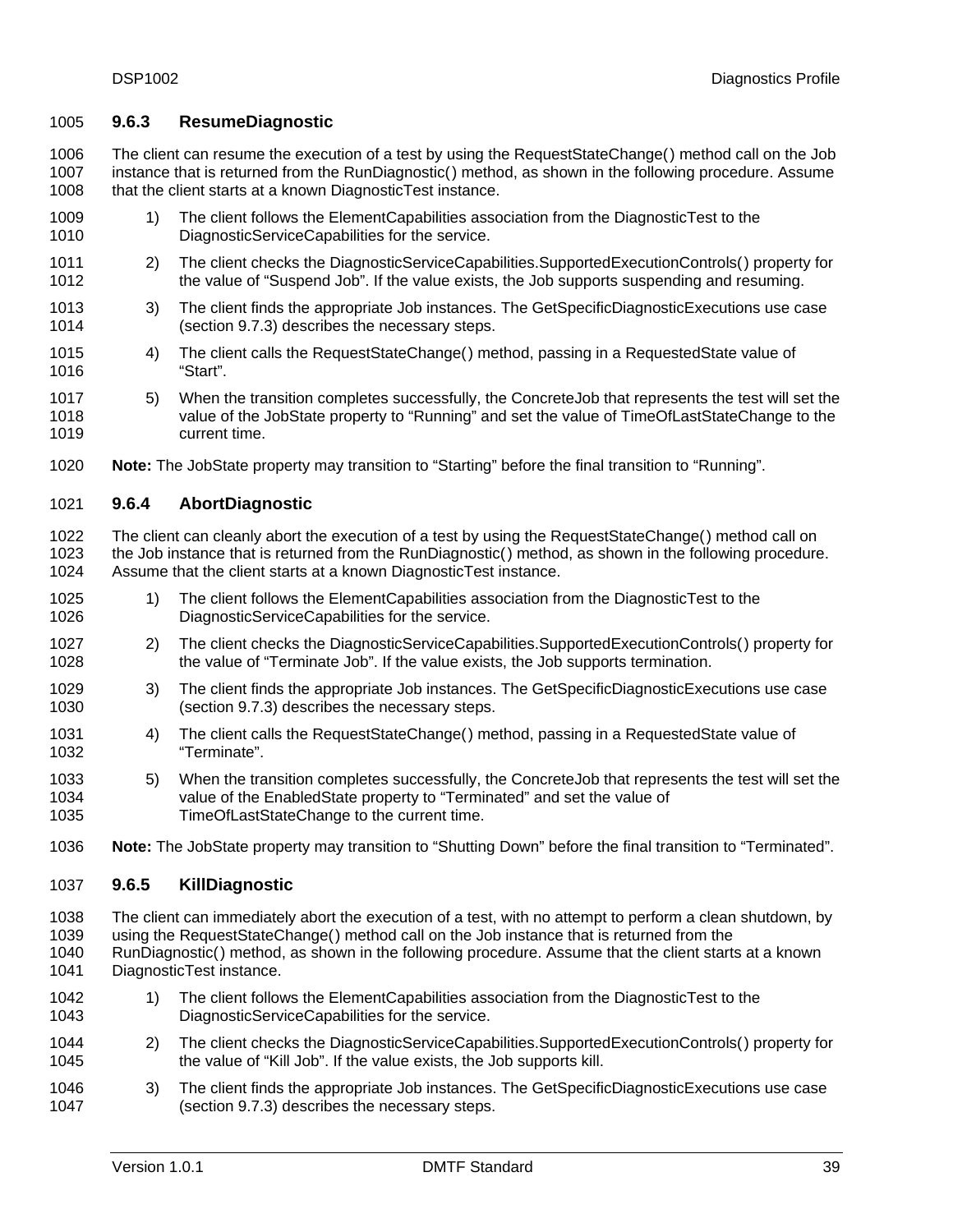- <span id="page-39-0"></span>1048 4) The client calls the RequestStateChange() method, passing in a RequestedState value of "Kill".
- 1049 1050 1051 5) When the transition completes successfully, the ConcreteJob that represents the test will set the value of the EnabledState property to "Killed" and set the value of TimeOfLastStateChange to the current time.

#### <span id="page-39-1"></span>1052 **9.7 Discover Diagnostic Executions**

1053 1054 1055 1056 1057 In the following use cases, the term *execution* refers to an instance of the ConcreteJob class created to control a diagnostic service that was started on a managed element. The job may be in any of the states represented by the JobState property value, not necessarily active and running. The use cases in this section only apply to implementations that return a reference to ConcreteJob upon execution of the RunDiagnostic() method.

1058 The CIM\_ prefix has been omitted from the class names in the use cases for readability.

#### <span id="page-39-2"></span>1059 **9.7.1 GetAffectedMEs**

1060 1061 The client can find all of the managed elements that are affected by a diagnostic execution as follows. Assume that the client starts at a known DiagnosticTest instance.

- 1062 1063 1064 1) From the DiagnosticTest instance, the client calls the Associators operation using OwningJobElement as the association class and ConcreteJob as the result class. The operation returns the ConcreteJob instances launched by the DiagnosticTest.
- 1065 1066 1067 2) For each ConcreteJob instance, the client calls the Associators operation using AffectedJobElement as the association class and ManagedElement as the result class. The operation returns the ManagedElement instances that this DiagnosticTest affects.

1068 1069 **Note**: This use case depends on the optional AffectedJobElement association. If that association does not exist, this use case is invalid.

#### <span id="page-39-3"></span>1070 **9.7.2 GetAllDiagnosticExecutionsForME**

1071 1072 The client can find all of the diagnostic executions on a system for a managed element as follows. Assume that the client starts at a known ManagedElement instance.

- 1073 1074 1075 1) From the ManagedElement instance, the client calls the Associators operation using AffectedJobElement as the association class. The operation returns the ConcreteJob instances launched against this ManagedElement.
- 1076 1077 1078 1079 2) For each ConcreteJob instance, the client calls the AssociatorNames operation using OwningJobElement as the association class and DiagnosticTest as the result class. The operation returns the instance paths to the DiagnosticTest instances that launched the ConcreteJob against this ManagedElement.
- 1080 1081 3) Each ConcreteJob instance that is associated with a DiagnosticTest represents an execution of a diagnostic service on that ManagedElement.
- 1082 1083 **Note**: This use case depends on the optional AffectedJobElement association. If that association does not exist, this use case is invalid.

#### <span id="page-39-4"></span>1084 **9.7.3 GetSpecificDiagnosticExecutions**

1085 1086 The client can find all of the executions of a specific diagnostic as follows. Assume that the client starts at a known DiagnosticTest instance.

- 1087 1088 1089 1) From the DiagnosticTest instance, the client calls the Associators operation using OwningJobElement as the association class. The operation returns the ConcreteJob instances launched by the DiagnosticTest.
- 1090 2) Each ConcreteJob instance represents an execution of that diagnostic service.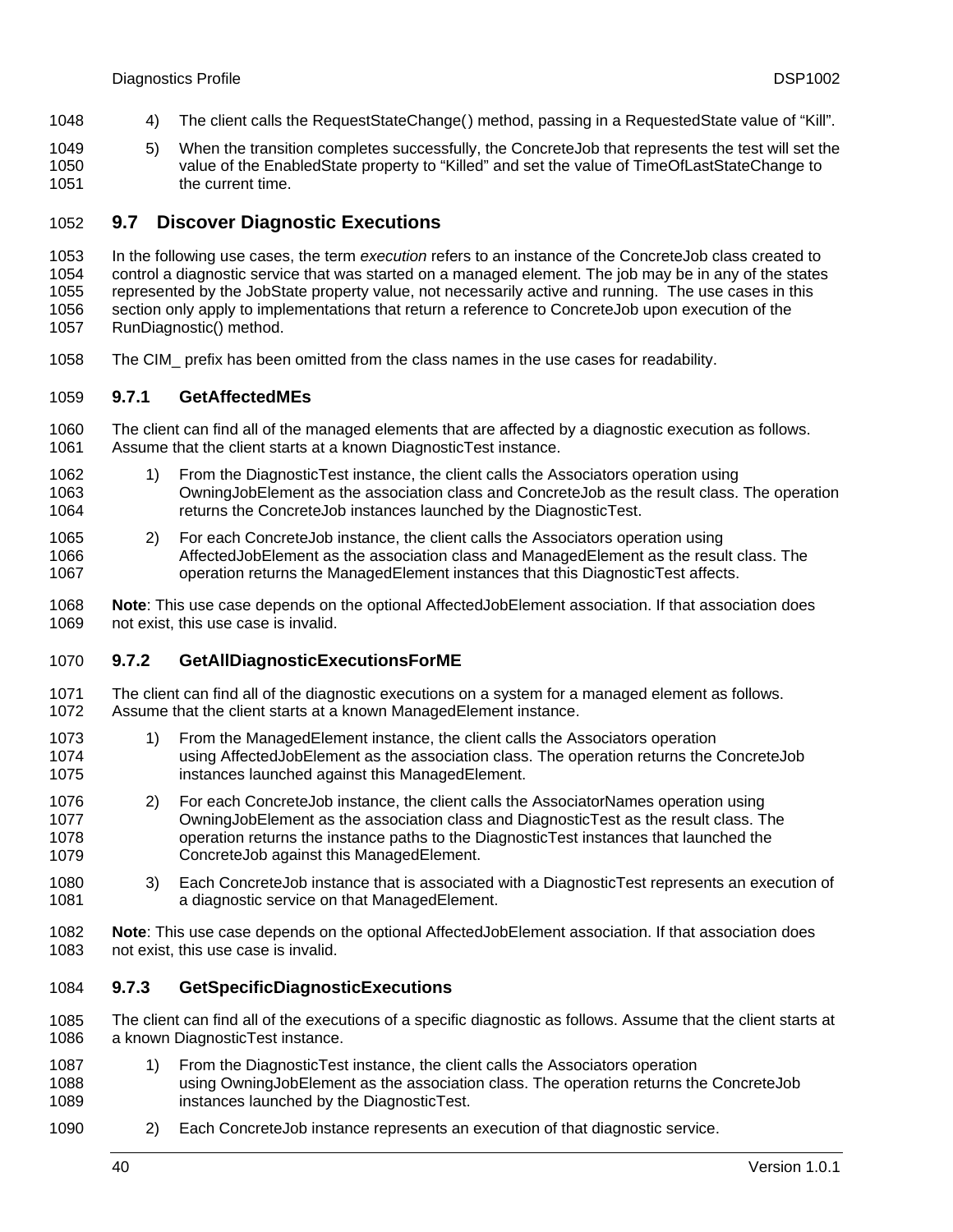# <span id="page-40-1"></span><span id="page-40-0"></span>1091 **9.7.4 GetSpecificDiagnosticExecutionsForME**

- 1092 1093 The client can find all of the executions of a specific diagnostic for a particular managed element using either of the following methods:
- 1094 • starting at the known ManagedElement instance
- 1095 • starting at the known DiagnosticTest instance

#### 1096 **9.7.4.1 Starting at the Managed Element**

- 1097 1098 **Note:** This use case depends on the optional AffectedJobElement association. If that association does not exist, this use case is invalid.
- 1099 1100 Assume that the client starts at the known ManagedElement instance and knows the particular DiagnosticTest instance.
- 1101 1102 1103 1) From the ManagedElement instance, the client calls the Associators operation using AffectedJobElement as the association class and ConcreteJob as the result class. The operation returns the ConcreteJob instances that are running against this ManagedElement.
- 1104 1105 1106 1107 2) For each ConcreteJob instance, the client calls the AssociatorNames operation using OwningJobElement as the association class and DiagnosticTest as the result class. The operation returns the instance paths to the DiagnosticTest instances that launched the ConcreteJob instances against this ManagedElement.
- 1108 1109 1110 3) For each DiagnosticTest instance path returned, the client determines if it is the instance path of the known DiagnosticTest instance. If the instance path matches, the ConcreteJob instance represents an execution of that diagnostic service on that ManagedElement.
- 1111 **9.7.4.2 Starting at the DiagnosticTest**
- 1112 1113 **Note:** This use case depends on the optional AffectedJobElement association. If that association does not exist, this use case is invalid.
- 1114 1115 Assume that the client starts at the known DiagnosticTest instance and knows the particular ManagedElement instance.
- 1116 1117 1118 1) From the DiagnosticTest instance, the client calls the Associators operation using OwningJobElement as the association class and ConcreteJob as the result class. The operation returns the ConcreteJob instances launched by the DiagnosticTest.
- 1119 1120 1121 1122 2) For each ConcreteJob instance, the client calls the AssociatorNames operation using AffectedJobElement as the association class and ManagedElement as the result class. The operation returns the instance paths to the ManagedElement instances against which this DiagnosticTest launched the ConcreteJob instances.
- 1123 1124 1125 3) For each ManagedElement instance path returned, the client determines if it is the instance path of the known ManagedElement instance. If the instance path matches, the ConcreteJob instance represents an execution of that diagnostic service on that ManagedElement.

#### <span id="page-40-2"></span>1126 **9.8 Discover Diagnostic Results (In Progress and Final)**

1127 1128 1129 1130 1131 In the following use cases, the term *execution* refers to an instance of the ConcreteJob class created to control a diagnostic service that was started on a managed element. The job may be in any of the states represented by the JobState property value, not necessarily active and running. Some of the use cases in this section only apply to implementations that return a reference to ConcreteJob upon execution of the RunDiagnostic() method.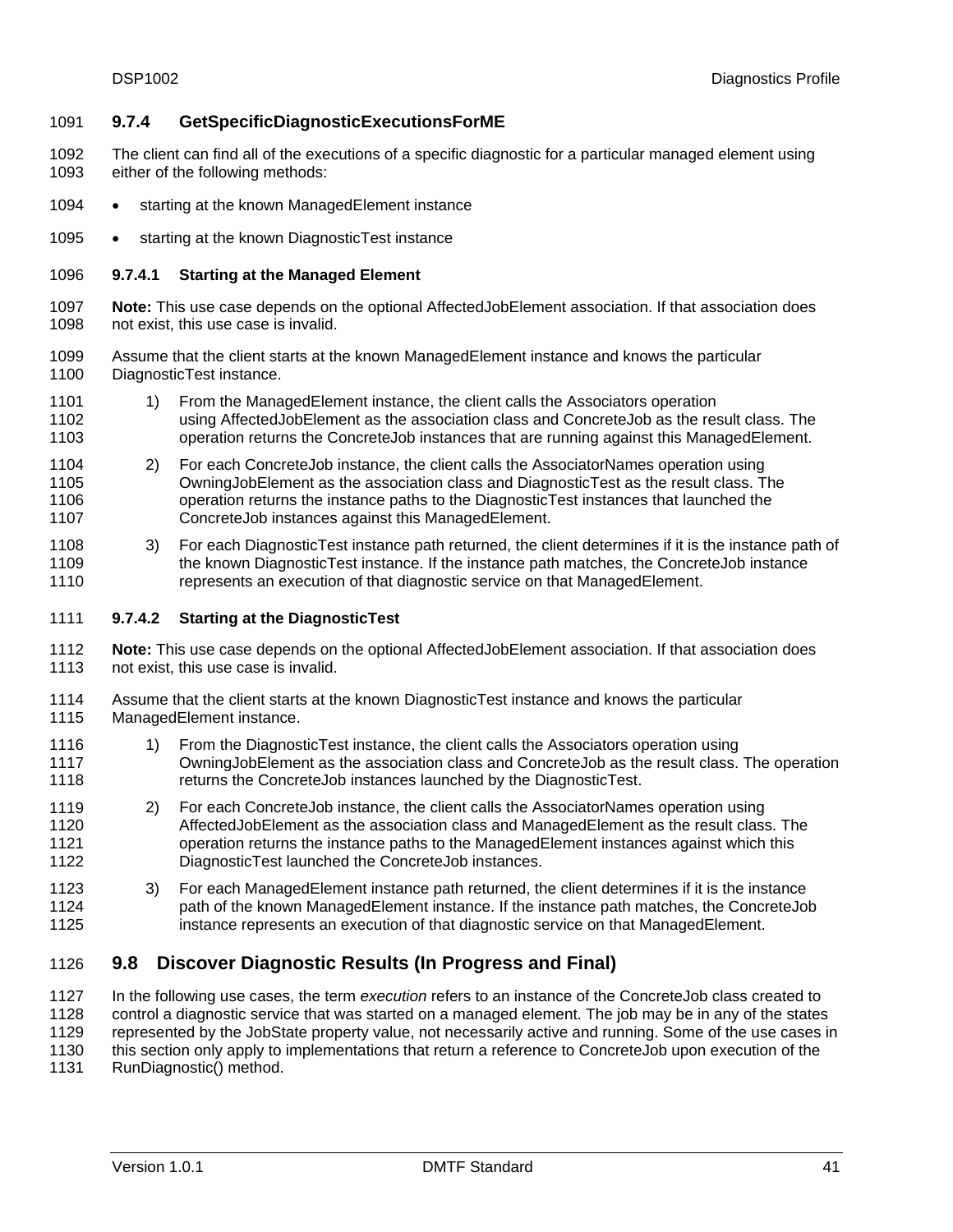- [Figure 5](#page-42-2) is an object diagram that represents the results logging process for a diagnostic service on a 1132
- fictitious device called "Widget". Only classes, properties, and methods that are of particular interest for the diagnostic model are shown. 1133 1134
- 1135 [Figure 5](#page-42-2) shows the logging implementation, using the DiagnosticsLog class. DiagnosticsLog is a special
- 1136 subclass of RecordLog that supports a standard mechanism for organizing and retrieving the records that
- 1137 1138 diagnostics services generate. Use of this common logging mechanism can substantially increase interoperability and simplify client design.
- 1139 The diagnostic provider will store the results of running the diagnostic in the manner selected through the
- 1140 LogStorage setting. The most common mechanism is for the provider to create instances of
- 1141 DiagnosticRecord to record the results and status of running diagnostic services. DiagnosticRecord has
- 1142 two subclasses: DiagnosticServiceRecord for recording test results, and DiagnosticSettingRecord for
- 1143 preserving the test settings. The providers for these classes can implement ExecQuery to simplify the
- 1144 retrieval of records. The use cases below provide alternatives that use ExecQuery as well as do not.
- 1145 The records are aggregated to a log by the LogManagesRecord association.
- 1146 The CIM\_ prefix has been omitted from the class names in the diagram and use cases for readability.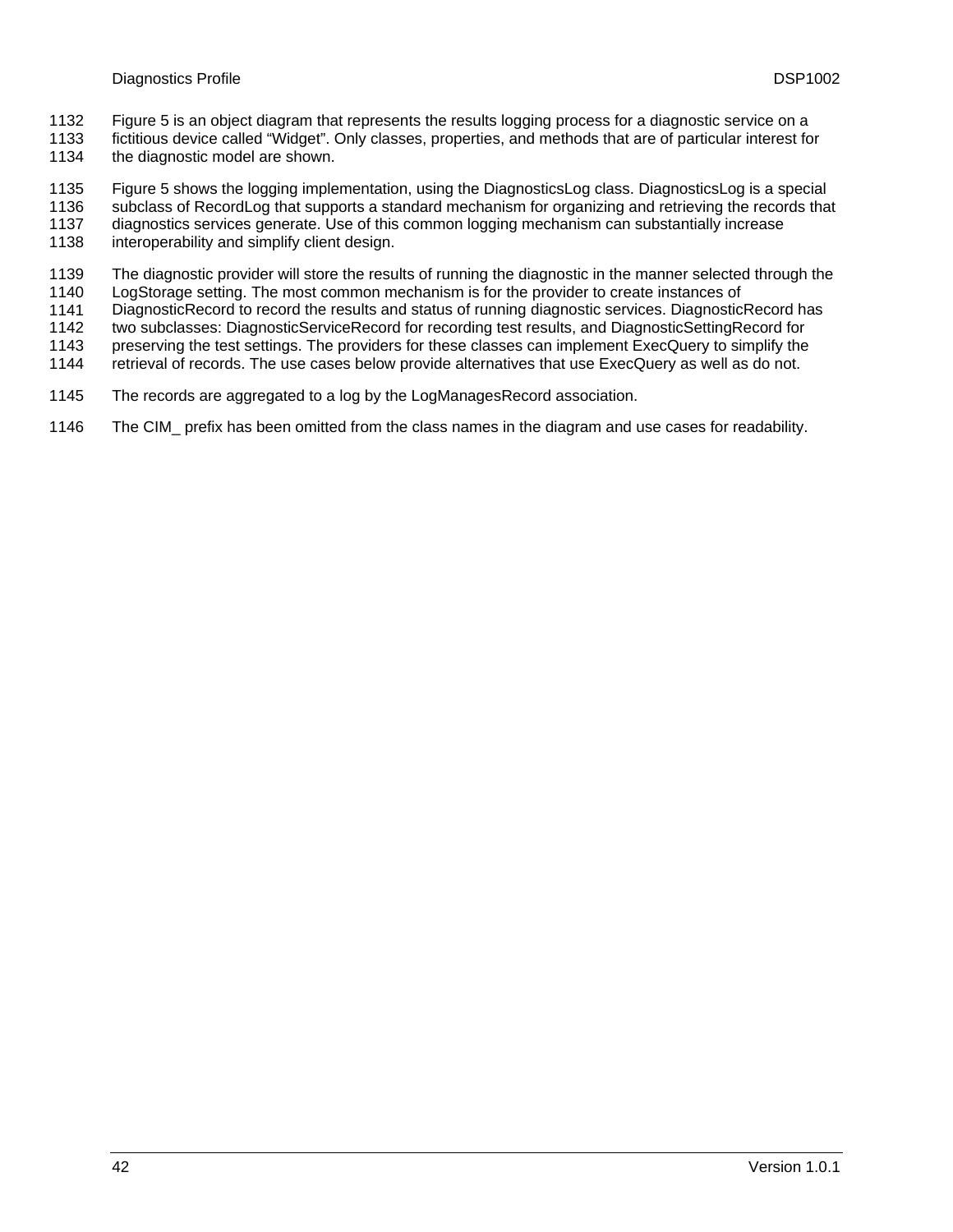<span id="page-42-0"></span>

<span id="page-42-2"></span>1148

# **Figure 5 – Diagnostic Logging Object Diagram**

#### <span id="page-42-1"></span>1149 **9.8.1 GetLogRecordsForDiagnostic**

1150 1151 1152 The client can find all of the diagnostic log records for a particular diagnostic as follows. Assume that the client starts at the known DiagnosticTest instance and that the DiagnosticRecord.ServiceName property is implemented according to this Profile.

- 1153 1) The client calls the ExecQuery operation as follows:
- 1154 SELECT \* FROM CIM\_DiagnosticRecord
- 1155 WHERE ServiceName = '<DiagnosticTest.Name>'
- 1156 1157 2) The operation returns the DiagnosticRecord instances created for the specific DiagnosticTest, independently if they are related to different managed elements or executions.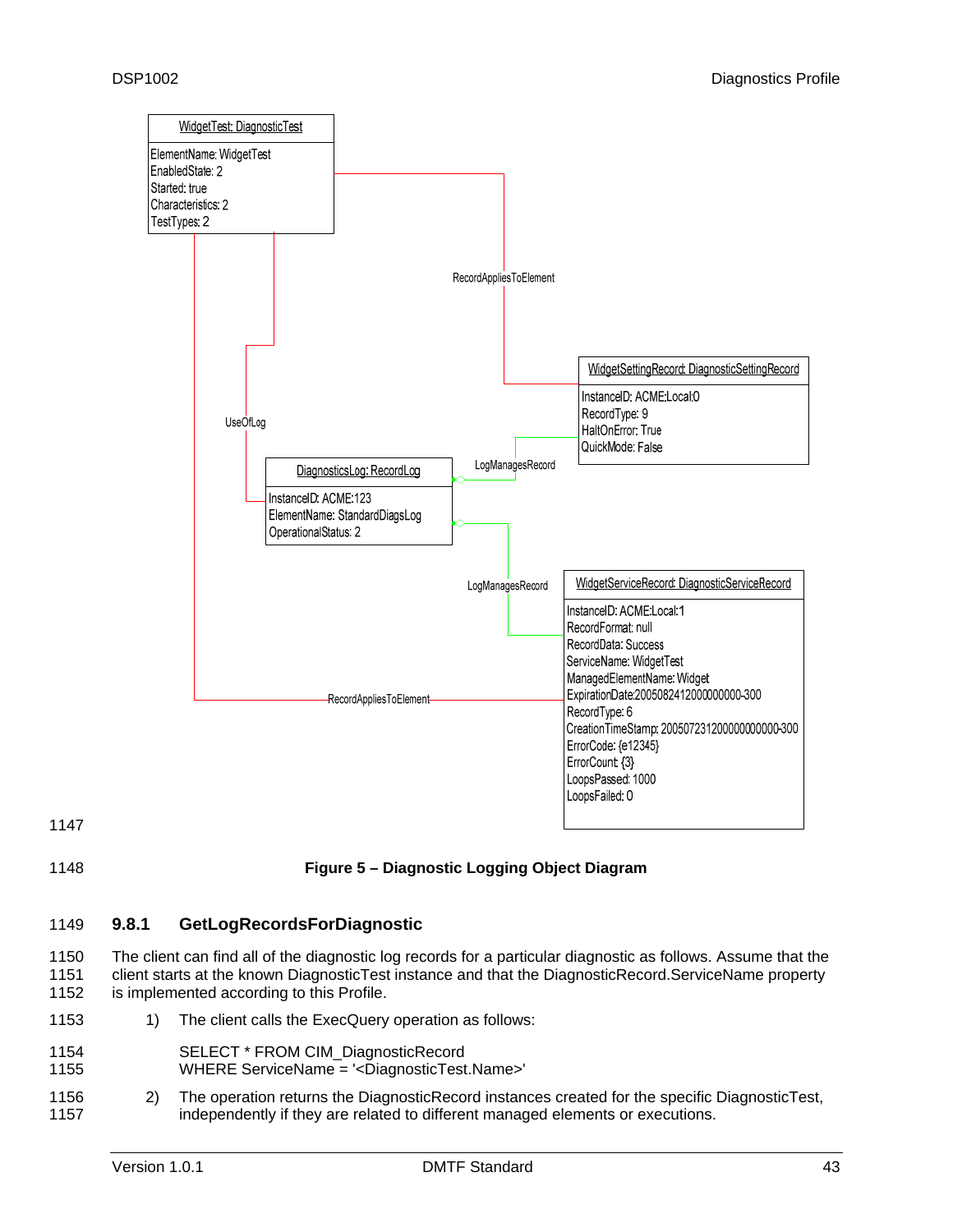- <span id="page-43-0"></span>1158 An alternate method without using ExecQuery can be done by the following:
- 1159 Assume that the client starts at the known DiagnosticTest instance.
- 1160 1161 1162 1) From the DiagnosticTest instance, the client calls the Associators operation using UseOfLog as the association class and DiagnosticsLog as the result class. The operation returns the DiagnosticsLog instances that contain records for the DiagnosticTest.
- 1163 1164 1165 2) For each DiagnosticsLog instance, the client calls the Associators operation using LogManagesRecord as the association class and DiagnosticRecord as the result class. The operation returns the DiagnosticRecord instances in the Log.
- 1166 1167 3) For each returned instance, the client compares DiagnosticRecord.ServiceName with DiagnosticTest.Name to determine if the instance is one created for the specific DiagnosticTest.

#### <span id="page-43-1"></span>1168 **9.8.2 GetLogRecordsForME**

- 1169 1170 The client can find all of the diagnostic log records for a particular managed element as follows. Assume that the client starts at the known ManagedElement instance and that the
- 1171 DiagnosticRecord.ManagedElementName property is implemented according to this Profile.
- 1172 1) The client calls the ExecQuery operation as follows:
- 1173 SELECT \* FROM CIM\_DiagnosticRecord
- 1174 WHERE ManagedElementName = '<ManagedElement.ElementName>'
- 1175 1176 2) The operation returns the DiagnosticRecord instances created for the specific ManagedElement, independently if they are related to different diagnostics or executions.
- 1177 An alternate method without using ExecQuery can be done by the following:
- 1178 Assume that the client starts at the known ManagedElement instance.
- 1179 1180 1181 1) From the ManagedElement instance, the client calls the Associators operation using ServiceAvailableToElement as the association class and DiagnosticTest as the result class. The operation returns the DiagnosticTest instances for the ManagedElement.
- 1182 1183 1184 2) For each DiagnosticTest instance, the client calls the Associators operation using UseOfLog as the association class and DiagnosticsLog as the result class. The operation returns the DiagnosticsLog instances that contain records for the DiagnosticTest.
- 1185 1186 1187 3) For each DiagnosticsLog instance, the client calls the Associators operation using LogManagesRecord as the association class and DiagnosticRecord as the result class. The operation returns the DiagnosticRecord instances in the Log.
- 1188 1189 1190 4) For each returned instance, the client compares DiagnosticRecord.ManagedElementName with ManagedElement.ElementName to determine if the instance is one created for the specific ManagedElement.

#### <span id="page-43-2"></span>1191 **9.8.3 GetLogRecordsForMEAndDiagnostic**

- 1192 1193 The client can find all of the diagnostic log records for a particular diagnostic run on a particular managed element as follows.
- 1194 1195 Assume that the client starts at the known DiagnosticTest and ManagedElement instances and that the DiagnosticRecord.ServiceName and DiagnosticRecord.ManagedElementName properties are
- 1196 implemented according to this Profile.
- 1197 1) The client calls the ExecQuery operation as follows:
- 1198 SELECT \* FROM CIM\_DiagnosticRecord
- 1199 1200 WHERE ManagedElementName = '<ManagedElement.ElementName>' and ServiceName = '<DiagnosticTest.Name>'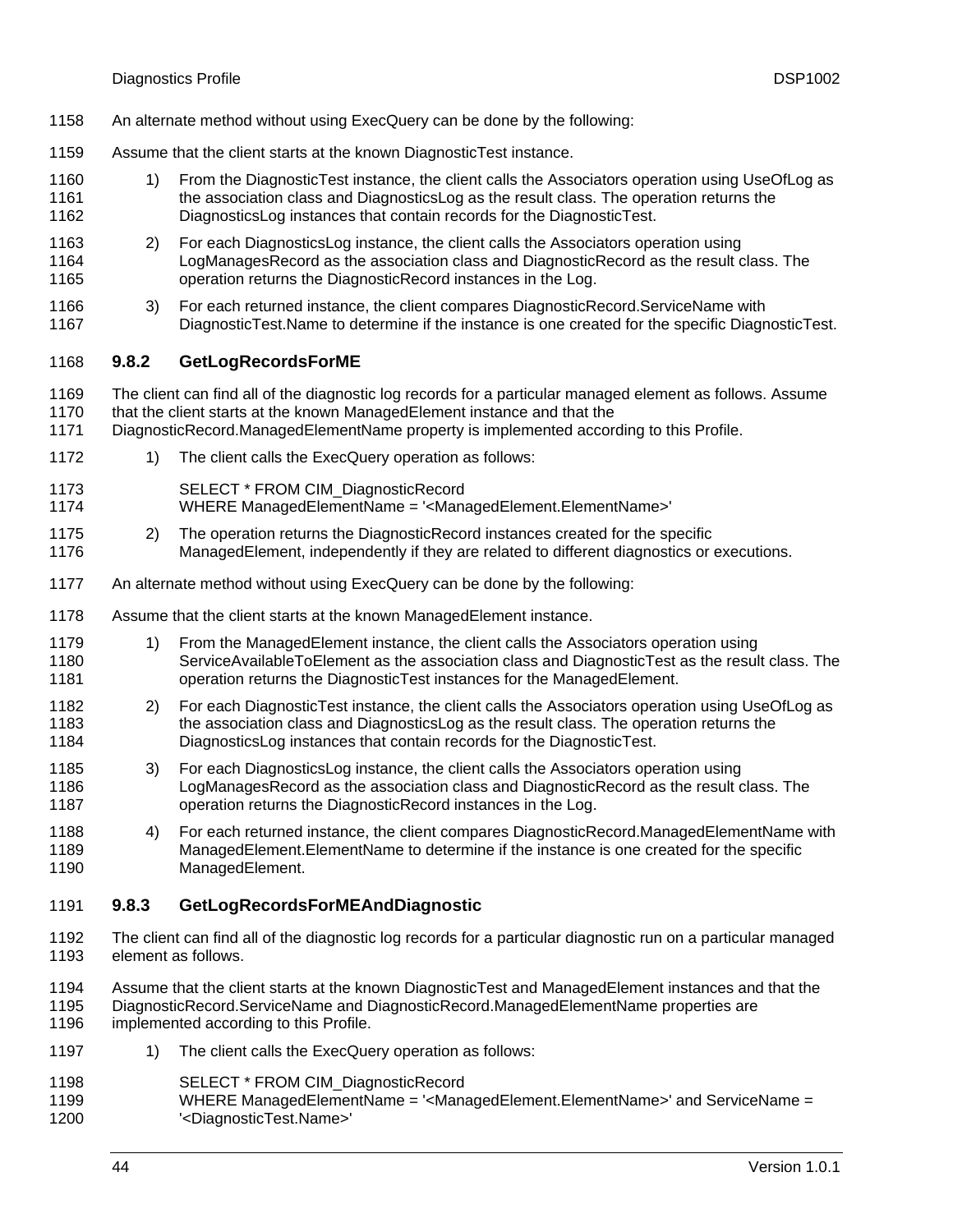- <span id="page-44-0"></span>2) The operation returns the DiagnosticRecord instances created for the specific ManagedElement and DiagnosticTest, independently if they were created in different executions. 1201 1202
- 1203 An alternate method without using ExecQuery can be done by the following:
- 1204 Assume that the client starts at the known DiagnosticTest instance.
- 1205 1206 1207 1) From the DiagnosticTest instance, the client calls the Associators operation using UseOfLog as the association class and DiagnosticsLog as the result class. The operation returns the DiagnosticsLog instances that contain records for the DiagnosticTest.
- 1208 1209 1210 2) For each DiagnosticsLog instance, the client calls the Associators operation using LogManagesRecord as the association class and DiagnosticRecord as the result class. The operation returns the DiagnosticRecord instances in the Log.
- 1211 1212 1213 1214 3) For each returned instance, the client compares DiagnosticRecord.ServiceName with DiagnosticTest.Name and DiagnosticRecord.ManagedElementName with ManagedElement.ElementNameto determine if the instance is one created for the specific DiagnosticTest and ManagedElement.
- <span id="page-44-1"></span>1215 **9.8.4 GetDiagnosticExecutionResults**
- 1216 The client can find all diagnostic log records for a particular execution (job) as follows.
- 1217 Assume that the client starts at the known ConcreteJob instance and that the
- 1218 DiagnosticRecord.InstanceID property follows the format defined in this Profile
- 1219 (CIM\_DiagnosticRecord.InstanceID *should* be <ConcreteteJob.InstanceID>:<n>). This use case is also
- 1220 applicable after the job completes and is removed if the client knows the original ConcreteJob.InstanceID.
- 1221 1) The client calls the ExecQuery operation as follows:
- 1222 SELECT \* FROM CIM\_DiagnosticRecord
- 1223 WHERE InstanceID LIKE '<ConcreteJob.InstanceID>%'
- 1224 2) The operation returns the DiagnosticRecord instances created for the specific ConcreteJob.
- 1225 An alternate method without using ExecQuery can be done as follows:
- 1226 Assume that the client starts at the known DiagnosticTest instance.
- 1227 1228 1229 1) From the DiagnosticTest instance, the client calls the Associators operation using UseOfLog as the association class and DiagnosticsLog as the result class. The operation returns the DiagnosticsLog instances that contain records for the DiagnosticTest.
- 1230 1231 1232 2) For each DiagnosticsLog instance, the client calls the Associators operation using LogManagesRecord as the association class and DiagnosticRecord as the result class. The operation returns the DiagnosticRecord instances in the Log.
- 1233 1234 1235 3) For each returned instance, the client compares portion of DiagnosticRecord.InstanceID that contains the ConcreteJob.InstanceID with ConcreteJob.InstanceID to determine if the instance is one created for the specific execution of the DiagnosticTest.
- 1236 An alternate method without using ExecQuery can be done as follows:
- 1237 1238 **Note**: This alternative use case depends upon the implementation of DiagnosticSettingRecord and CorrespondingSettingsRecord.
- 1239 Assume that the client starts at the known DiagnosticTest instance.
- 1240 1241 1242 1) From the DiagnosticTest instance, the client calls the Associators operation using UseOfLog as the association class and DiagnosticsLog as the result class. The operation returns the DiagnosticsLog instances that contain records for the DiagnosticTest.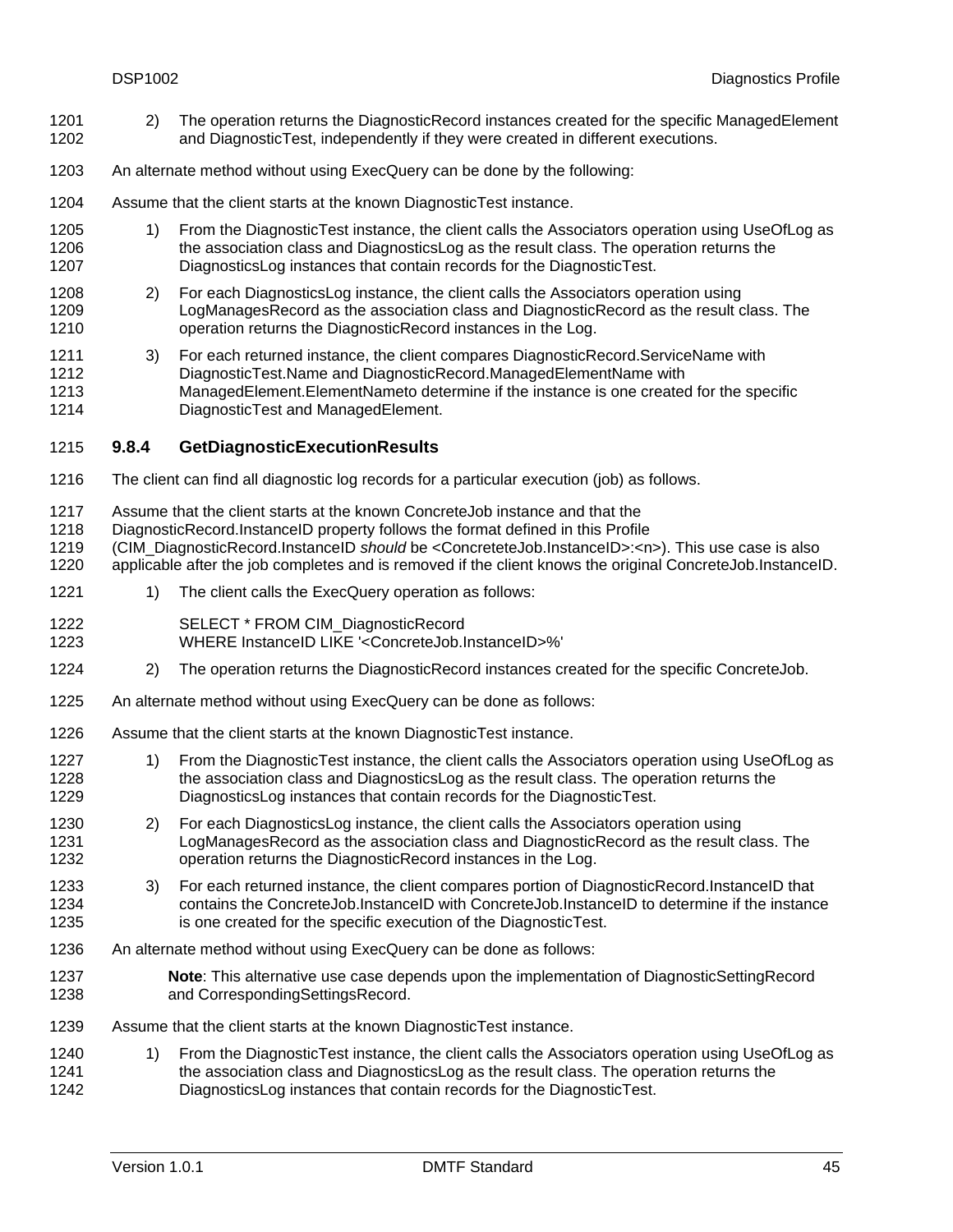- <span id="page-45-0"></span>2) For each DiagnosticsLog instance, the client calls the Associators operation using LogManagesRecord as the association class and DiagnosticSettingRecord as the result class. The operation returns the DiagnosticSettingRecord instances in the Log. 1243 1244 1245
- 1246 1247 1248 3) For each returned instance, the client compares portion of DiagnosticSettingRecord.InstanceID that contains the ConcreteJob.InstanceID with ConcreteJob.InstanceID to determine if the instance is the one created for the specific execution of the DiagnosticTest.
- 1249 1250 1251 1252 4) From the DiagnosticSettingRecord instance, the client calls the Associators operation using CorrespondingSettingsRecord as the association class and DiagnosticServiceRecord as the result class. The operation returns the DiagnosticServiceRecord instances created for the specific execution of the DiagnosticTest
- 1253 1254 **Note**: All these alternatives only apply to implementations that return a reference to ConcreteJob from the RunDiagnostic() method.

#### <span id="page-45-1"></span>1255 **9.8.5 GetDiagnosticExecutionSettings**

- 1256 The client can find the settings used to execute a diagnostic as follows.
- 1257 Assume that the client starts at the known ConcreteJob instance and that the
- 1258 DiagnosticRecord.InstanceID property follows the format defined in this Profile
- 1259 (CIM\_DiagnosticRecord.InstanceID *should* be <ConcreteteJob.InstanceID>:<n>). This use case is also
- 1260 applicable after the job completes and is removed if the client knows the original ConcreteJob.InstanceID.
- 1261 1) The client calls the ExecQuery operation as follows:
- 1262 SELECT \* FROM CIM\_DiagnosticSettingRecord
- 1263 WHERE InstanceID LIKE '<ConcreteJob.InstanceID>%'
- 1264 1265 2) The operation returns the DiagnosticSettingRecord instance created for the specific ConcreteJob.
- 1266 1267 1268 3) The client reads the DiagnosticSettingRecord properties, such as HaltOnError or QuickMode, which are a copy of the properties from the DiagnosticSetting instance that passed as a parameter in the RunDiagnostic() method.
- 1269 An alternate method without using ExecQuery can be done as follows:
- 1270 Assume that the client starts at the known DiagnosticTest instance.
- 1271 1272 1273 1) From the DiagnosticTest instance, the client calls the Associators operation using UseOfLog as the association class and DiagnosticsLog as the result class. The operation returns the DiagnosticsLog instances that contain records for the DiagnosticTest.
- 1274 1275 1276 2) For each DiagnosticsLog instance, the client calls the Associators operation using LogManagesRecord as the association class and DiagnosticSettingRecord as the result class. The operation returns the DiagnosticSettingRecord instances in the Log.
- 1277 1278 1279 3) For each returned instance, the client compares portion of DiagnosticSettingRecord.InstanceID that contains the ConcreteJob.InstanceID with ConcreteJob.InstanceID to determine if the instance is the one created for the specific execution of the DiagnosticTest.
- 1280 1281 **Note**: This use case only applies to implementations that return a reference to ConcreteJob from the RunDiagnostic() method.

#### <span id="page-45-2"></span>1282 **9.8.6 GetDiagnosticProgress**

- 1283 The client can get the progress of a running diagnostic as follows.
- 1284 1285 The client may poll the ConcreteJob.PercentComplete property to determine test progress or register for an indication that this property has changed. The value of this property shall be kept current to be useful.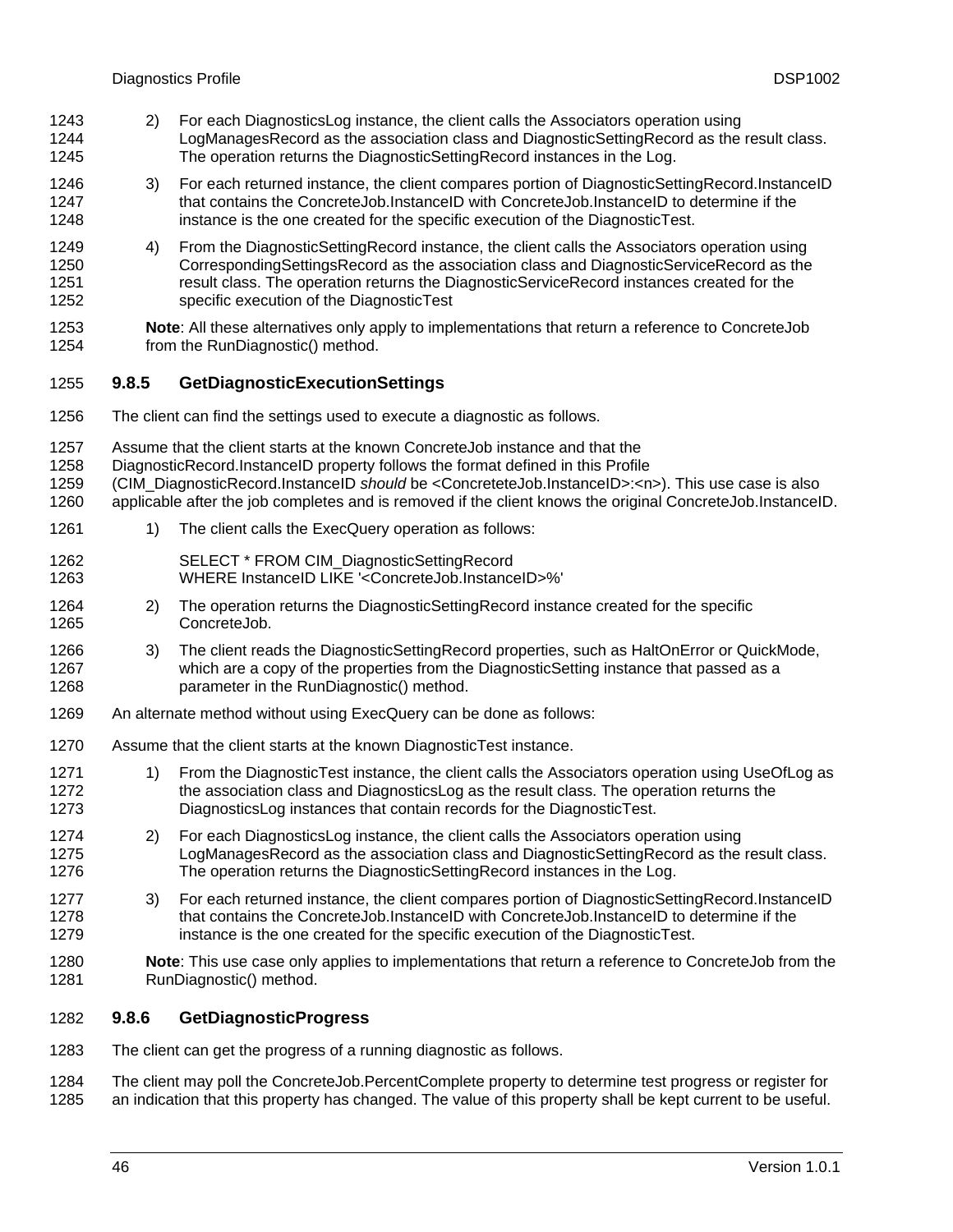- <span id="page-46-0"></span>Service providers should update this property within one second of becoming aware of a progress change. 1286 1287
- 1288 1289 1) The client may use any of the Discover Diagnostic Execution use cases (section [9.7\)](#page-39-1) to find the desired ConcreteJob instances.
- 1290 2) The client reads the ConcreteJob.PercentComplete property to determine test progress.
- 1291 1292 Assuming CIM\_InstModification indications are supported, the client may register to receive indications when the particular ConcreteJob.PercentComplete property changes value.
- 1293 1294 1) The client can use any of the Discover Diagnostic Execution use cases (section [9.7](#page-39-1)) to find the desired ConcreteJob instances.
- 1295 1296 2) The client can register to receive a CIM\_InstModification indication by creating an indication subscription using the following CIM\_IndicationFilter.Query:
- 1297 SELECT \* FROM CIM\_InstModification
- 1298 1299 1300 WHERE "SourceInstance.ISA("CIM\_ConcreteJob") and SourceInstance.InstanceID = <ConcreteJob.InstanceID> and PreviousInstance.PercentComplete <> SourceInstance.PercentComplete
- 1301 1302 1303 3) The indication received will notify the client that the PercentComplete property for the specific ConcreteJob has changed. The client can use the SourceInstance property in the indication to see the actual PercentComplete value to determine test progress.
- 1304 1305 **Note**: This use case only applies to implementations that return a reference to ConcreteJob from the RunDiagnostic() method.
- <span id="page-46-2"></span>1306 **9.8.7 GetDiagnosticExecutionFinalResults**
- 1307 The client can find the final results log record for a particular execution (job) as follows.
- 1308 Assume that the client starts at the known ConcreteJob instance and that the
- 1309 DiagnosticRecord.InstanceID property follows the format defined in this Profile
- 1310 (CIM\_DiagnosticRecord.InstanceID *should* be <ConcreteteJob.InstanceID>:<n>). This use case is also
- 1311 applicable after the job completes and is removed if the client knows the original ConcreteJob.InstanceID.
- 1312 1313 1) Client determines that the Job has completed by examining ConcreteJob.JobState. Value should be Completed, Terminated or Killed.
- 1314 1315 2) The client uses GetDiagnosticExecutionResults to get the DiagnosticServiceRecord instances for the particular execution of the DiagnosticTest.
- 1316 1317 1318 3) For each returned DiagnosticServiceRecord, the client reads the DiagnosticServiceRecord.RecordType to find the instance with RecordType = "Results" to find the final results record.
- 1319 1320 4) Client reads properties of interest to determine the final result, such as LoopsPassed, LoopsFailed, ErrorCode[], ErrorCount[] and RecordData.
- 1321 1322 **Note**: This use case only applies to implementations that return a reference to ConcreteJob from the RunDiagnostic() method.

### <span id="page-46-1"></span>1323 **10 CIM Elements**

1324 1325 1326 [Table 34](#page-47-1) shows the instances of CIM Elements for this Profile. Instances of the CIM Elements shall be implemented as described in [Table 34.](#page-47-1) Section [8](#page-18-1) ("Methods") may impose additional requirements on these elements.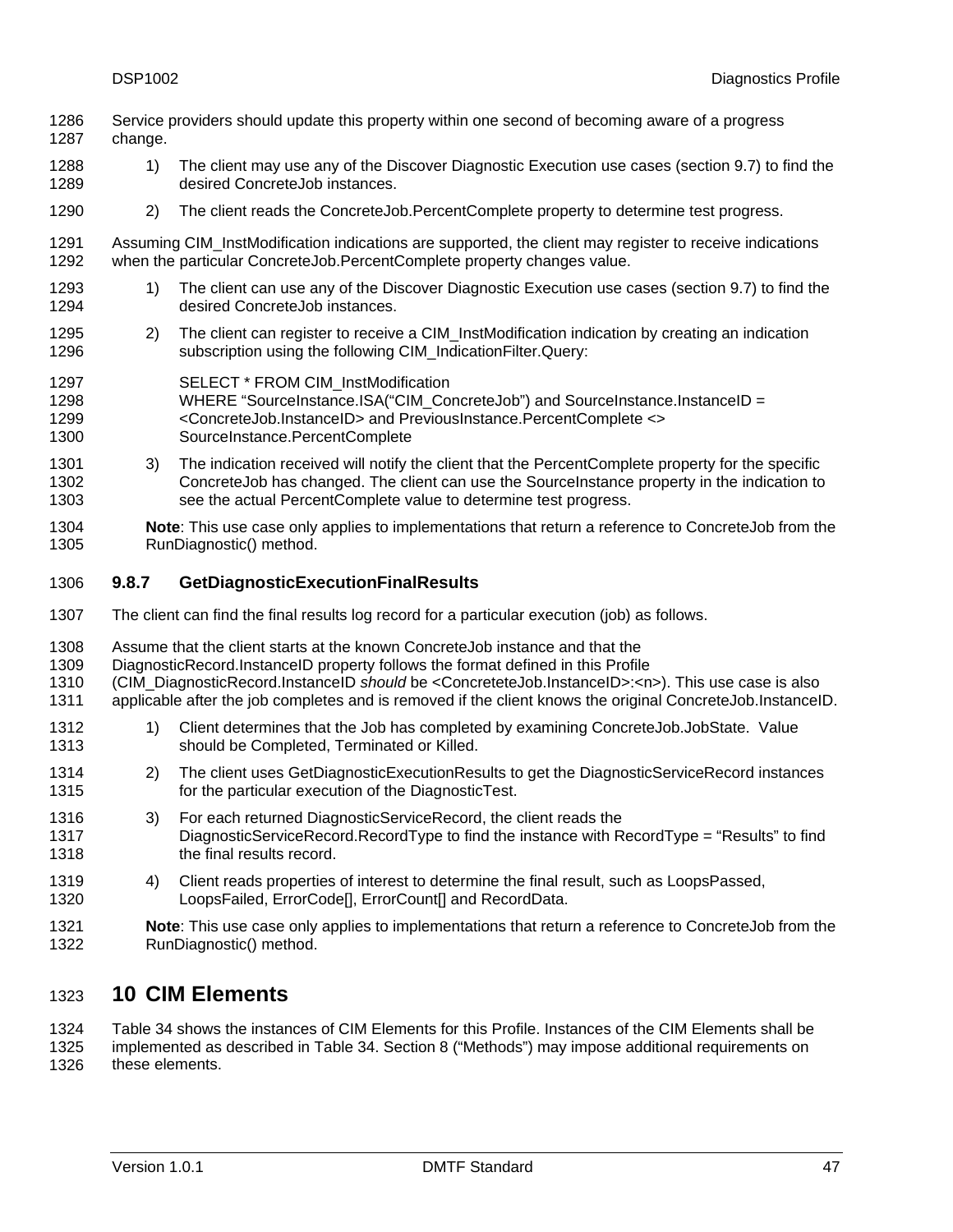# <span id="page-47-1"></span><span id="page-47-0"></span>1327 **Table 34 – CIM Elements: Diagnostics Profile**

| <b>Element Name</b>                    | <b>Requirement</b> | <b>Description</b>                                                                                                                                                                      |
|----------------------------------------|--------------------|-----------------------------------------------------------------------------------------------------------------------------------------------------------------------------------------|
| <b>Classes</b>                         |                    |                                                                                                                                                                                         |
| CIM_AffectedJobElement                 | Optional           | Association to link a job to a managed<br>element                                                                                                                                       |
|                                        |                    | See section 10.1.                                                                                                                                                                       |
| CIM_AvailableDiagnosticService         | Mandatory          | Association to link diagnostic services which<br>can be launched against managed elements                                                                                               |
|                                        |                    | See section 10.2.                                                                                                                                                                       |
| CIM_ConcreteJob                        | Mandatory          | Used by the client to monitor and control the<br>execution of a diagnostic service                                                                                                      |
|                                        |                    | See section 10.3.                                                                                                                                                                       |
| CIM_DiagnosticsLog                     | Optional           | Although several legitimate mechanisms for<br>logging results exist (see<br>CIM_DiagnosticSetting.LogStorage),<br>aggregation of diagnostic records to a<br>diagnostic log is expected. |
|                                        |                    | See section 10.4.                                                                                                                                                                       |
| CIM_DiagnosticServiceCapabilities      | Conditional        | This class is mandatory if<br>CIM_DiagnosticSetting is implemented and<br>non-default settings are supported. See<br>sections 7.2 and 10.5.                                             |
| CIM_DiagnosticServiceRecord            | Conditional        | Records that contain the results of running a<br>diagnostic service. If CIM_DiagnosticsLog is<br>implemented, this class is mandatory.                                                  |
|                                        |                    | See section 10.6.                                                                                                                                                                       |
| CIM_DiagnosticSetting                  | Optional           | See section 10.7.                                                                                                                                                                       |
| CIM_DiagnosticSettingRecord            | Conditional        | Records that contain the settings that were<br>used by the diagnostic service. If<br>CIM_DiagnosticSetting and<br>CM_DiagnosticsLog are implemented, this<br>class is Mandatory.        |
|                                        |                    | See section 10.8.                                                                                                                                                                       |
| CIM_DiagnosticTest                     | Mandatory          | See section 10.9.                                                                                                                                                                       |
| CIM_ElementCapabilities                | Optional           | Association to link a Capabilities object to a<br>diagnostic service. If Capabilities is<br>implemented, this association is Mandatory.                                                 |
|                                        |                    | See section 10.10.                                                                                                                                                                      |
| CIM_DefaultSetting (DiagnosticSetting) | Optional           | If CIM_DiagnosticSetting is implemented,<br>this association is Mandatory.                                                                                                              |
|                                        |                    | See section 10.11.                                                                                                                                                                      |
| CIM_DefaultSetting (JobSettingData)    | Optional           | See section 10.12                                                                                                                                                                       |
| CIM_ElementSettingData                 | Optional           | If CIM_JobSettingData is implemented, this<br>association is Mandatory.                                                                                                                 |
|                                        |                    | See section 10.21.                                                                                                                                                                      |
| CIM_HelpService                        | Optional           | See section 10.13.                                                                                                                                                                      |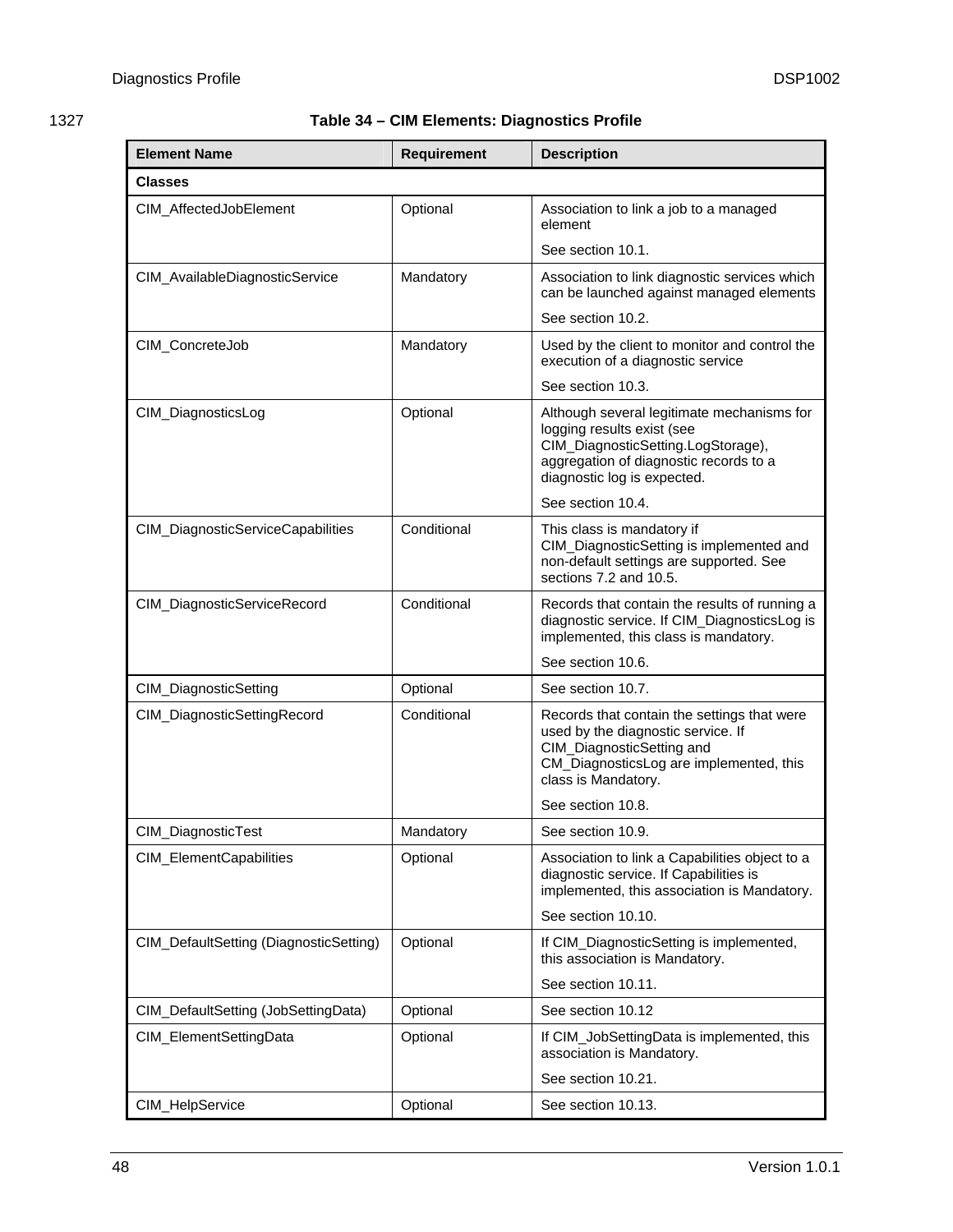| <b>Element Name</b>                | <b>Requirement</b> | <b>Description</b>                                                                                                                                                                                                                                                                                                                       |
|------------------------------------|--------------------|------------------------------------------------------------------------------------------------------------------------------------------------------------------------------------------------------------------------------------------------------------------------------------------------------------------------------------------|
| CIM_JobSettingData                 | Optional           | See section 10.14.                                                                                                                                                                                                                                                                                                                       |
| CIM_LogManagesRecord               | Optional           | If CIM_DiagnosticsLog is implemented, this<br>class is Mandatory.                                                                                                                                                                                                                                                                        |
|                                    |                    | See section 10.15.                                                                                                                                                                                                                                                                                                                       |
| CIM_OwningJobElement               | Mandatory          | Association to link a job to a diagnostic<br>service                                                                                                                                                                                                                                                                                     |
|                                    |                    | See section 10.16.                                                                                                                                                                                                                                                                                                                       |
| CIM_RecordAppliesToElement         | Optional           | Association to link records to the managed<br>element to which they apply                                                                                                                                                                                                                                                                |
|                                    |                    | See section 10.17.                                                                                                                                                                                                                                                                                                                       |
| CIM_ServiceAffectsElement          | Optional           | See section 10.18.                                                                                                                                                                                                                                                                                                                       |
| CIM_ServiceAvailableToElement      | Optional           | See section 10.19.                                                                                                                                                                                                                                                                                                                       |
| CIM_ServiceComponent               | Optional           | Association to link a packaging test to its<br>subtests. If a<br>CIM_DiagnosticTest.Characteristic property<br>contains the IsPackage value and the<br>subtests are also instances of<br>CIM_DiagnosticTest, this association shall<br>be used to associate those subtests to the<br>packaging CIM_DiagnosticTest.<br>See section 10.20. |
| CIM_UseOfLog                       | Optional           | See section 10.22.                                                                                                                                                                                                                                                                                                                       |
| CIM_CorrespondingSettingsRecord    | Optional           | If CIM_DiagnosticsLog and<br>CIM_DiagnosticSetting are implemented,<br>this class is Mandatory.<br>See section 10.23.                                                                                                                                                                                                                    |
| CIM_HostedService (DiagnosticTest) | Mandatory          | The association between<br>CIM_DiagnosticTest and<br>CIM_ComputerSystem instance is<br>Mandatory.<br>See section 10.24.                                                                                                                                                                                                                  |
| CIM_HostedService (HelpService)    | Optional           | If the HelpService class is implemented for<br>the associated system, this class is<br>mandatory.<br>See section 10.25.                                                                                                                                                                                                                  |
| CIM_RegisteredProfile              | Mandatory          | See section 10.26.                                                                                                                                                                                                                                                                                                                       |
| <b>Indications</b>                 |                    |                                                                                                                                                                                                                                                                                                                                          |
| None defined in this Profile       |                    |                                                                                                                                                                                                                                                                                                                                          |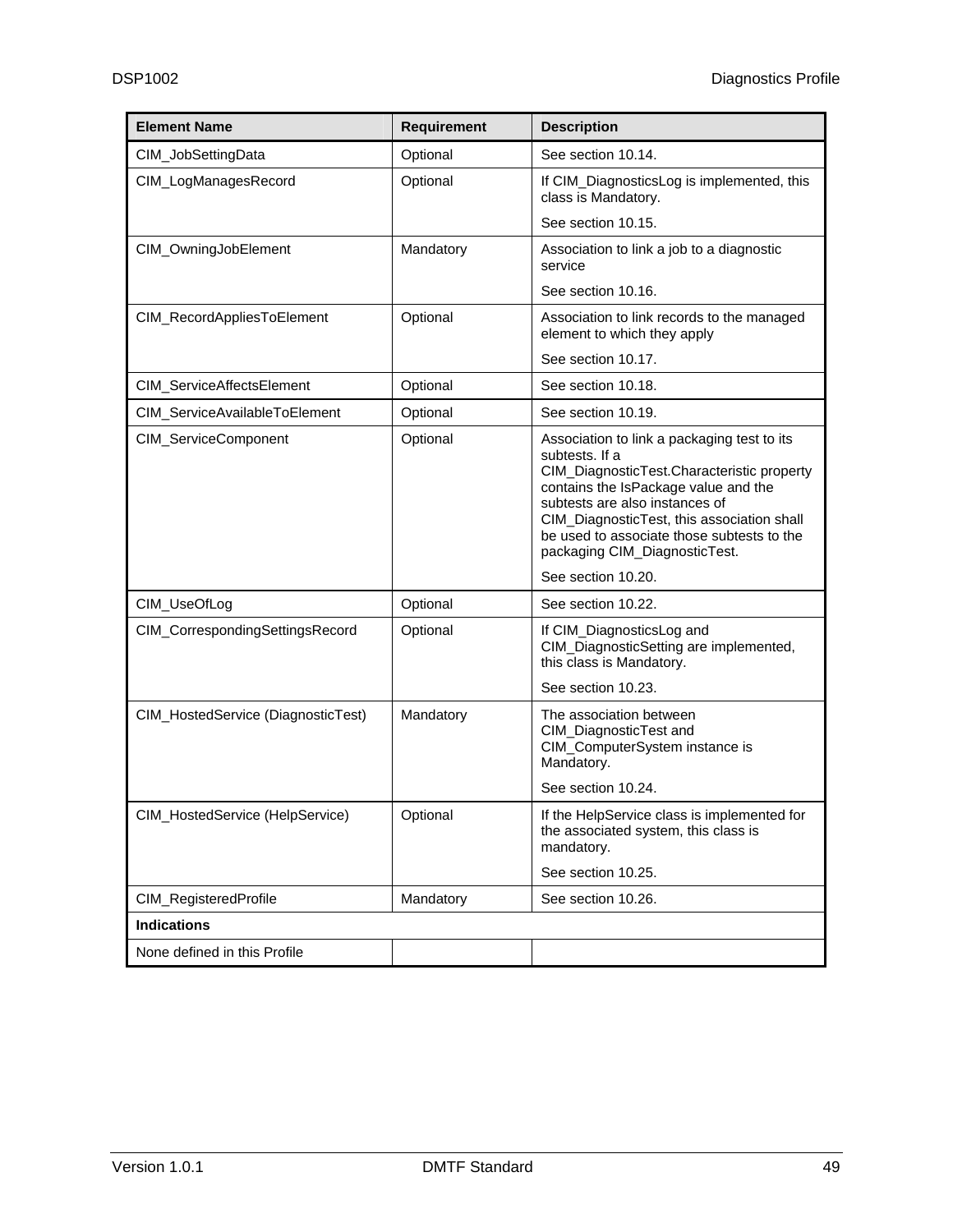# <span id="page-49-1"></span><span id="page-49-0"></span>1328 **10.1 CIM\_AffectedJobElement**

1329 1330 CIM\_AffectedJobElement is used to associate a job with its affected managed elements (devices). [Table](#page-49-4)  [35](#page-49-4) provides information about the properties of CIM\_AffectedJobElement.

<span id="page-49-4"></span>1331

### **Table 35 – Class: CIM\_AffectedJobElement**

| <b>Properties</b> | <b>Requirement</b> | <b>Notes</b>                                                                    |
|-------------------|--------------------|---------------------------------------------------------------------------------|
| AffectedElement   | Mandatory          | Key This property shall be a reference to an<br>instance of CIM_ManagedElement. |
| AffectingElement  | Mandatory          | Key This property shall be a reference to an<br>instance of CIM_ConcreteJob.    |

# <span id="page-49-2"></span>1332 **10.2 CIM\_AvailableDiagnosticService**

- 1333 CIM\_AvailableDiagnosticService is used to discover the diagnostic services that are installed for a
- 1334 particular managed element. [Table 36](#page-49-5) provides information about the properties of
- 1335 CIM\_AvailableDiagnosticService.
- <span id="page-49-5"></span>1336

|  | Table 36 – Class: CIM_AvailableDiagnosticService |
|--|--------------------------------------------------|
|--|--------------------------------------------------|

| <b>Properties</b>      | Requirement | <b>Notes</b>                                                                          |
|------------------------|-------------|---------------------------------------------------------------------------------------|
| <b>ServiceProvided</b> | Mandatory   | Key This property shall be a reference<br>to an instance of<br>CIM_DiagnosticService. |
| <b>UserOfService</b>   | Mandatory   | Key This property shall be a reference<br>to an instance of<br>CIM_ManagedElement.    |

# <span id="page-49-3"></span>1337 **10.3 CIM\_ConcreteJob**

1338 1339 1340 Each successful RunDiagnostic( ) call will return a CIM\_ConcreteJob instance. Each CIM\_ConcreteJob instance represents a diagnostic execution. [Table 37](#page-49-6) provides information about the properties of CIM\_ConcreteJob.

<span id="page-49-6"></span>1341

### **Table 37 – Class: CIM\_ConcreteJob**

| <b>Properties</b> | <b>Requirement</b> | <b>Notes</b>                                                                                  |
|-------------------|--------------------|-----------------------------------------------------------------------------------------------|
| InstanceID        | Mandatory          | Key                                                                                           |
|                   |                    | Instance ID should be constructed using<br>the following preferred algorithm:                 |
|                   |                    | <orgid>:<localid></localid></orgid>                                                           |
|                   |                    | (See the MOF file for more detail.)                                                           |
|                   |                    | (pattern "^ *[:] *\$")                                                                        |
| Name              | Mandatory          | The property will be formatted as a<br>free-form string of variable length.<br>(pattern ".*") |
| JobState          | Mandatory          | None                                                                                          |
| TimeBeforeRemoval | Mandatory          |                                                                                               |
| StartTime         | Mandatory          | None                                                                                          |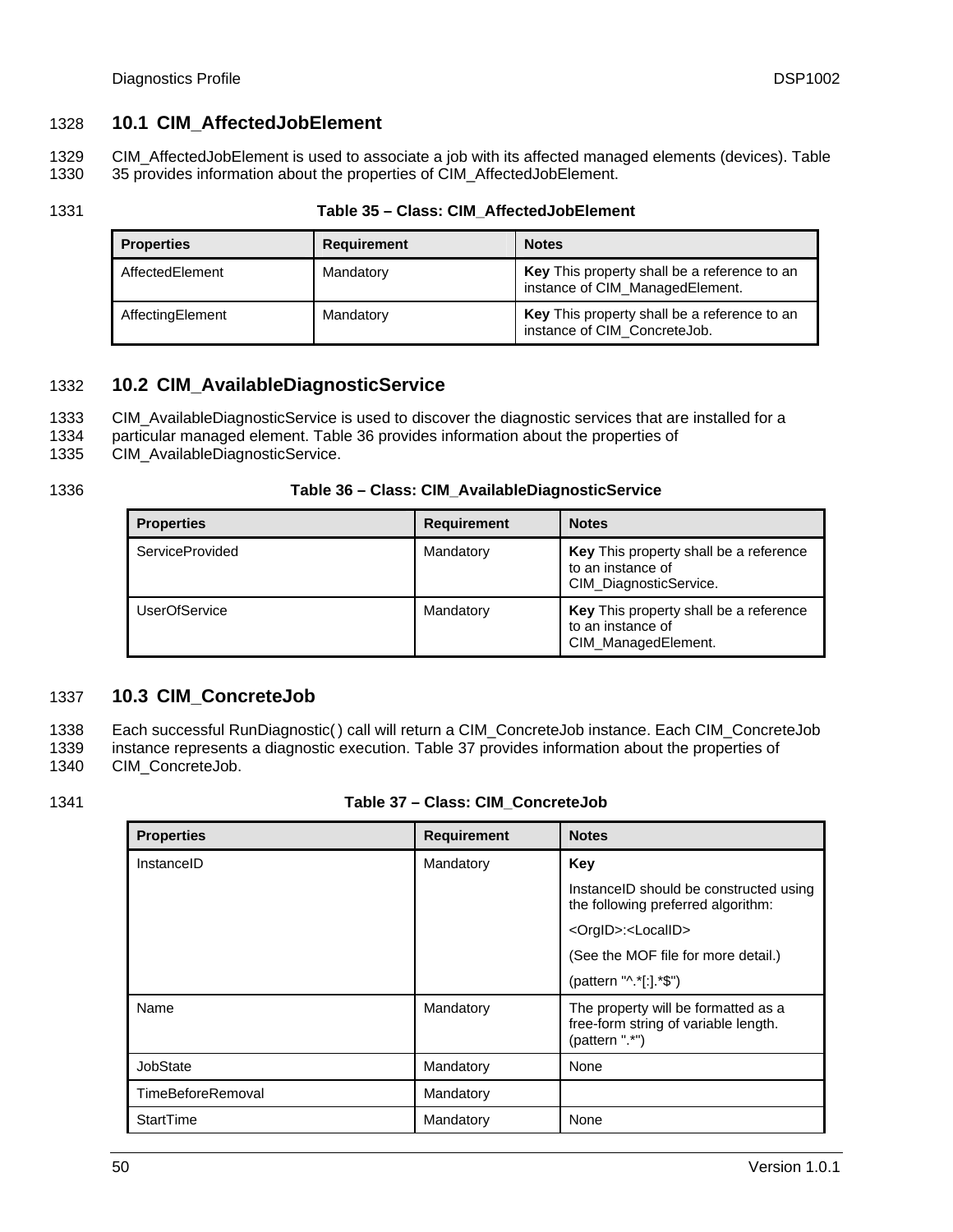<span id="page-50-0"></span>

| <b>Properties</b>         | <b>Requirement</b> | <b>Notes</b>                                                                            |
|---------------------------|--------------------|-----------------------------------------------------------------------------------------|
| ElapsedTime               | Mandatory          | This property should be updated<br>periodically so as to be useful as a<br>"heartbeat." |
| <b>PercentComplete</b>    | Mandatory          |                                                                                         |
| <b>DeleteOnCompletion</b> | Optional           | The default value for this property is<br>TRUE.                                         |
| ErrorCode                 | Optional           | 0 if the Job completed without error.                                                   |
| ErrorDescription          | Conditional        | If ErrorCode has a value other than 0,,<br>ErrorDescription is Mandatory.               |
| RequestStateChange()      | Mandatory          | See section 8.2.                                                                        |

# <span id="page-50-1"></span>1342 **10.4 CIM\_DiagnosticsLog**

1343 1344 CIM\_DiagnosticsLog represents a log that aggregates all of the results (records) that the execution of a diagnostic generates. [Table 38](#page-50-3) provides information about the properties of CIM\_DiagnosticsLog.

<span id="page-50-3"></span>1345

| Table 38 - Class: CIM_DiagnosticsLog |  |
|--------------------------------------|--|
|--------------------------------------|--|

| <b>Properties</b> | <b>Requirement</b> | <b>Notes</b>                                                                  |
|-------------------|--------------------|-------------------------------------------------------------------------------|
| InstanceID        | Mandatory          | Kev                                                                           |
|                   |                    | Instance ID should be constructed using<br>the following preferred algorithm: |
|                   |                    | <orgid>:<localid></localid></orgid>                                           |
|                   |                    | (See the MOF file for more detail.)                                           |
|                   |                    | (pattern "^.*[:].*\$")                                                        |
| ClearLog()        | Mandatory          | See section 8.3.                                                              |

# <span id="page-50-2"></span>1346 **10.5 CIM\_DiagnosticServiceCapabilities**

1347 CIM\_DiagnosticServiceCapabilities publishes the diagnostic service's capabilities, such as settings and

1348 execution controls that are supported. [Table 39](#page-50-4) provides information about the properties of

1349 CIM\_DiagnosticServiceCapabilities.

### **Table 39 – Class: CIM\_DiagnosticServiceCapabilities**

| <b>Properties</b> | <b>Requirement</b> | <b>Notes</b>                                                                                         |
|-------------------|--------------------|------------------------------------------------------------------------------------------------------|
| InstanceID        | Mandatory          | Key                                                                                                  |
|                   |                    | Instance ID shall be unique and should be<br>constructed using the following preferred<br>algorithm: |
|                   |                    | <orgid>:<localid></localid></orgid>                                                                  |
|                   |                    | (See the MOF file for more detail.)                                                                  |
|                   |                    | (pattern "^.*[:].*\$")                                                                               |

<span id="page-50-4"></span><sup>1350</sup>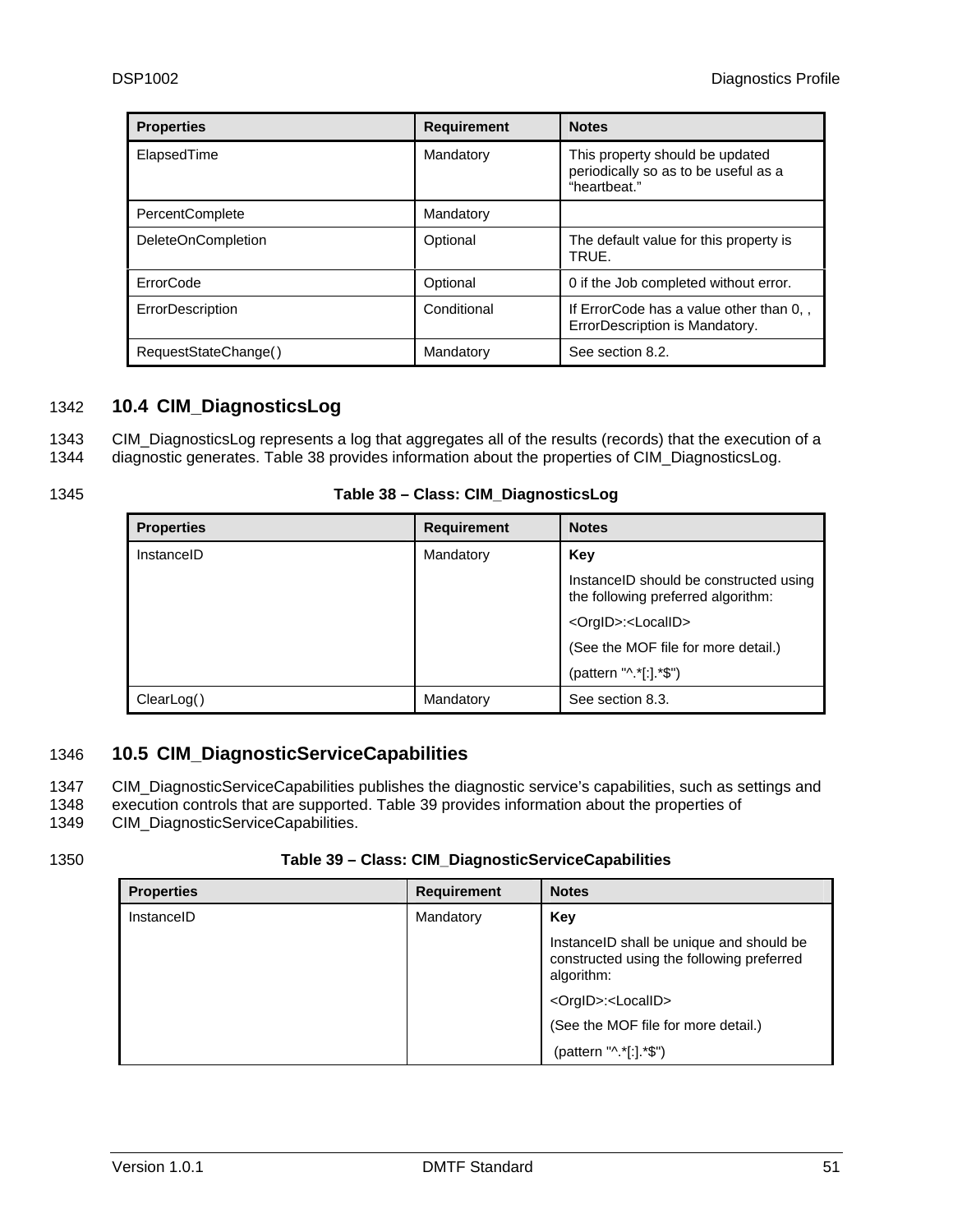<span id="page-51-0"></span>

| <b>Properties</b>                               | <b>Requirement</b> | <b>Notes</b>                                                                              |
|-------------------------------------------------|--------------------|-------------------------------------------------------------------------------------------|
| ElementName                                     | Optional           | This property shall contain the value of the<br>Service's ElementName property.           |
|                                                 |                    | The property will be formatted as a free-<br>form string of variable length.              |
|                                                 |                    | (pattern ".*")                                                                            |
| <b>SupportedServiceModes</b>                    | Optional           | If service modes are supported, they shall<br>be published using this property.           |
| OtherSupportedServiceModesDescriptions          | Conditional        | If SupportedServiceModes has the value 1<br>(Other), this property is Mandatory.          |
| SupportedLoopControl                            | Optional           | If looping is supported, its controls shall be<br>published using this property.          |
| OtherSupportedLoopControlDescriptions           | Conditional        | If SupportedLoopControl has the value 1<br>(Other), this property is Mandatory.           |
| <b>SupportedLogOptions</b>                      | Optional           | If any log options are supported, they shall<br>be published using this property.         |
| OtherSupportedLogOptionsDescriptions            | Conditional        | If SupportedLogOptions has the value<br>1(Other), this property is Mandatory.             |
| SupportedLogStorage                             | Optional           | If any log storage options are supported,<br>they shall be published using this property. |
| OtherSupportedLogStorageDescriptions            | Conditional        | If SupportedLogStorage has the value 1<br>(Other), this property is Mandatory.            |
| SupportedExecutionControls                      | Optional           | If any execution controls are supported,<br>they shall be published using this property.  |
| OtherSupportedExecutionControls<br>Descriptions | Conditional        | If SupportedExecutionControls has the<br>value 1 (Other), this property is Mandatory.     |

# <span id="page-51-1"></span>1351 **10.6 CIM\_DiagnosticServiceRecord**

1352 1353 CIM\_DiagnosticServiceRecord is used to report diagnostic service messages such as results, errors, warnings, and status when CIM\_DiagnosticsLog is implemented. [Table 40](#page-51-2) provides information about the

1354 properties of CIM\_DiagnosticServiceRecord.

<span id="page-51-2"></span>1355

**Table 40 – Class: CIM\_DiagnosticServiceRecord** 

| <b>Properties</b> | <b>Requirement</b> | <b>Notes</b>                                                                                                                                                                                                                                                                                                                                                                                                                                                                                          |
|-------------------|--------------------|-------------------------------------------------------------------------------------------------------------------------------------------------------------------------------------------------------------------------------------------------------------------------------------------------------------------------------------------------------------------------------------------------------------------------------------------------------------------------------------------------------|
| InstanceID        | Mandatory          | Key                                                                                                                                                                                                                                                                                                                                                                                                                                                                                                   |
|                   |                    | Instance ID should be constructed using the<br>following preferred algorithm:<br><concretejob.instanceid>:<n>Where &lt;<br/>ConcreteJob.InstanceID&gt; is<br/><orgid>:<localid> as described in<br/>ConcreteJob and <n> is an increment value<br/>that provides uniqueness. <n> should be set<br/>to \"0\" for the first record created by the job,<br/>and incremented for each subsequent record.<br/>(pattern "^.*[:].*[:][0123456789]*\$")</n></n></localid></orgid></n></concretejob.instanceid> |
| CreationTimeStamp | Mandatory          | None                                                                                                                                                                                                                                                                                                                                                                                                                                                                                                  |
| RecordData        | Mandatory          | None                                                                                                                                                                                                                                                                                                                                                                                                                                                                                                  |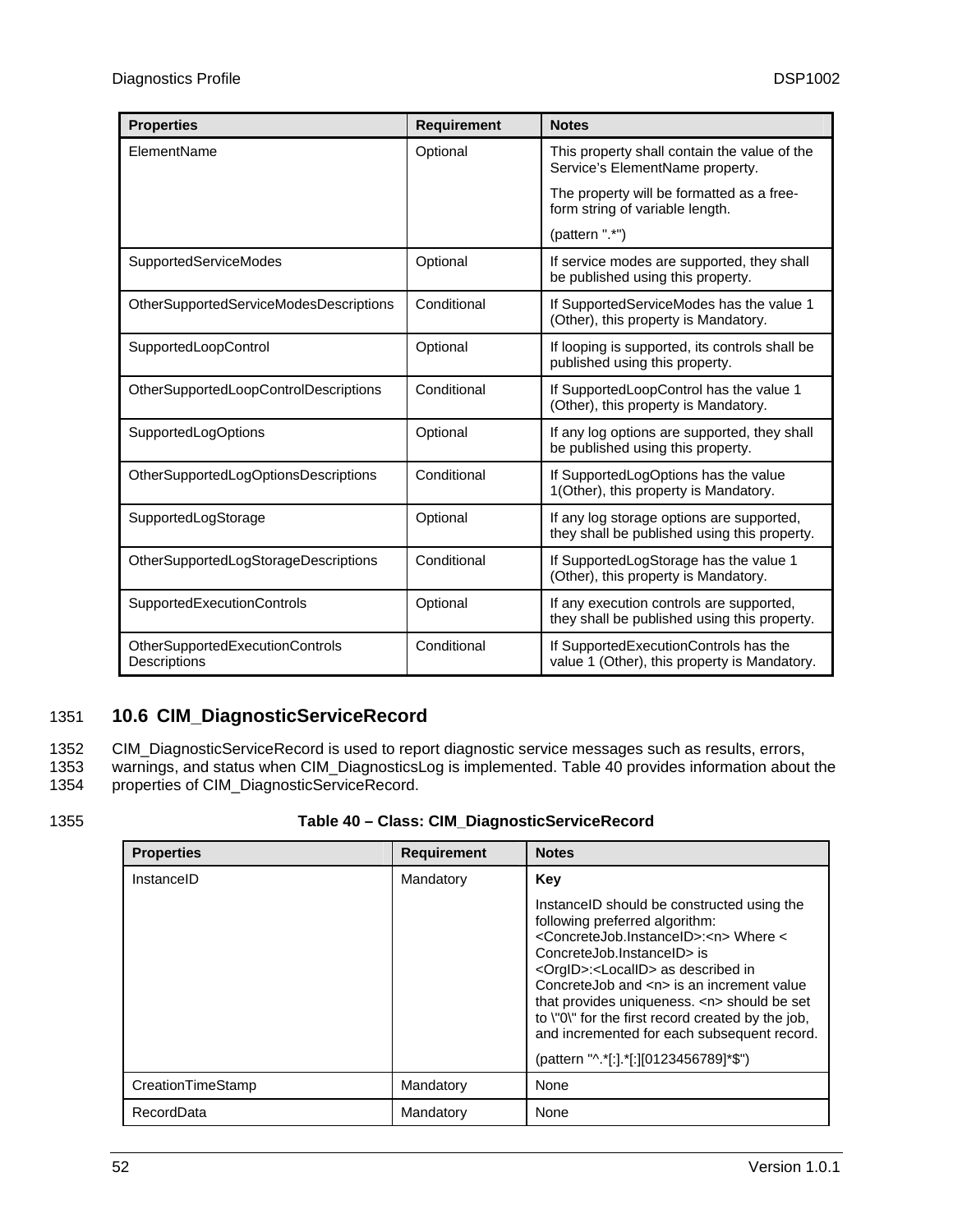| <b>Properties</b>   | <b>Requirement</b> | <b>Notes</b>                                                                                                                                                                                                                                                        |
|---------------------|--------------------|---------------------------------------------------------------------------------------------------------------------------------------------------------------------------------------------------------------------------------------------------------------------|
| <b>RecordFormat</b> | Mandatory          | None                                                                                                                                                                                                                                                                |
| LoopsPassed         | Conditional        | This property shall contain the number of<br>loops passed when RecordType is a<br>"Results", 3 (Subtests), 7 (Device Errors) or 8<br>(Service Errors) at the time when the<br>record was logged.                                                                    |
|                     |                    | This property may be NULL if RecordType is<br>different than the aforementioned record<br>types.                                                                                                                                                                    |
| LoopsFailed         | Conditional        | This property shall contain the number of<br>loops failed when RecordType is a "Results",<br>3 (Subtests), 7 (Device Errors) or 8 (Service<br>Errors) at the time when the record was<br>logged.                                                                    |
|                     |                    | This property may be NULL if RecordType is<br>different than the aforementioned record<br>types.                                                                                                                                                                    |
| ErrorCode           | Conditional        | This property is Mandatory and shall contain<br>only the error code number when<br>RecordType is 7 (Device Errors) or 8 (Service<br>Errors).                                                                                                                        |
|                     |                    | If the RecordType value is 2 (Results), this<br>property shall be an array that contains the<br>error codes of all errors generated by the<br>diagnostic service or subtest execution at the<br>time when the record was logged.                                    |
|                     |                    | This property may be NULL if RecordType is<br>different than the aforementioned record<br>types.                                                                                                                                                                    |
|                     |                    | The property will be formatted as a free-form<br>string of variable length. (pattern ".*")                                                                                                                                                                          |
| ErrorCount          | Conditional        | This property is Mandatory and shall contain<br>only "1" in the first position of that array when<br>RecordType is 7 (Device Errors) or 8 (Service<br>Errors).                                                                                                      |
|                     |                    | This property is Mandatory when the<br>RecordType value is 2 (Results), this property<br>shall be an array where each position shall<br>contain the number of times that an error<br>(which can be identified by the same position<br>of ErrorCode array) happened. |
|                     |                    | This property may be NULL if RecordType is<br>different than the aforementioned record<br>types.                                                                                                                                                                    |
| ServiceName         | Mandatory          | This property shall be constructed as follows:<br><orgid>:<testname>. It should be set to the<br/>value of the associated<br/>DiagnosticTest.Name.</testname></orgid>                                                                                               |
|                     |                    | (pattern "^.*[:].*\$")                                                                                                                                                                                                                                              |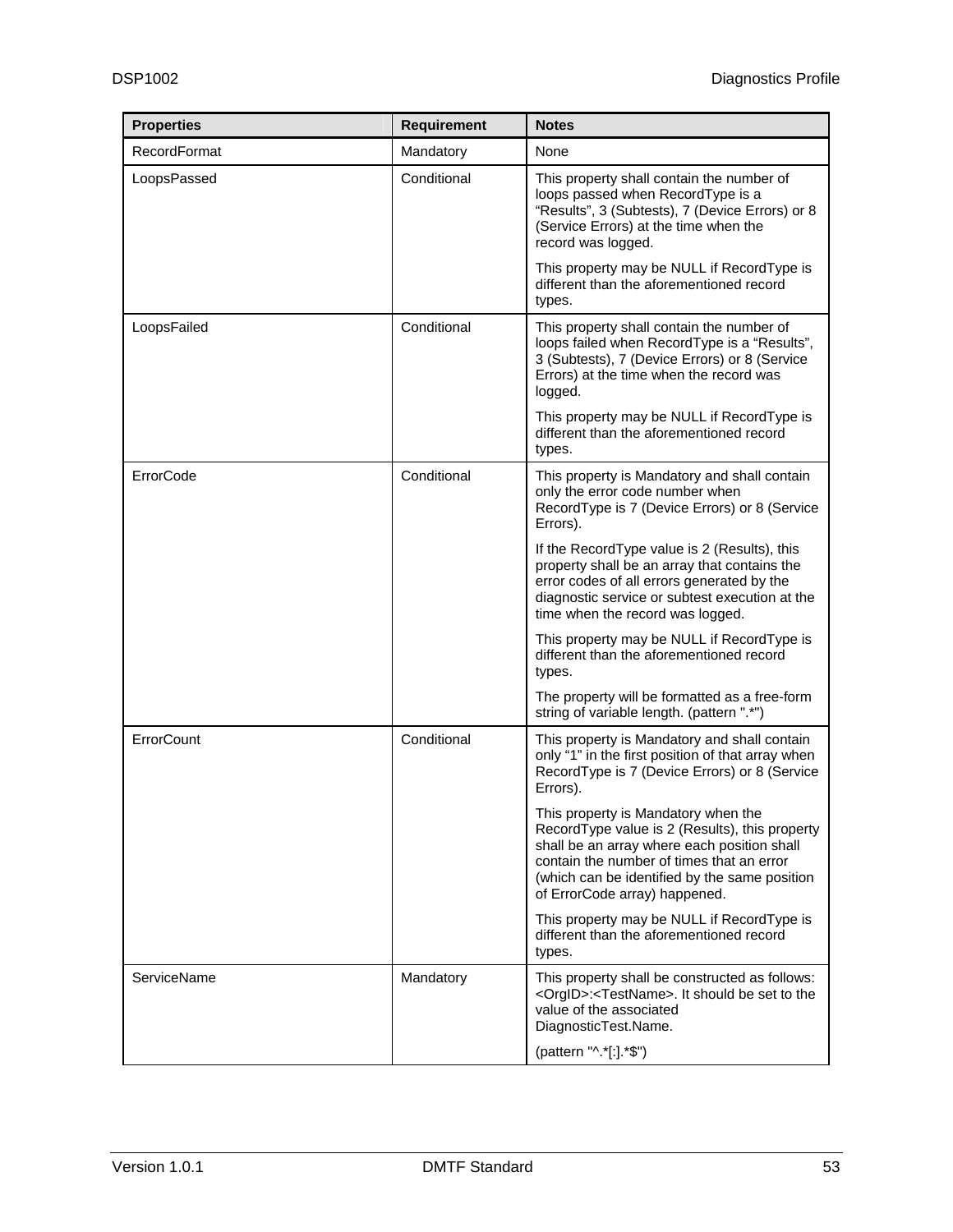<span id="page-53-0"></span>

| <b>Properties</b>          | <b>Requirement</b> | <b>Notes</b>                                                                                                                                                                       |
|----------------------------|--------------------|------------------------------------------------------------------------------------------------------------------------------------------------------------------------------------|
| ManagedElementName         | Mandatory          | This property shall be formatted as a free-<br>form string of variable length. It should be set<br>to the value of the associated<br>ManagedElement.ElementName.<br>(pattern ".*") |
| RecordType                 | Mandatory          | A Record Type value of 2 (Results) shall be<br>used to report the final results.                                                                                                   |
|                            |                    | A RecordType value of 6 (Status) shall be<br>used to report interim results.                                                                                                       |
| OtherRecordTypeDescription | Conditional        | If the RecordType value is 1 (Other), this<br>property is Mandatory.                                                                                                               |
| ExpirationDate             | Mandatory          |                                                                                                                                                                                    |

# <span id="page-53-1"></span>1356 **10.7 CIM\_DiagnosticSetting**

1357 1358 1359 Diagnostic services use CIM\_DiagnosticSetting to publish default settings, and clients use this class to change defaults and run a diagnostic service using specific settings. [Table 41](#page-53-2) provides information about the properties of CIM\_DiagnosticSetting.

<span id="page-53-2"></span>1360

# **Table 41 – Class: CIM\_DiagnosticSetting**

| <b>Properties</b>            | <b>Requirement</b> | <b>Notes</b>                                                                                                                                                                                        |
|------------------------------|--------------------|-----------------------------------------------------------------------------------------------------------------------------------------------------------------------------------------------------|
| SettingID                    | Mandatory          | Key                                                                                                                                                                                                 |
| ElementName                  | Optional           | This property shall be formatted as a free-<br>form string of variable length. (pattern ".*")                                                                                                       |
| HaltOnError                  | Optional           | When this property is TRUE, the service<br>should halt after finding the first error.                                                                                                               |
| QuickMode                    | Optional           | When this property is TRUE, the service<br>should attempt to run in an accelerated<br>fashion either by reducing the coverage or<br>number of tests performed.                                      |
| PercentOfTestCoverage        | Optional           | This property requests the service to reduce<br>test coverage to the specified percentage.                                                                                                          |
| LoopControl                  | Optional           | This property, which is used in conjunction<br>with LoopControlParameter property, sets<br>one or more loop control mechanisms that<br>limit the number of times that a test should be<br>repeated. |
| LoopControlParameter         | Conditional        | If LoopControl has a value other than null,<br>LoopControlParameter shall be filled in for<br>corresponding LoopControl settings.                                                                   |
|                              |                    | If LoopControl matches "Count", "Timer", or<br>"ErrorCount", LoopControlParameter<br>represents a uint32 numeric value.                                                                             |
|                              |                    | (pattern "^b[01]*   ^d[0123456789]*  <br>^x[0123456789ABCDEFabcdef]*  <br>^[0123456789]*")                                                                                                          |
| OtherLoopControlDescriptions | Conditional        | If LoopControl has the value 1 (Other), this<br>property is Mandatory.                                                                                                                              |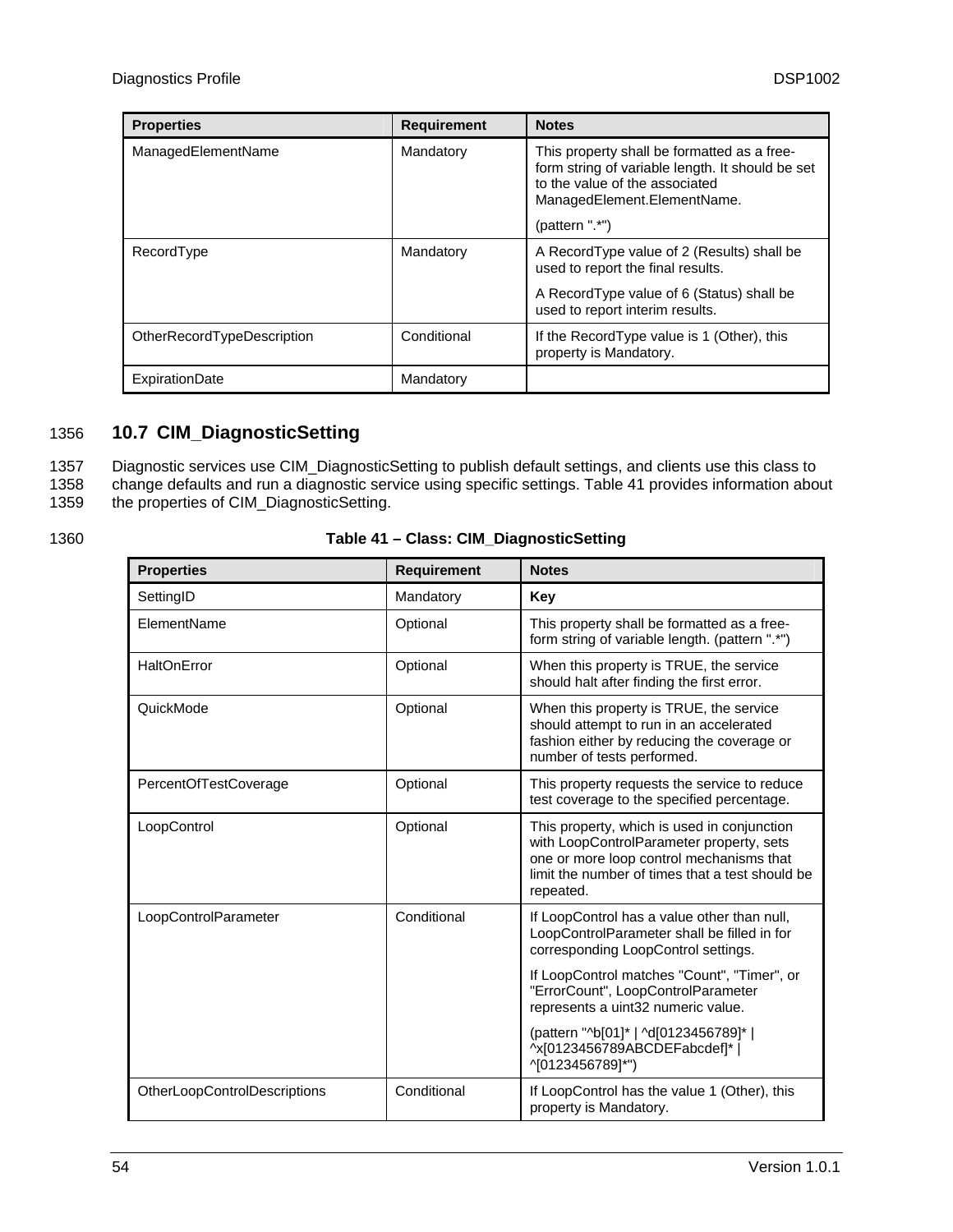<span id="page-54-0"></span>

| <b>Properties</b>                  | <b>Requirement</b> | <b>Notes</b>                                                                                                                                                                                      |
|------------------------------------|--------------------|---------------------------------------------------------------------------------------------------------------------------------------------------------------------------------------------------|
| ResultPersistence                  | Mandatory          | This property specifies how many seconds<br>the records should persist after service<br>execution finishes. 0 (zero) indicates "no<br>persistence" and 0xFFFFFFFF indicates<br>"persist forever". |
| LogOptions                         | Optional           | This property specifies the types of data that<br>should be logged by the diagnostic service.                                                                                                     |
| OtherLogOptionsDescriptions        | Conditional        | If LogOptions has the value 1 (Other), this<br>property is Mandatory.                                                                                                                             |
| LogStorage                         | Optional           | This property specifies the logging<br>mechanism to store the diagnostic results.                                                                                                                 |
| <b>OtherLogStorageDescriptions</b> | Conditional        | If LogStorage has the value 1 (Other), this<br>property is Mandatory.                                                                                                                             |
| VerbosityLevel                     | Optional           | This property specifies the desired volume or<br>detail logged by a diagnostic service.                                                                                                           |
| Locales                            | Optional           | None                                                                                                                                                                                              |

# <span id="page-54-1"></span>1361 **10.8 CIM\_DiagnosticSettingRecord**

1362 1363 CIM\_DiagnosticSettingRecord stores the settings used in a specific diagnostic service execution when CIM\_DiagnosticsLog is implemented. [Table 42](#page-54-2) provides information about the properties of

1364 CIM\_DiagnosticSettingRecord.

<span id="page-54-2"></span>1365

# **Table 42 – Class: CIM\_DiagnosticSettingRecord**

| <b>Properties</b>  | <b>Requirement</b> | <b>Notes</b>                                                                                                                                                                                                                                                                                             |
|--------------------|--------------------|----------------------------------------------------------------------------------------------------------------------------------------------------------------------------------------------------------------------------------------------------------------------------------------------------------|
| InstanceID         | Mandatory          | Key                                                                                                                                                                                                                                                                                                      |
|                    |                    | Instance ID should be constructed using the<br>following preferred algorithm:                                                                                                                                                                                                                            |
|                    |                    | <concretejob.instanceid>:<n></n></concretejob.instanceid>                                                                                                                                                                                                                                                |
|                    |                    | < ConcreteJob.InstanceID> is<br><orgid>:<localid> as described in<br/>CIM_ConcreteJob, and <n> is an increment<br/>value that provides uniqueness. <n> should be<br/>set to \"0\" for the first record created by the<br/>job, and incremented for each subsequent<br/>record.</n></n></localid></orgid> |
|                    |                    | (pattern "^.*[:].*[:][0123456789]*\$")                                                                                                                                                                                                                                                                   |
| CreationTimeStamp  | Mandatory          | None                                                                                                                                                                                                                                                                                                     |
| ServiceName        | Mandatory          | This property shall be constructed as follows:<br><orgid>:<testname>. It should be set to the<br/>value of the associated DiagnosticTest.Name.</testname></orgid>                                                                                                                                        |
|                    |                    | (pattern "^.*[:].*\$")                                                                                                                                                                                                                                                                                   |
| ManagedElementName | Mandatory          | This property will be formatted as a free-form<br>string of variable length. It should be set to the<br>value of the associated<br>ManagedElement.ElementName.                                                                                                                                           |
|                    |                    | (pattern ".*")                                                                                                                                                                                                                                                                                           |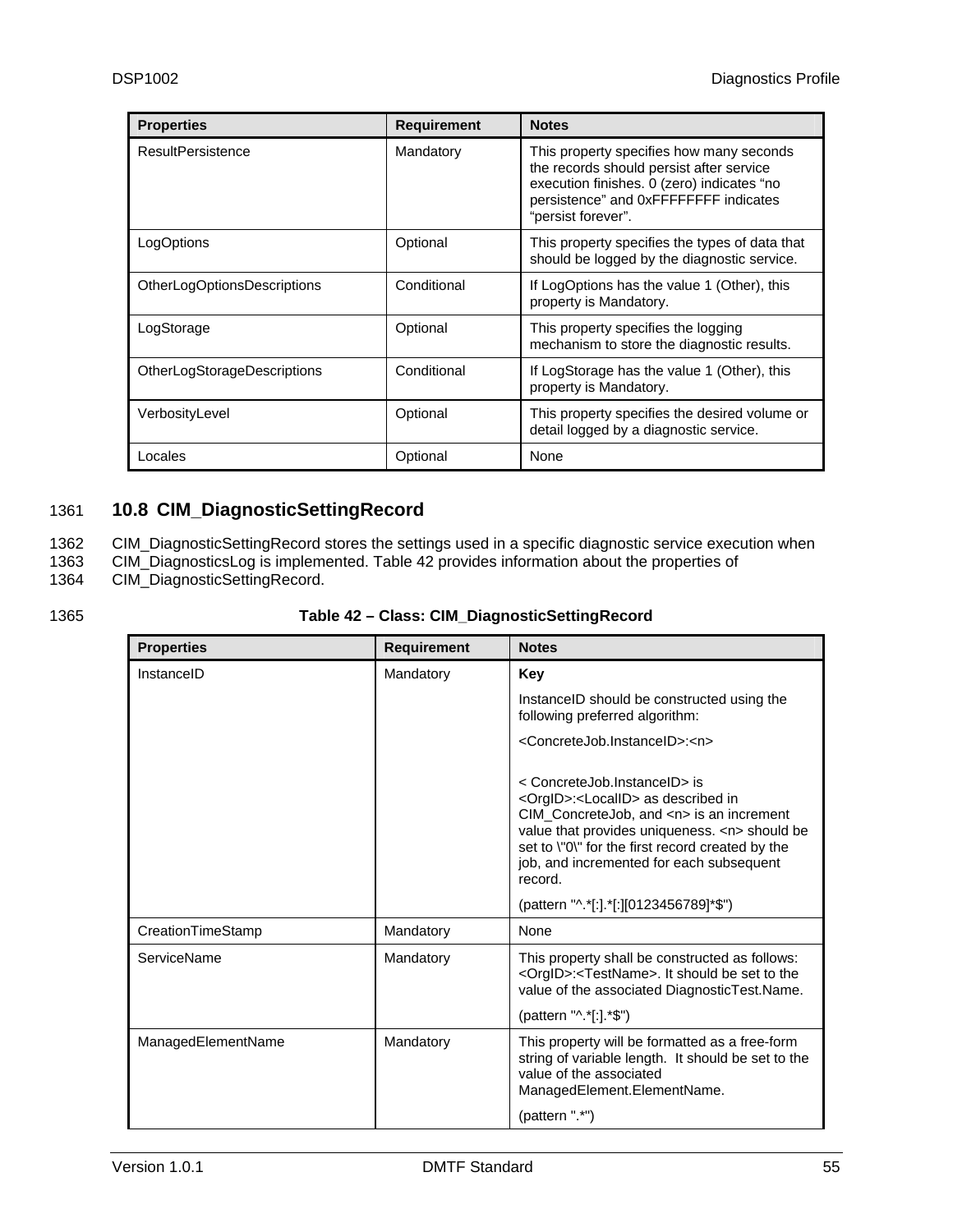<span id="page-55-0"></span>

| <b>Properties</b>            | <b>Requirement</b> | <b>Notes</b>                                                                                                                                                                                         |
|------------------------------|--------------------|------------------------------------------------------------------------------------------------------------------------------------------------------------------------------------------------------|
| ExpirationDate               | Mandatory          |                                                                                                                                                                                                      |
| HaltOnError                  | Optional           | When this property is TRUE, the service should<br>halt after finding the first error.                                                                                                                |
| QuickMode                    | Optional           | When this property is TRUE, the service should<br>attempt to run in an accelerated fashion either<br>by reducing the coverage or number of tests<br>performed.                                       |
| PercentOfTestCoverage        | Optional           | This property requests the service to reduce<br>test coverage to the specified percentage.                                                                                                           |
| LoopControl                  | Optional           | This property, which is used in conjunction with<br>the LoopControlParameter property, sets one<br>or more loop control mechanisms that limit the<br>number of times that a test should be repeated. |
| LoopControlParameter         | Conditional        | If LoopControl has a value other than null,<br>LoopControlParameter shall be filled in for<br>corresponding LoopControl settings.                                                                    |
|                              |                    | If LoopControl matches "Count", "Timer", or<br>"ErrorCount", LoopControlParameter<br>represents a uint32 numeric value.                                                                              |
|                              |                    | (pattern "^b[01]*   ^d[0123456789]*  <br>^x[0123456789ABCDEFabcdef]*  <br>^[0123456789]*")                                                                                                           |
| OtherLoopControlDescriptions | Conditional        | If LoopControl has the value 1 (Other), this<br>property is Mandatory.                                                                                                                               |
| <b>ResultPersistence</b>     | Mandatory          | This property specifies how many seconds the<br>records should persist after service execution<br>finishes. 0 (zero) indicates "no persistence" and<br>OxFFFFFFFF indicates "persist forever".       |
| LogOptions                   | Optional           | This property specifies the types of data that<br>should be logged by the diagnostic service.                                                                                                        |
| OtherLogOptionsDescriptions  | Conditional        | If LogOptions has the value 1 (Other), this<br>property is Mandatory.                                                                                                                                |
| VerbosityLevel               | Optional           | This property specifies the desired volume or<br>detail logged by a diagnostic service.                                                                                                              |

# <span id="page-55-1"></span>1366 **10.9 CIM\_DiagnosticTest**

1367 1368 1369 CIM\_DiagnosticTest is a class that represents a diagnostic service developed to exercise and observe the behavior of a device that is implicated in some level of system malfunction. It contains properties useful in test configuration and the RunDiagnostic( ) method, a standard mechanism for invoking the test.

- 1370 [Table 43](#page-55-2) provides information about the properties of CIM\_DiagnosticTest.
- <span id="page-55-2"></span>1371

### **Table 43 – Class: CIM\_DiagnosticTest**

| <b>Properties</b>        | <b>Requirement</b> | <b>Notes</b> |
|--------------------------|--------------------|--------------|
| SystemCreationClassName  | Mandatory          | Kev          |
| SystemName               | Mandatory          | Kev          |
| <b>CreationClassName</b> | Mandatory          | Key          |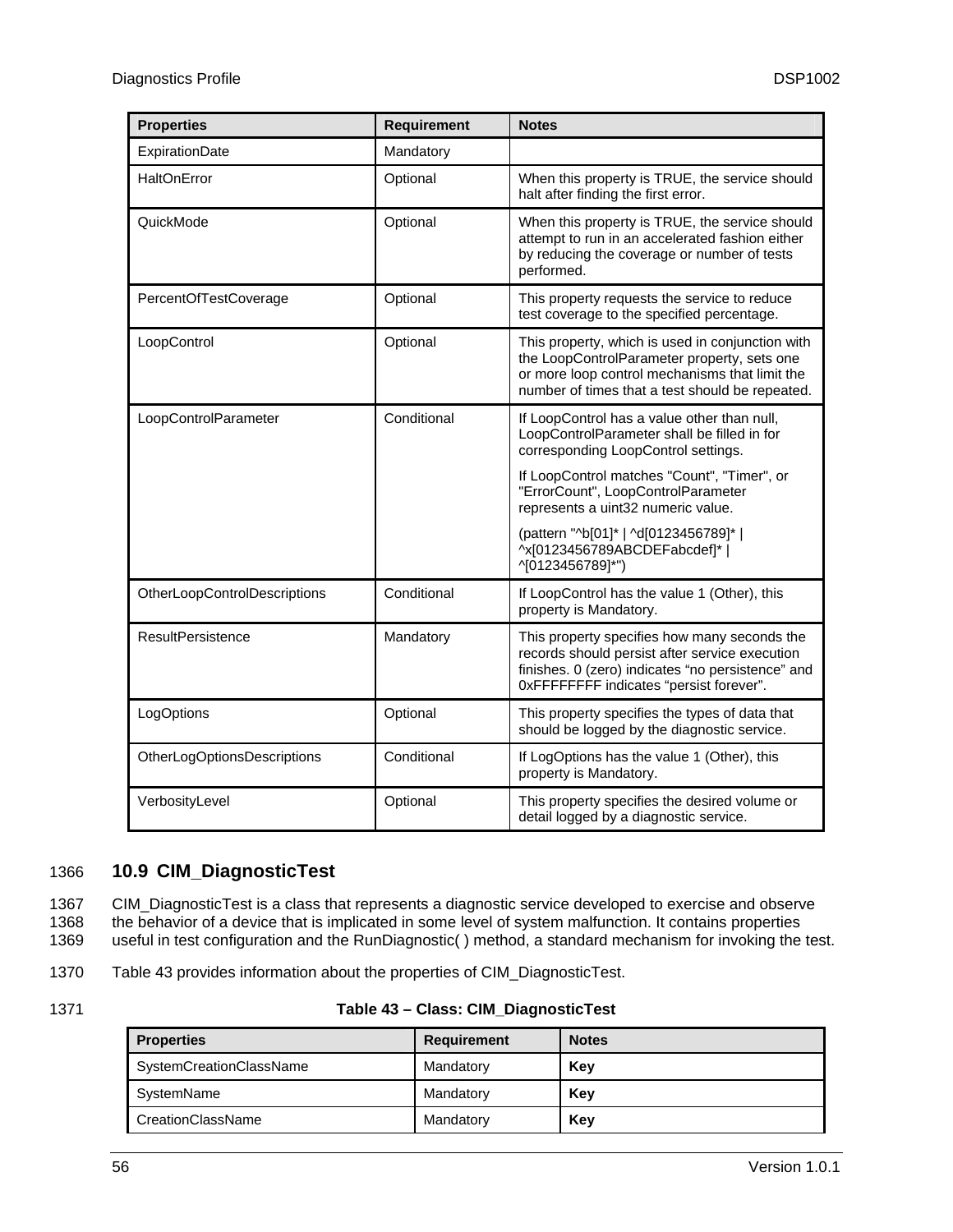<span id="page-56-0"></span>

| <b>Properties</b>                       | <b>Requirement</b> | <b>Notes</b>                                                                                                               |
|-----------------------------------------|--------------------|----------------------------------------------------------------------------------------------------------------------------|
| Name                                    | Mandatory          | Key                                                                                                                        |
|                                         |                    | The Name property shall be<br>constructed as follows:<br><orgid>:<testname>.<br/>(pattern "^.*[:].*\$")</testname></orgid> |
| ElementName                             | Mandatory          | The property will be formatted as a<br>free-form string of variable length.<br>(pattern ".*")                              |
| Characteristics                         | Mandatory          |                                                                                                                            |
| <b>OtherCharacteristicsDescriptions</b> | Conditional        | If Characteristics has the value 1<br>(Other), this property is Mandatory.                                                 |
| RunDiagnostic()                         | Mandatory          | See section 8.1.                                                                                                           |

# <span id="page-56-1"></span>1372 **10.10 CIM\_ElementCapabilities**

1373 CIM\_ElementCapabilities associates a diagnostic service with its capabilities. [Table 44](#page-56-3) provides

1374 information about the properties of CIM\_ElementCapabilities.

<span id="page-56-3"></span>1375

# **Table 44 – Class: CIM\_ElementCapabilities**

| <b>Properties</b> | <b>Requirement</b> | <b>Notes</b>                                                                                                        |
|-------------------|--------------------|---------------------------------------------------------------------------------------------------------------------|
| ManagedElement    | Mandatory          | Key This property shall be a reference<br>to an instance of<br>CIM_DiagnosticService.                               |
| Capabilities      | Mandatory          | Key This property shall be a reference<br>to an instance of<br>CIM DiagnosticServiceCapabilities.<br>Cardinality 01 |

# <span id="page-56-2"></span>1376 **10.11 CIM\_DefaultSetting (DiagnosticSetting)**

1377 1378 CIM\_DefaultSetting associates the diagnostic service with the settings for the service itself and the resulting job. [Table 45](#page-56-4) provides information about the properties of CIM\_DefaultSetting.

### <span id="page-56-4"></span>1379

# **Table 45 – Class: CIM\_DefaultSetting (DiagnosticSetting)**

| <b>Properties</b> | <b>Requirement</b> | <b>Notes</b>                                                                                            |
|-------------------|--------------------|---------------------------------------------------------------------------------------------------------|
| Element           | Mandatory          | Key This property shall be a reference<br>to an instance of<br>CIM_DiagnosticService.<br>Cardinality 1  |
| Setting           | Mandatory          | Key This property shall be a reference<br>to an instance of<br>CIM_DiagnosticSetting.<br>Cardinality 01 |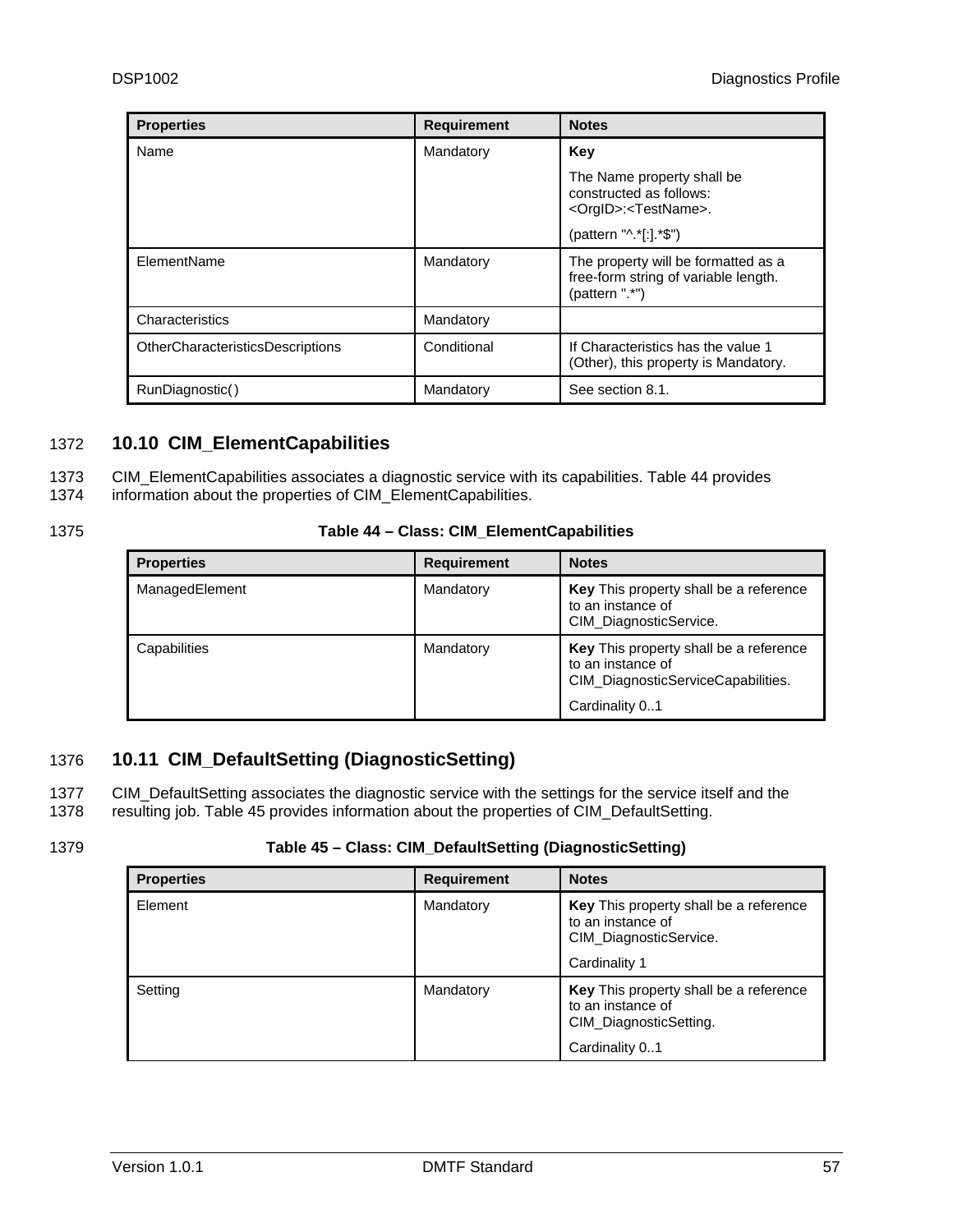# <span id="page-57-1"></span><span id="page-57-0"></span>1380 **10.12 CIM\_DefaultSetting (JobSettingData)**

1381 1382 CIM\_DefaultSetting associates the diagnostic service with the settings for the service itself and the resulting job. [Table 46](#page-57-3) provides information about the properties of CIM\_DefaultSetting.

<span id="page-57-3"></span>1383

### **Table 46 – Class: CIM\_DefaultSetting (JobSettingData)**

| <b>Properties</b> | <b>Requirement</b> | <b>Notes</b>                                                                                             |
|-------------------|--------------------|----------------------------------------------------------------------------------------------------------|
| Element           | Mandatory          | Key This property shall be a reference<br>to an instance of<br>CIM_DiagnosticService.<br>Cardinality 1   |
| Setting           | Mandatory          | <b>Key</b> This property shall be a reference<br>to an instance of CIM_JobSettingData.<br>Cardinality 01 |

# <span id="page-57-2"></span>1384 **10.13 CIM\_HelpService**

1385 1386 CIM\_HelpService is the preferred way for a service to publish online help information. [Table 47](#page-57-4) provides information about the properties of CIM\_HelpService.

<span id="page-57-4"></span>1387

### **Table 47 – Class: CIM\_HelpService**

| <b>Properties</b>              | <b>Requirement</b> | <b>Notes</b>                                                                                   |
|--------------------------------|--------------------|------------------------------------------------------------------------------------------------|
| SystemCreationClassName        | Mandatory          | Key                                                                                            |
| SystemName                     | Mandatory          | Key                                                                                            |
| CreationClassName              | Mandatory          | Key                                                                                            |
| Name                           | Mandatory          | Key                                                                                            |
|                                |                    | This property will be formatted as a<br>free-form string of variable length.<br>(pattern ".*") |
| ElementName                    | Mandatory          | This property will be formatted as a<br>free-form string of variable length.<br>(pattern ".*") |
| <b>DeliveryOptions</b>         | Mandatory          | None                                                                                           |
| OtherDeliveryOptionDescription | Conditional        | If DeliveryOptions has the value 1<br>(Other), this property is Mandatory.                     |
| DocumentsAvailable             | Mandatory          | This property will be formatted as a<br>free-form string of variable length.<br>(pattern ".*") |
| <b>DocumentDescriptions</b>    | Mandatory          | <b>None</b>                                                                                    |
| DocumentFormat                 | Mandatory          | None                                                                                           |
| OtherDocumentFormatDescription | Conditional        | If DocumentFormat has the value 1<br>(Other), this property is Mandatory.                      |
| GetHelp()                      | Mandatory          | See section 8.4.                                                                               |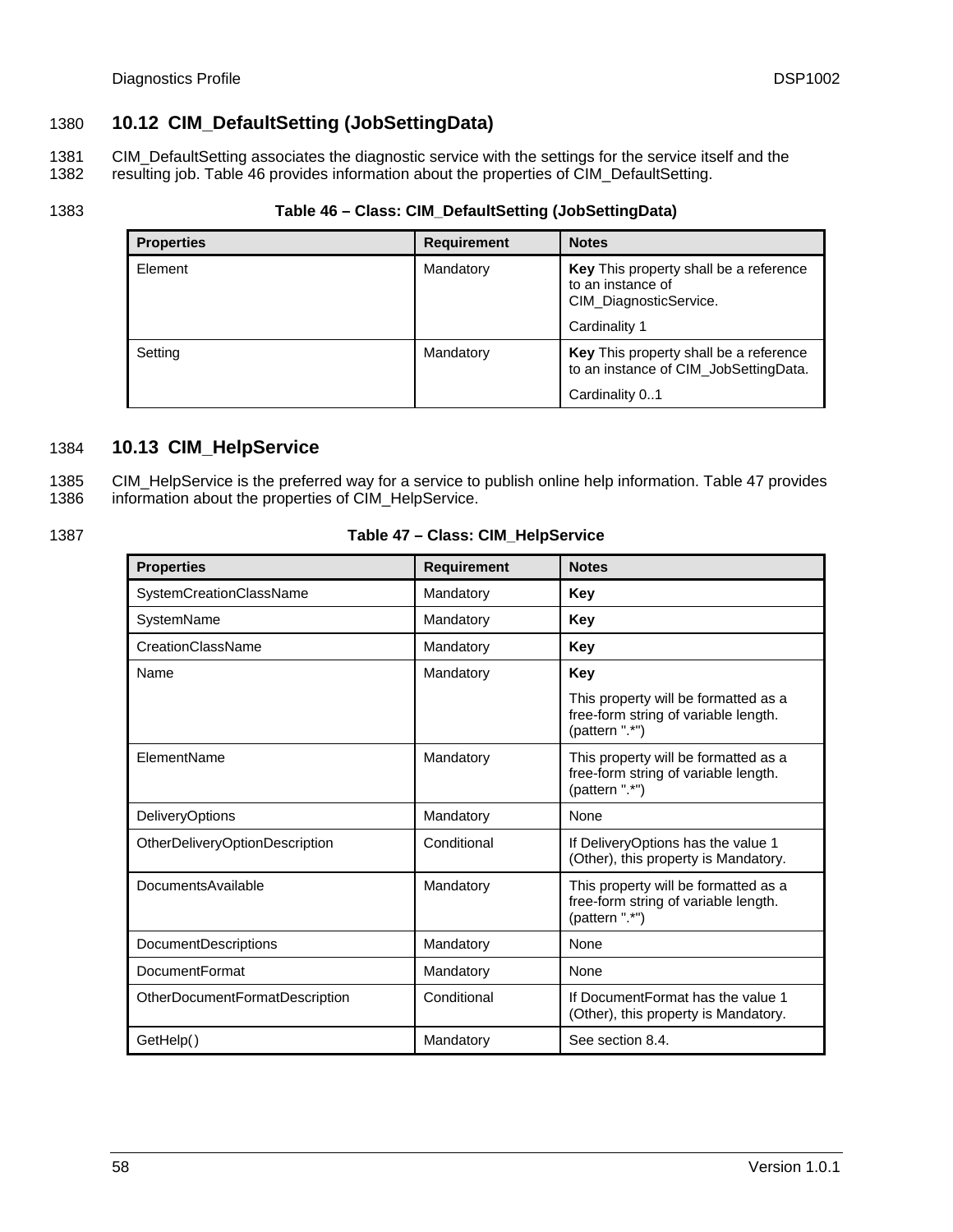# <span id="page-58-1"></span><span id="page-58-0"></span>1388 **10.14 CIM\_JobSettingData**

1389 1390 Diagnostic services use CIM\_JobSettingData to publish default job settings (for the jobs that they launch), and clients use this class to change the default job settings when invoking the RunDiagnostic( ) method.

1391 [Table 48](#page-58-4) provides information about the properties of CIM\_JobSettingData.

<span id="page-58-4"></span>1392

### **Table 48 – Class: CIM\_JobSettingData**

| <b>Properties</b>         | <b>Requirement</b> | <b>Notes</b>                                                                                    |
|---------------------------|--------------------|-------------------------------------------------------------------------------------------------|
| InstanceID                | Mandatory          | Kev                                                                                             |
| ElementName               | Mandatory          | This property shall be formatted as a<br>free-form string of variable length.<br>(pattern ".*") |
| <b>DeleteOnCompletion</b> | Mandatory          |                                                                                                 |

## <span id="page-58-2"></span>1393 **10.15 CIM\_LogManagesRecord**

1394 1395 CIM\_LogManagesRecord associates a DiagnosticsLog with its records (service records, setting records, or completion records). [Table 49](#page-58-5) provides information about the properties of CIM\_LogManagesRecord.

<span id="page-58-5"></span>1396

### **Table 49 – Class: CIM\_LogManagesRecord**

| <b>Properties</b> | <b>Requirement</b> | <b>Notes</b>                                                                         |
|-------------------|--------------------|--------------------------------------------------------------------------------------|
| Log               | Mandatory          | <b>Key</b> This property shall be a reference<br>to an instance of CIM_Log.          |
| Record            | Mandatory          | Key This property shall be a reference<br>to an instance of<br>CIM_DiagnosticRecord. |

# <span id="page-58-3"></span>1397 **10.16 CIM\_OwningJobElement**

1398 1399 CIM\_OwningJobElement associates a diagnostic service with its jobs (jobs that are launched by this diagnostic). [Table 50](#page-58-6) provides information about the properties of CIM\_OwningJobElement.

<span id="page-58-6"></span>1400

### **Table 50 – Class: CIM\_OwningJobElement**

| <b>Properties</b> | <b>Requirement</b> | <b>Notes</b>                                                                                           |
|-------------------|--------------------|--------------------------------------------------------------------------------------------------------|
| OwningElement     | Mandatory          | Key This property shall be a reference<br>to an instance of<br>CIM_DiagnosticService.<br>Cardinality 1 |
|                   |                    |                                                                                                        |
| OwnedElement      | Mandatory          | Key This property shall be a reference<br>to an instance of CIM_ConcreteJob.                           |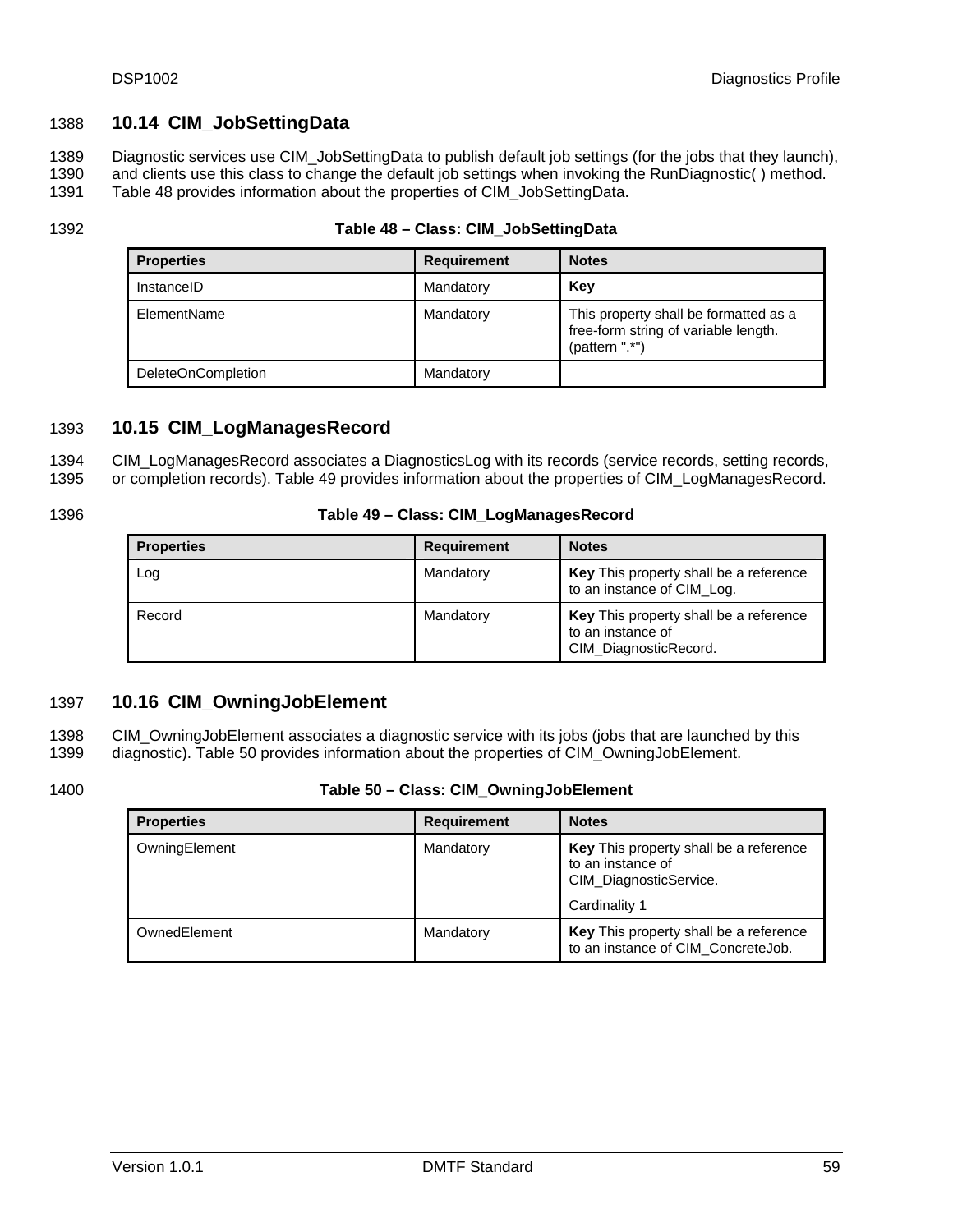# <span id="page-59-1"></span><span id="page-59-0"></span>1401 **10.17 CIM\_RecordAppliesToElement**

1402 CIM\_RecordAppliesToElement associates a record with the managed elements (diagnostic service and

1403 device) that have a relationship with this record. [Table 51](#page-59-4) provides information about the properties of

1404 CIM\_RecordAppliesToElement.

<span id="page-59-4"></span>1405

| <b>Properties</b> | <b>Requirement</b> | <b>Notes</b>                                                                         |
|-------------------|--------------------|--------------------------------------------------------------------------------------|
| Antecedent        | Mandatory          | Key This property shall be a reference<br>to an instance of<br>CIM_DiagnosticRecord. |
| Dependent         | Mandatory          | Key This property shall be a reference<br>to an instance of<br>CIM_ManagedElement.   |

# <span id="page-59-2"></span>1406 **10.18 CIM\_ServiceAffectsElement**

1407 CIM\_ServiceAffectsElement is used to associate to the diagnostic service any managed elements that

1408 are affected by the running of the service. [Table 52](#page-59-5) provides information about the properties of

1409 CIM\_ServiceAffectsElement.

<span id="page-59-5"></span>1410

### **Table 52 – Class: CIM\_ServiceAffectsElement**

| <b>Properties</b> | <b>Requirement</b> | <b>Notes</b>                                                                              |
|-------------------|--------------------|-------------------------------------------------------------------------------------------|
| AffectedElement   | Mandatory          | <b>Key</b> This property shall be a reference<br>to an instance of<br>CIM_ManagedElement. |
| AffectingElement  | Mandatory          | Key This property shall be a reference<br>to an instance of<br>CIM_DiagnosticService.     |

# <span id="page-59-3"></span>1411 **10.19 CIM\_ServiceAvailableToElement**

1412 1413 CIM\_ServiceAvailableToElement associates the diagnostic service with its help service information. [Table](#page-59-6)  [53](#page-59-6) provides information about the properties of CIM\_ServiceAvailableToElement.

<span id="page-59-6"></span>1414

### **Table 53 – Class: CIM\_ServiceAvailableToElement**

| <b>Properties</b>      | <b>Requirement</b> | <b>Notes</b>                                                                                           |
|------------------------|--------------------|--------------------------------------------------------------------------------------------------------|
| <b>ServiceProvided</b> | Mandatory          | Key This property shall be a reference<br>to an instance of CIM_HelpService.<br>Cardinality 1          |
| <b>UserOfService</b>   | Mandatory          | Key This property shall be a reference<br>to an instance of<br>CIM_DiagnosticService.<br>Cardinality 1 |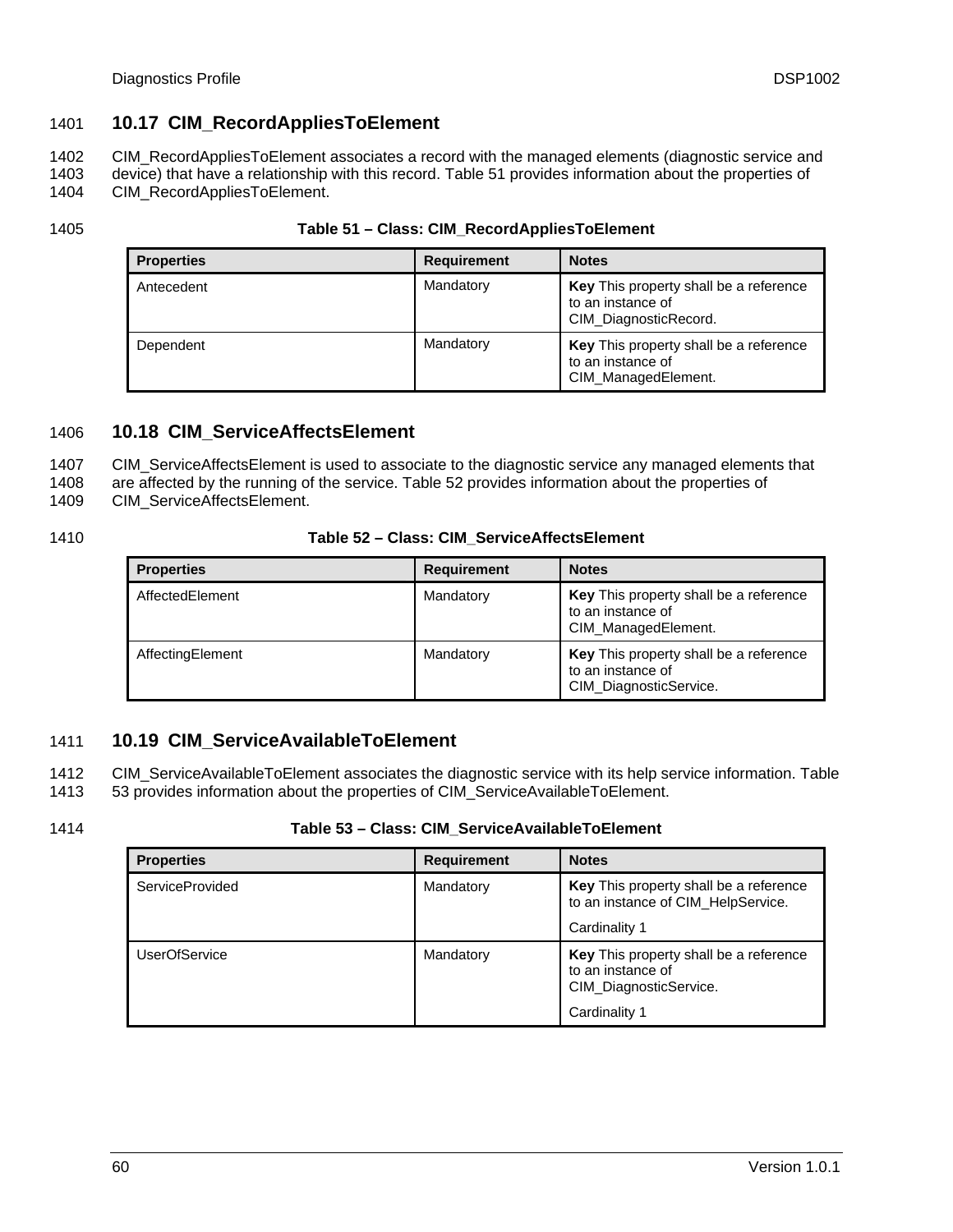# <span id="page-60-2"></span><span id="page-60-0"></span>1415 **10.20 CIM\_ServiceComponent**

1416 1417 CIM\_ServiceComponent associates a test that is also part of another test. [Table 54](#page-60-4) provides information about the properties of CIM\_ServiceComponent.

<span id="page-60-4"></span>1418

### **Table 54 – Class: CIM\_ServiceComponent**

| <b>Properties</b> | <b>Requirement</b> | <b>Notes</b>                                                                          |
|-------------------|--------------------|---------------------------------------------------------------------------------------|
| GroupComponent    | Mandatory          | Key This property shall be a reference<br>to an instance of<br>CIM_DiagnosticService. |
| PartComponent     | Mandatory          | Key This property shall be a reference<br>to an instance of<br>CIM_DiagnosticService. |

# <span id="page-60-1"></span>1419 **10.21 CIM\_ElementSettingData**

1420 CIM\_ElementSettingData associates the diagnostic service with the settings for the resulting job. [Table](#page-60-5) 

1421 [55](#page-60-5) provides information about the properties of CIM\_ElementSettingData.

<span id="page-60-5"></span>1422

### **Table 55 – Class: CIM\_ElementSettingData**

| <b>Properties</b> | <b>Requirement</b> | <b>Notes</b>                                                                                           |
|-------------------|--------------------|--------------------------------------------------------------------------------------------------------|
| ManagedElement    | Mandatory          | Key This property shall be a reference<br>to an instance of<br>CIM_DiagnosticService.<br>Cardinality 1 |
| SettingData       | Mandatory          | Key This property shall be a reference<br>to an instance of CIM JobSettingData<br>Cardinality 01       |
| <b>IsDefault</b>  | Mandatory          | None                                                                                                   |

# <span id="page-60-3"></span>1423 **10.22 CIM\_UseOfLog**

1424 1425 CIM\_UseOfLog associates a log with a managed element (a device or diagnostic service) whose information is stored in the log. [Table 56](#page-60-6) provides information about the properties of CIM\_UseOfLog.

<span id="page-60-6"></span>1426

### **Table 56 – Class: CIM\_UseOfLog**

| <b>Properties</b> | <b>Requirement</b> | <b>Notes</b>                                                                          |
|-------------------|--------------------|---------------------------------------------------------------------------------------|
| Antecedent        | Mandatory          | Key This property shall be a reference<br>to an instance of CIM Log.                  |
| Dependent         | Mandatory          | Key This property shall be a reference<br>to an instance of<br>CIM_DiagnosticService. |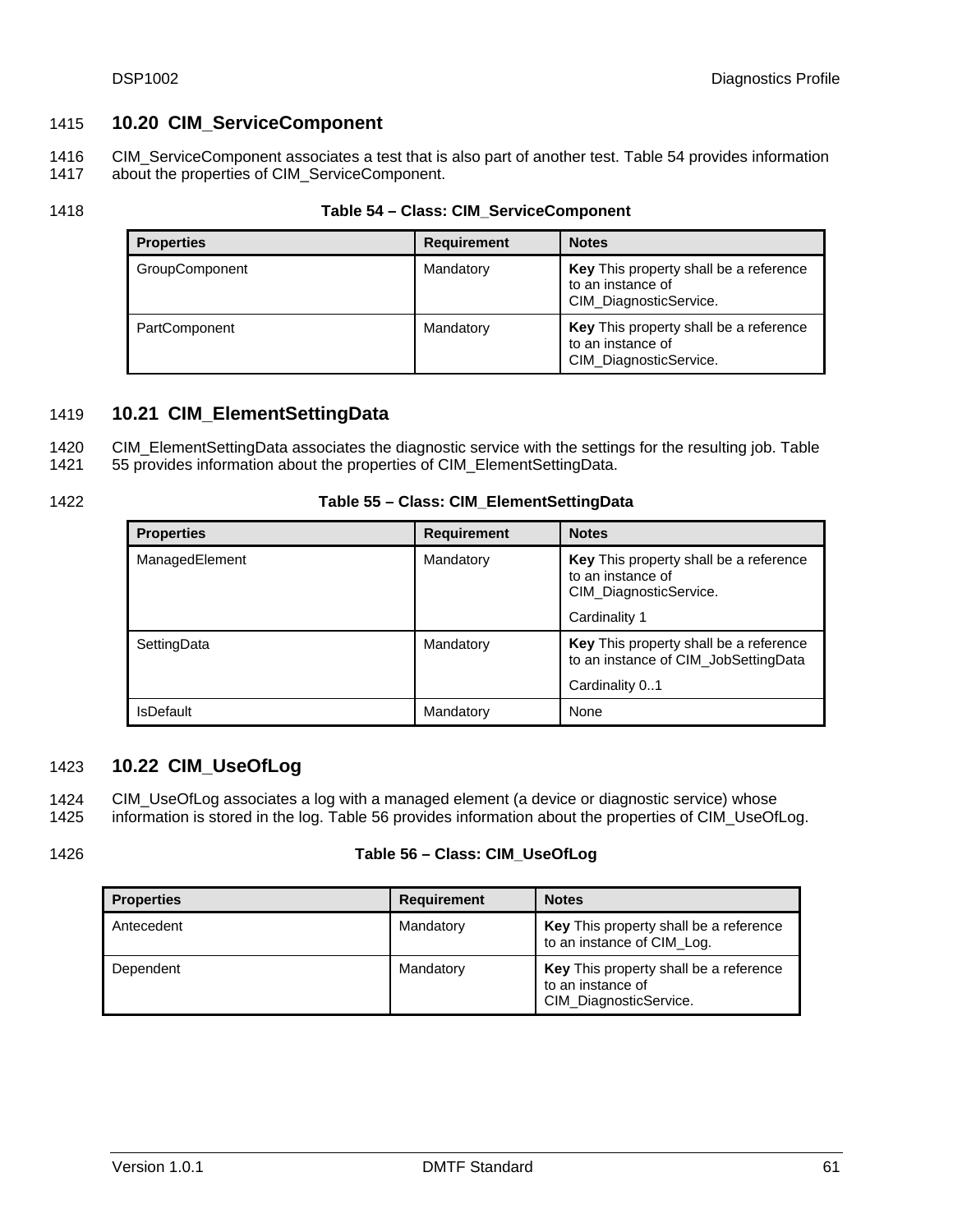# <span id="page-61-1"></span><span id="page-61-0"></span>1427 **10.23 CIM\_CorrespondingSettingsRecord**

1428 1429 CIM\_RecordAppliesToElement associates a setting record with the service records related to this setting record. [Table 57](#page-61-4) provides information about the properties of CIM\_CorrespondingSettingsRecord.

<span id="page-61-4"></span>1430

### **Table 57 – Class: CIM\_CorrespondingSettingsRecord**

| <b>Properties</b> | <b>Requirement</b> | <b>Notes</b>                                                                                |
|-------------------|--------------------|---------------------------------------------------------------------------------------------|
| DataRecord        | Mandatory          | <b>Key</b> This property shall be a reference<br>to an instance of<br>CIM_DiagnosticRecord. |
| SettingsRecord    | Mandatory          | Key This property shall be a reference<br>to an instance of<br>CIM_DiagnosticSettingRecord. |

# <span id="page-61-2"></span>1431 **10.24 CIM\_HostedService (DiagnosticTest)**

1432 CIM\_HostedService is used to associate an instance of CIM\_DiagnosticTest with an instance of

1433 CIM\_ComputerSystem to which the CIM\_DiagnosticTest is scoped. [Table 58](#page-61-5) provides information about

1434 the properties of CIM\_HostedService (DiagnosticTest).

<span id="page-61-5"></span>1435

### **Table 58 – Class: CIM\_HostedService (DiagnosticTest)**

| <b>Properties</b> | <b>Requirement</b> | <b>Notes</b>                                                                                        |
|-------------------|--------------------|-----------------------------------------------------------------------------------------------------|
| Antecedent        | Mandatory          | Key This property shall be a reference<br>to an instance of<br>CIM_ComputerSystem.<br>Cardinality 1 |
| Dependent         | Mandatory          | Key This property shall be a reference<br>to an instance of CIM_DiagnosticTest.<br>Cardinality 1*   |

# <span id="page-61-3"></span>1436 **10.25 CIM\_HostedService (HelpService)**

1437 CIM\_HostedService is used to associate an instance of CIM\_HelpService with an instance of

1438 1439 CIM\_ComputerSystem to which the CIM\_HelpService is scoped. [Table 59](#page-61-6) provides information about the properties of CIM\_HostedService.

<span id="page-61-6"></span>1440

### **Table 59 – Class: CIM\_HostedService (HelpService)**

| <b>Properties</b> | <b>Requirement</b> | <b>Notes</b>                                                                                               |
|-------------------|--------------------|------------------------------------------------------------------------------------------------------------|
| Antecedent        | Mandatory          | <b>Key</b> This property shall be a reference<br>to an instance of<br>CIM ComputerSystem.<br>Cardinality 1 |
| Dependent         | Mandatory          | Key This property shall be a reference<br>to an instance of CIM_HelpService.<br>Cardinality 1*             |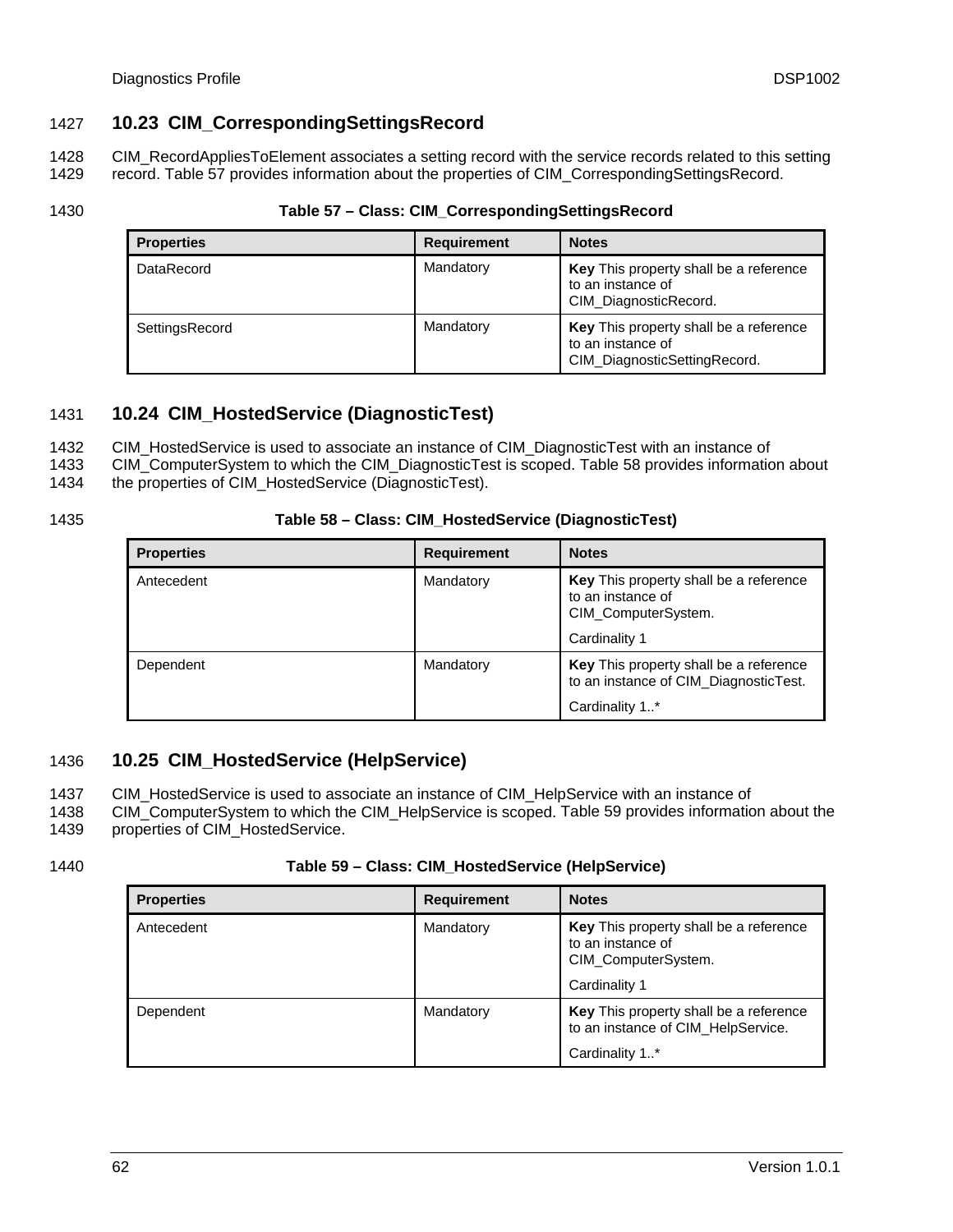# <span id="page-62-1"></span><span id="page-62-0"></span>1441 **10.26 CIM\_RegisteredProfile**

1442 1443 1444 1445 1446 CIM\_RegisteredProfile identifies the *Diagnostics Profile* in order for a client to determine whether an instance of CIM\_DiagnosticService is conformant with this profile. The CIM\_RegisteredProfile class is defined by the *Profile Registration Profile*. With the exception of the mandatory values specified in [Table](#page-62-2)  [60](#page-62-2), the behavior of the CIM\_RegisteredProfile instance is in accordance with the *Profile Registration Profile*.

<span id="page-62-2"></span>1447

| <b>Properties</b>      | <b>Requirement</b> | <b>Notes</b>                                       |
|------------------------|--------------------|----------------------------------------------------|
| RegisteredName         | Mandatory          | This property shall have a value of "Diagnostics". |
| RegisteredVersion      | Mandatory          | This property shall have a value of "1.0.0".       |
| RegisteredOrganization | Mandatory          | This property shall have a value of 2 (DMTF).      |

1448

1449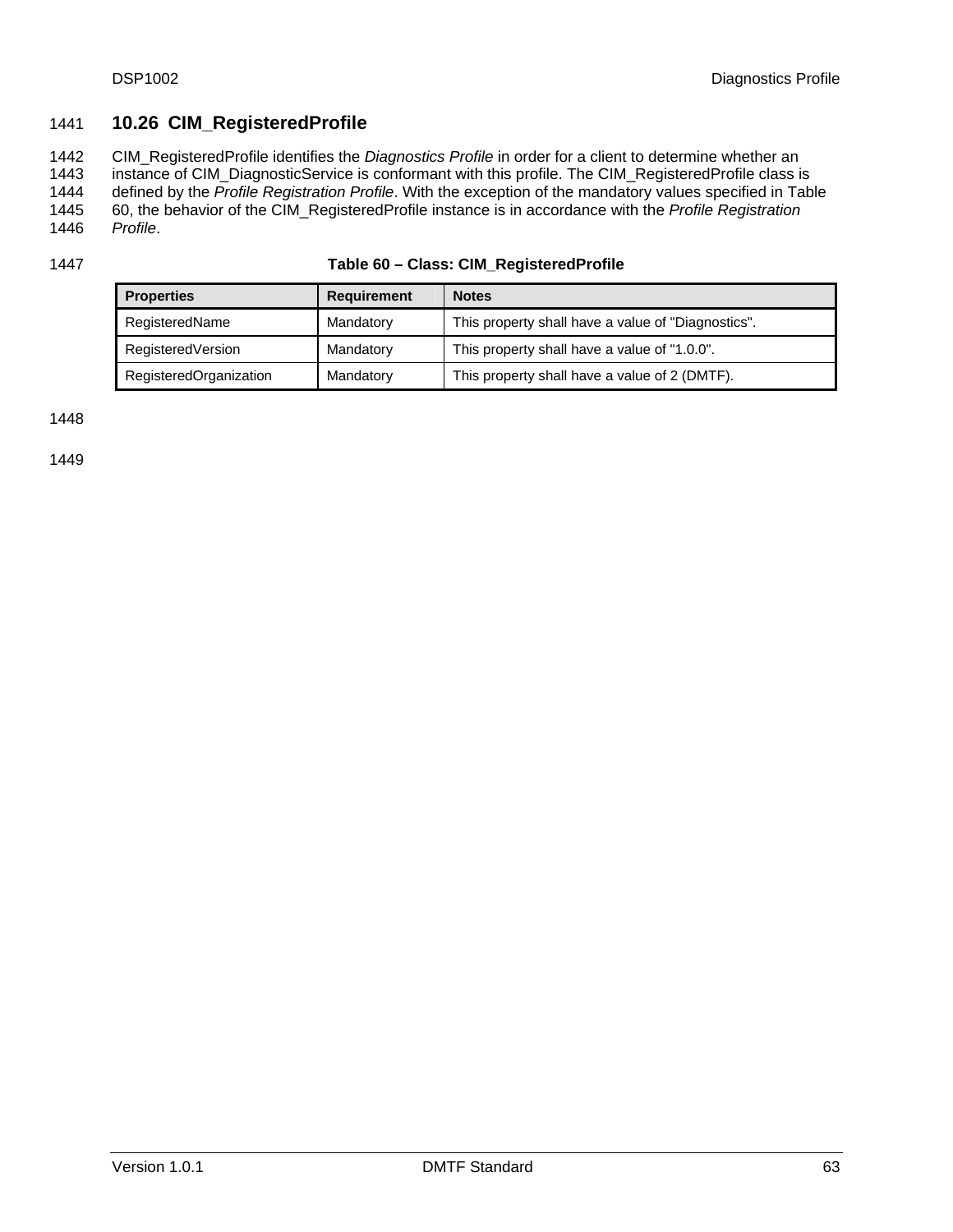| 1450 | <b>ANNEX A</b> |
|------|----------------|
| 1451 | (informative)  |

- 
- 1452
- 1453

**Change Log** 

| <b>Version</b> | <b>Date</b> | <b>Description</b> |
|----------------|-------------|--------------------|
| 1.0.0a         | 07/12/07    | Preliminary        |
| 1.0.0          | 02/13/09    | Standard           |
| 1.0.1          | 09/23/09    | Errata             |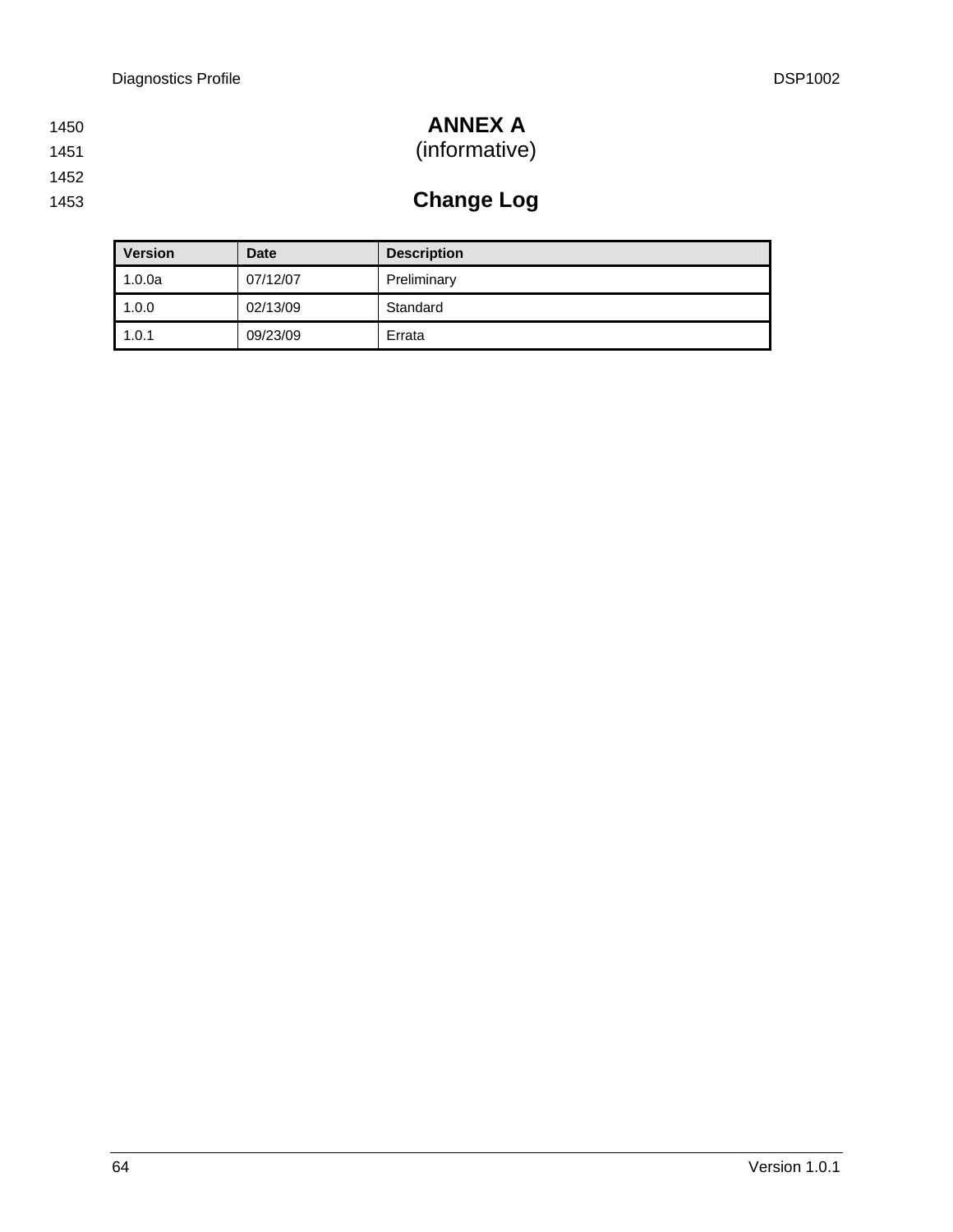| 1454<br>1455 | <b>ANNEX B</b><br>(informative)                                          |
|--------------|--------------------------------------------------------------------------|
| 1456         |                                                                          |
| 1457         |                                                                          |
| 1458         | <b>Acknowledgements</b>                                                  |
|              |                                                                          |
| 1459         | The authors wish to acknowledge the following people.                    |
| 1460         | Editors:                                                                 |
| 1461         | Andre Asselin - IBM Corporation<br>٠                                     |
| 1462         | Mateus Baur - Hewlett-Packard Company<br>$\bullet$                       |
| 1463         | Barbara Craig - Hewlett-Packard Company<br>$\bullet$                     |
| 1464         | Carl Chan - WBEM Solutions, Inc.<br>$\bullet$                            |
| 1465         | Contributors:                                                            |
| 1466         | Jim Davis - WBEM Solutions, Inc.<br>$\bullet$                            |
| 1467         | Members of the DMTF Diagnostics SIG (sub-Working Group of CIM Core)<br>٠ |